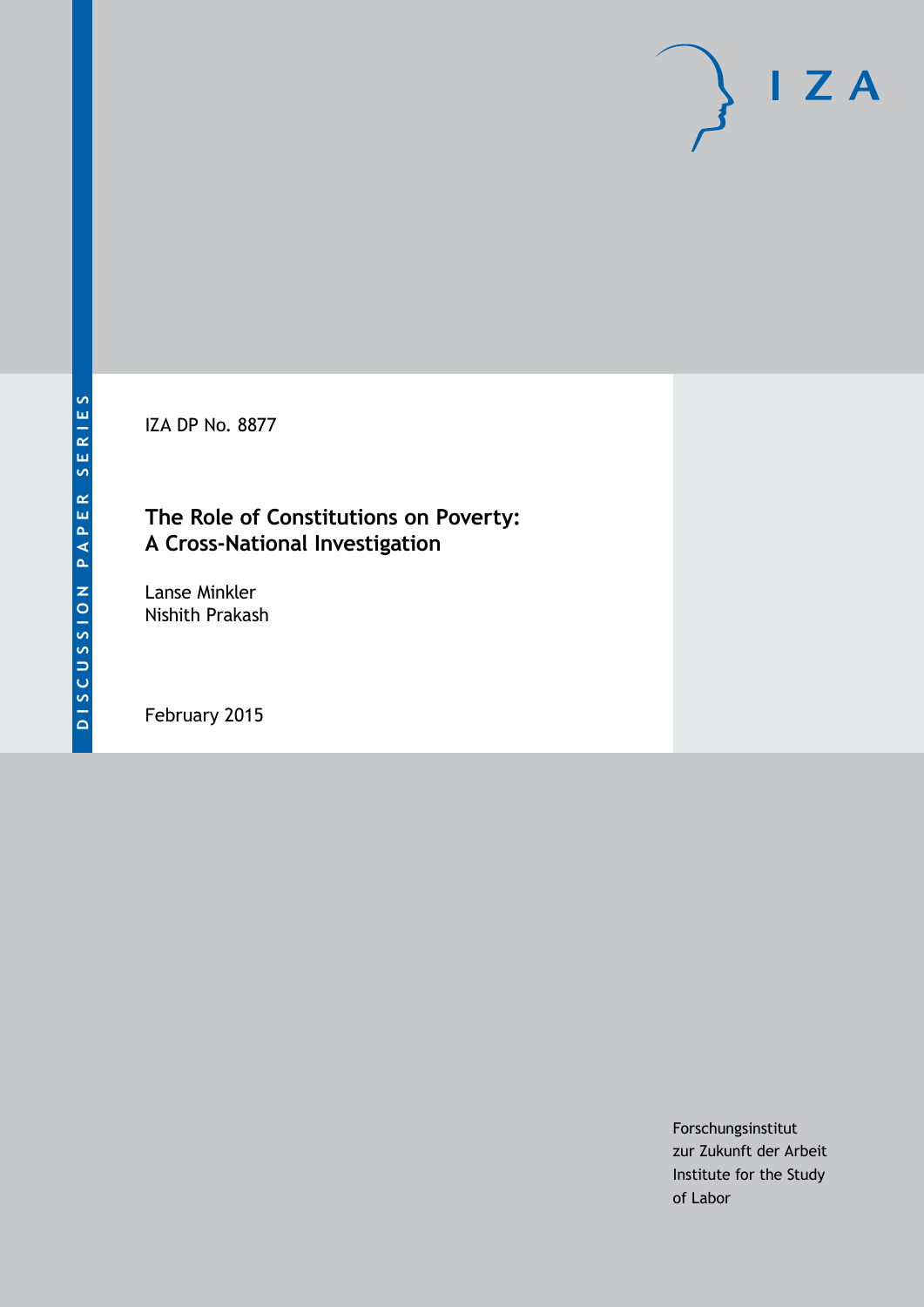# **The Role of Constitutions on Poverty: A Cross-National Investigation**

### **Lanse Minkler**

*University of Connecticut*

### **Nishith Prakash**

*University of Connecticut, IZA, HiCN, INSIDE and CReAM*

Discussion Paper No. 8877 February 2015

IZA

P.O. Box 7240 53072 Bonn Germany

Phone: +49-228-3894-0 Fax: +49-228-3894-180 E-mail: [iza@iza.org](mailto:iza@iza.org)

Any opinions expressed here are those of the author(s) and not those of IZA. Research published in this series may include views on policy, but the institute itself takes no institutional policy positions. The IZA research network is committed to the IZA Guiding Principles of Research Integrity.

The Institute for the Study of Labor (IZA) in Bonn is a local and virtual international research center and a place of communication between science, politics and business. IZA is an independent nonprofit organization supported by Deutsche Post Foundation. The center is associated with the University of Bonn and offers a stimulating research environment through its international network, workshops and conferences, data service, project support, research visits and doctoral program. IZA engages in (i) original and internationally competitive research in all fields of labor economics, (ii) development of policy concepts, and (iii) dissemination of research results and concepts to the interested public.

<span id="page-1-0"></span>IZA Discussion Papers often represent preliminary work and are circulated to encourage discussion. Citation of such a paper should account for its provisional character. A revised version may be available directly from the author.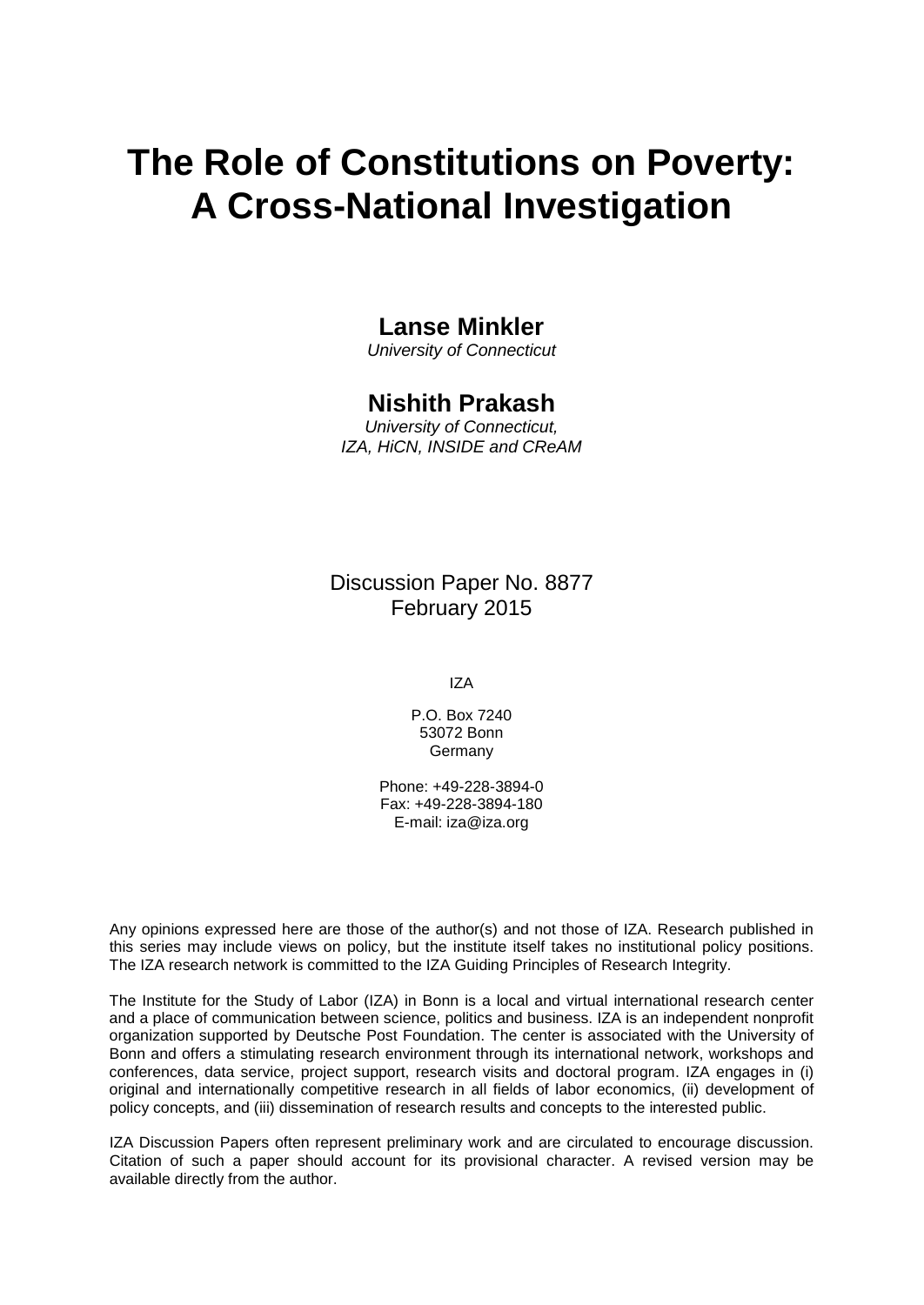IZA Discussion Paper No. 8877 February 2015

## **ABSTRACT**

## **The Role of Constitutions on Poverty: A Cross-National Investigation[\\*](#page-1-0)**

In this paper we use novel historical data on economics and social rights from the constitutions of 201 countries and an instrument variable strategy to answer two important questions. First, do economic and social rights provisions in constitutions reduce poverty? Second, does the strength of constitutional language of the economic and social rights matter? Constitutional provisions can be framed either more weakly as directive principles or more strongly as enforceable law. We find three important results. First, we do not find an association between constitutional rights generally framed and poverty. Second, we do not find an association between economic and social rights framed as directive principles and poverty. Third, we do find a strong negative association between economic and social rights framed as enforceable law and poverty. When we use legal origins as our IV, we find evidence that this result is causal. Our results survive a variety of robustness checks. The policy implication is that constitutional provisions framed as enforceable law provide effective meta-rules with incentives for policymakers to initiate, fund, monitor and enforce poverty reduction policies.

JEL Classification: I24, I32, I38, O1, O38

Keywords: economic and social rights, constitutions, enforceable law, directive principles, poverty, instrumental variables, legal origin

Corresponding author:

Nishith Prakash Department of Economics and Human Rights Institute University of Connecticut 365 Fairfield Way Storrs, CT 06269-1063 USA E-mail: [nishith.prakash@uconn.edu](mailto:nishith.prakash@uconn.edu)

We thank Jorge Aguero, Resul Cesur, Elizabeth Kaletski, Susan Randolph, David Simon and seminar participants at Department of Economics and Economics and Social Rights Group at the University of Connecticut for helpful comments and suggestions. We are especially grateful to Shaznene Hussain for her help and skillful judgment in the construction of the constitutions dataset. All remaining errors are our own.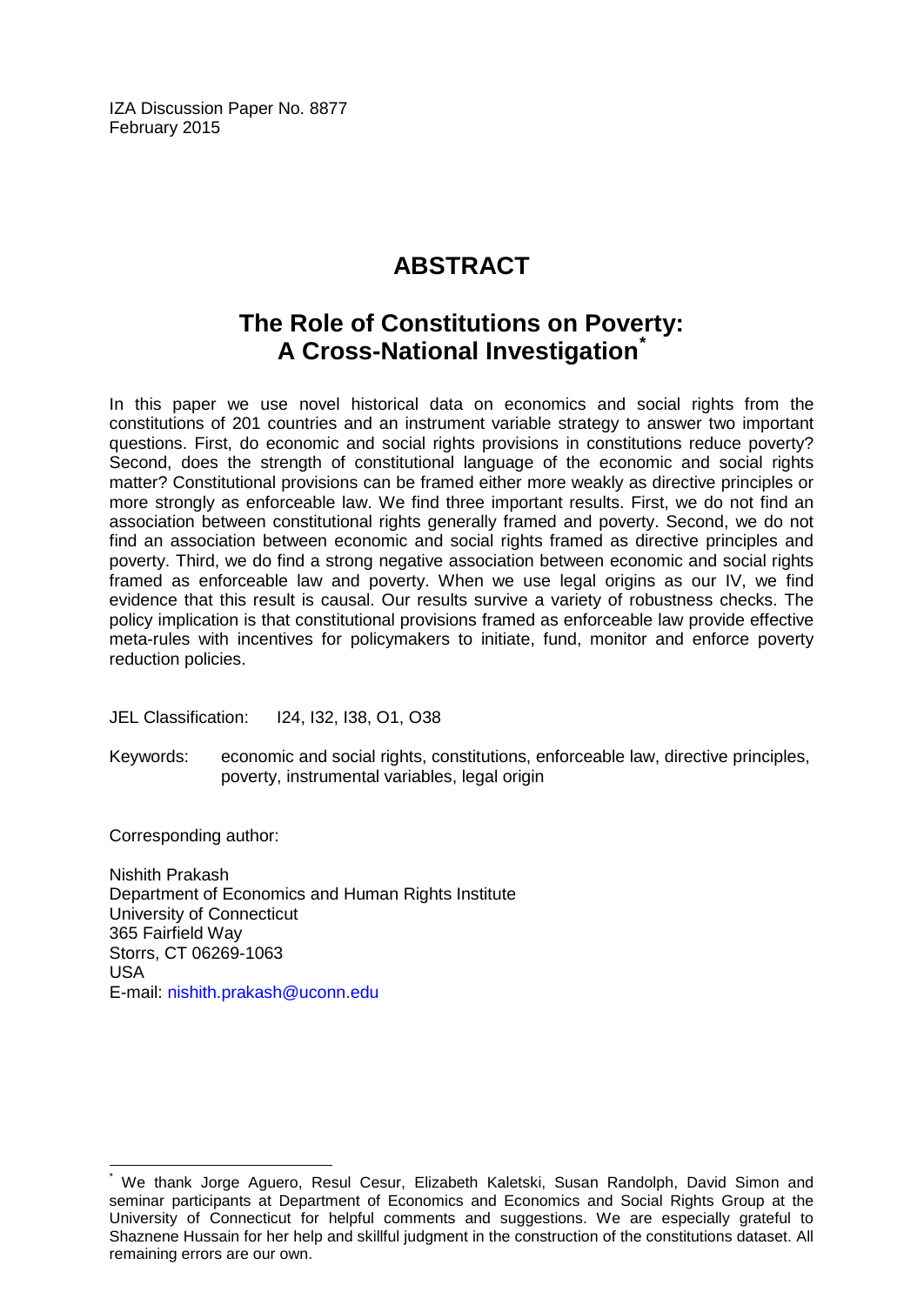## 1 Introduction

What are the best ways to reduce international poverty? Responses range from the one size fits all Washington Consensus approach for all developing countries to stabilize, privatize, and liberalize, to massive aid transfers in order to eliminate poverty traps, to the ubiquitous appeal of targeted subsidies for public goods provision, to the now popular micro interventions studied in randomized control trials.<sup>1</sup> While diverse in methodologies and policy prescriptions, for the most part all of these approaches share the focus of changing the opportunities and incentives of the poor themselves. While we too are concerned about choices of the poor, in this paper we instead focus on the incentives and constraints of those tasked to assist the poor: the political policymakers.

Wise or clever policy interventions, whether big or small, can only work to the extent that policymakers are willing to initiate, fund, monitor and enforce them. Of course the world is full of well-intentioned policymakers who would, and who do, jump at the chance to instantiate poverty reducing policies if and when appropriate levers and resources become available. But there are also many policymakers whose poverty reducing intentions are more fragile, fleeting, indifferent or even hostile. One potential way of limiting the effects of this latter group is to add provisions into a country's constitution that constrain policymaker choices. For Instance, if a constitution includes a legally binding provision on social insurance in case of unemployment, policymakers are obligated to expend effort and resources to such policies. Constitutional provisions may not assure best practices, but they may be an important first step in many cases.

The research question we ask in this paper is: *do constitutional provisions on economic* 

<sup>1</sup>For a good critical discussion of the Washington Consensus (and modified Washington Consensus) as recently advocated by the World Bank and IMF, see Rodrik (2006). For the role of development aid in enhancing economic growth, and to overcome poverty traps as advocated by Sachs (2005), see Tarp (2006). On a particularly influential set of micro interventions stemming from randomized control trials, see Banerjee and Duflo (2011) and the critical review by Ravallion (2012). While perhaps not as concerned with policy recommendations, there is also a vast newer literature on the roles of geography, ecology (including disease ecology), migration and institutions on historical development patterns. On this see Diamond (1997) and Spolaore and Wacziarg (2013).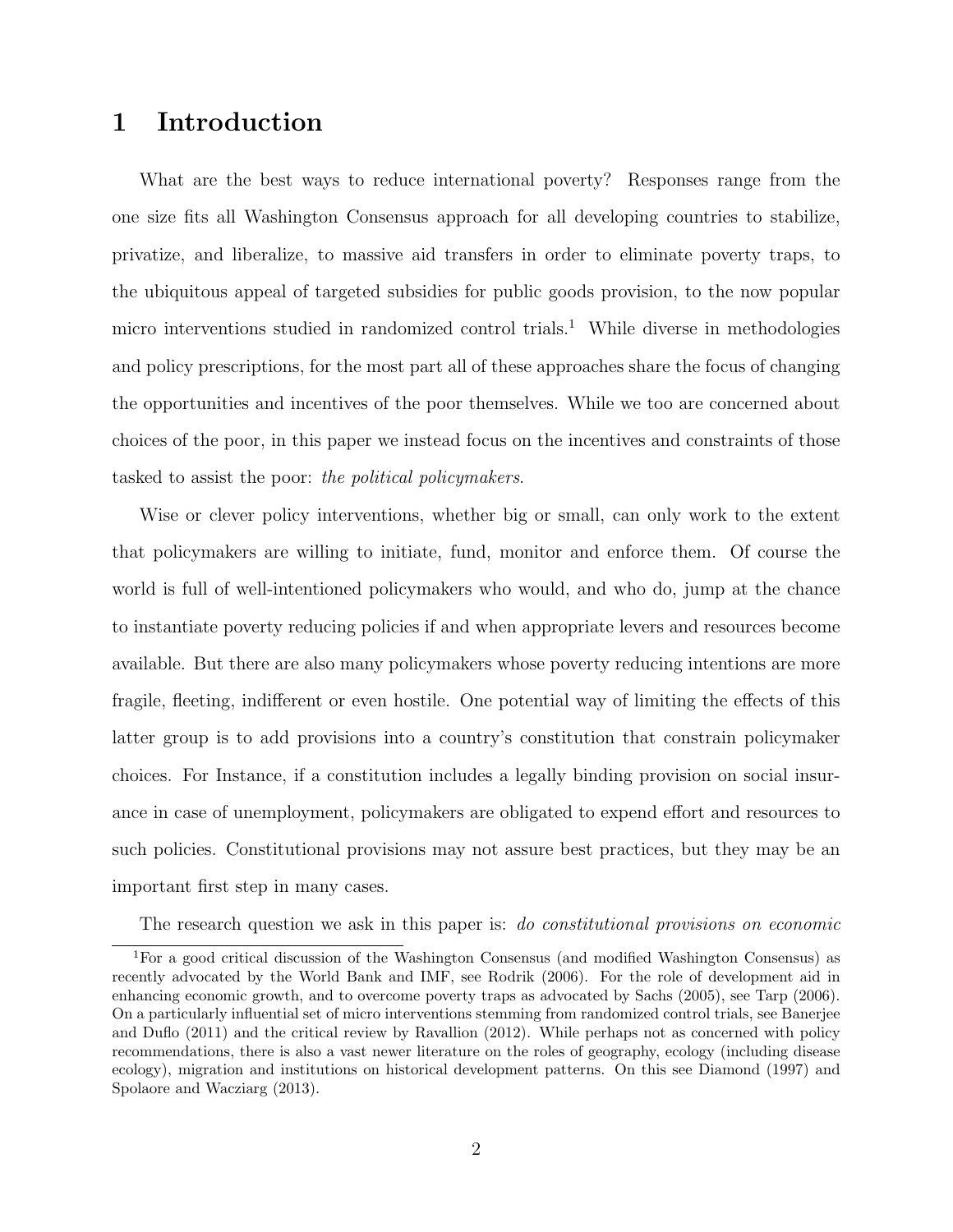and social human rights reduce poverty? It is important to study poverty as an outcome for at least two reasons. First, poverty reduction is a major objective of public policy, especially in developing countries. Second, poverty rates are a tangible and frequently used measure for deprivations of well-being. According the World Bank, in 2011 approximately 2.2 billion people lived on \$2 a day or less.<sup>2</sup> This represents a slight decline from 2.59 billion in 1981, but highlights that there is still a long way to go before the world becomes free of poverty. Thus, it remains an open question whether various economics and social rights can successfully reduce poverty.

We borrow insights from the political economy literature which notes that constitutions can constrain politicians whose utility functions are at odds with the general populaces' preferences. We focus on economic and social human rights provisions because their express purpose is to reduce poverty or to clear the obstacles that contribute to poverty. The central economic human right is to an adequate standard of living. Because constitutional provisions are meta-rules, actual policy implementation is carried out in lower level statutory law, policies and regulations, all of which can be tailored to country, region, and even subregional heterogeneities. This is where the policy ideas discussed above can come into play.

In general, regressing the poverty outcome on measures of economic and social rights will not give causal effects because of the endogeneity problem. The effects of economic and social rights on poverty is conditional on many other factors, including the degree to which the judicial and legal system will enforce constitutional law, a country's current income and population size, its credit market, and a host of other unobserved omitted variables that are correlated with the observed exogenous factors. For example, one omitted variable that we have ex-ante reason to think would be important is census population. Many countries use population measures to devise welfare policies for their residents with some resources allocated on a headcount basis. The population size of a country may also imply additional constraints on policy options. Another important omitted variable is rule of law, which

<sup>2</sup>http://www.worldbank.org/en/topic/poverty/overview accessed February 13, 2015.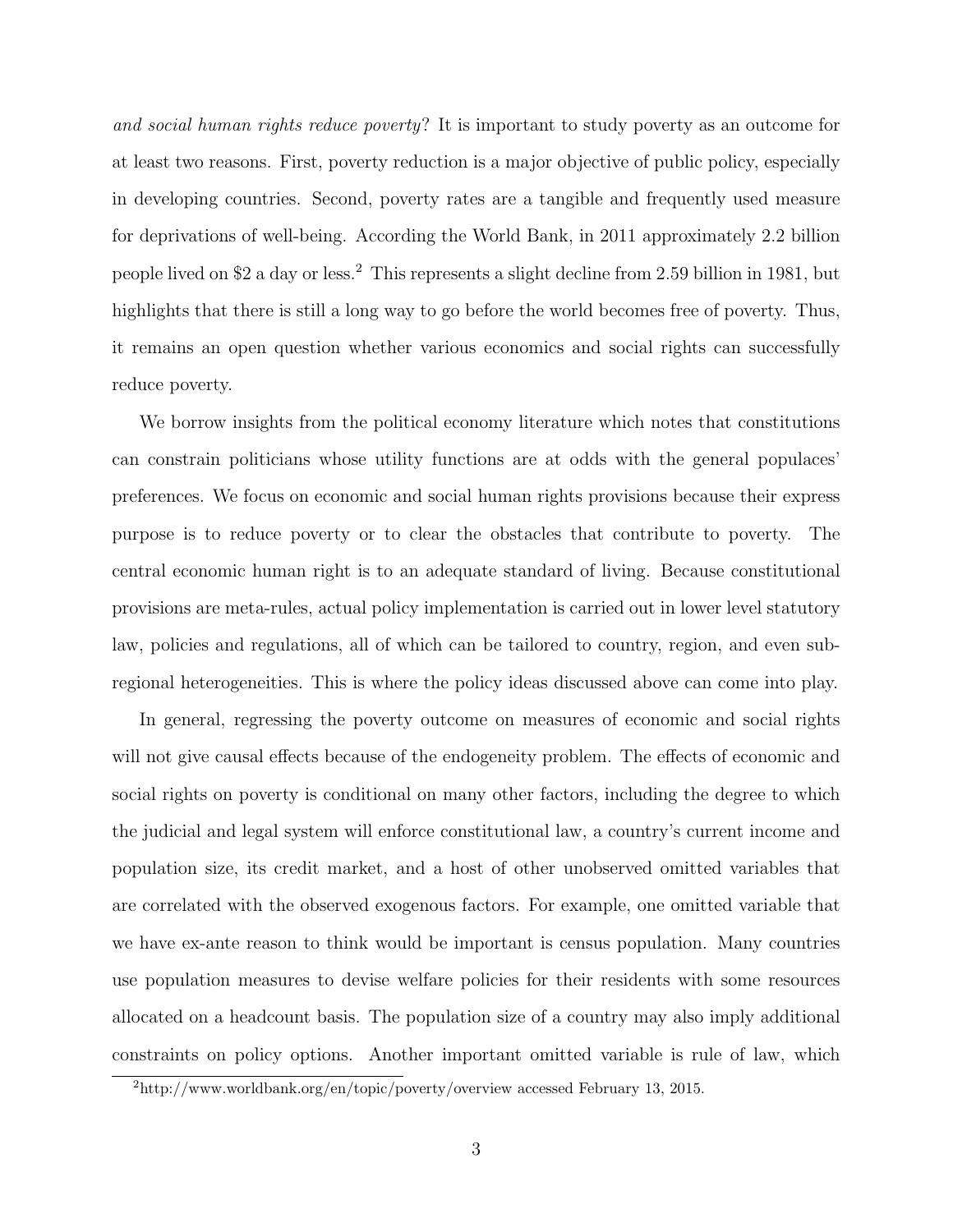reflects perceptions of the extent to which agents and in particular the quality of contract enforcement, property rights, the police, and the courts, as well as the likelihood of crime and violence. In principle, this measure also reflects the degree to which a citizen has legal recourse if his or her economic and social rights are violated. All of this could have a direct impact on the government's ability to meet its constitutional obligations to reduce poverty.<sup>3</sup> We add these control variables and further overcome the identification problems by employing an instrumental variable strategy. In particular, we use legal origin of United Kingdom as an instrument for our endogenous variable, and estimate the causal impact of economic and social rights on poverty.

To our knowledge we are the first to investigate the role of economic and social constitutional rights on poverty reduction. We implement the empirical strategy by constructing a novel historical dataset on constitutional rights for 201 countries. The data include all economic and social rights identified in the Universal Declaration of Human Rights. Crucially, we further delineate each right by strength of language. That is, we differentiate rights that use the language of desirable policy goals from those worded as enforceable law. The main explanatory variables and indices are constructed from this new data, and our main result suggests a negative and statistically significant causal relationship between economic and social human rights framed as enforceable law and poverty.

The remainder of this paper is organized as follows. Section 2 provides background on constitutions and policymaker decisions and discusses the related literature. Section 3 presents the empirical framework. Section 4 describes the data. Section 5 presents the ordinary least square results on the association between economic and social rights and poverty, while we discuss and present the instrumental variable results in Section 6. In section 7 we discuss some robustness tests, and Section 8 concludes.

<sup>3</sup>GDP is a good proxy for incomes and is related to general development and resources available to a government, while domestic credit correlates with the ability of citizens to provide the goods and services that are the subject of ESR's for themselves.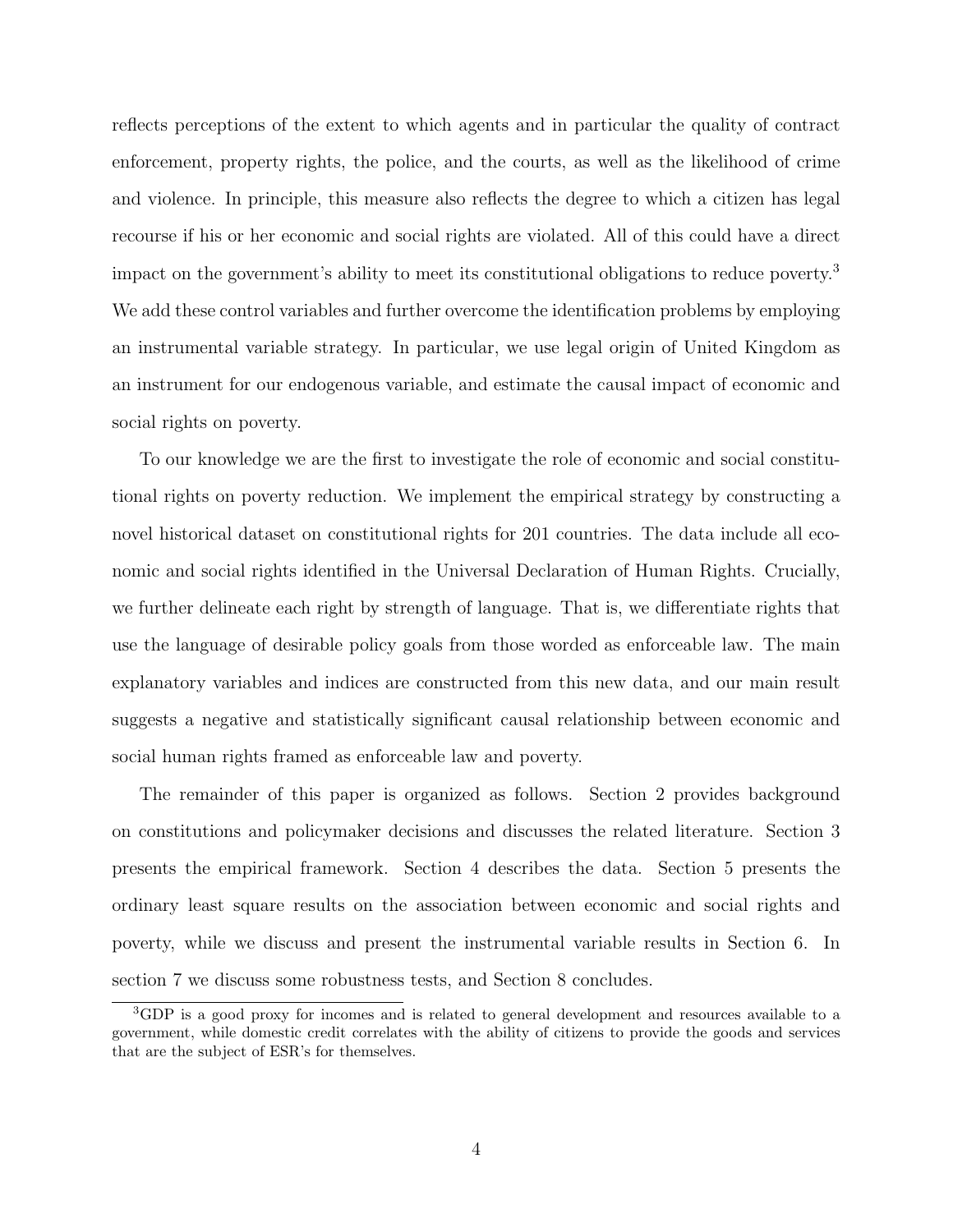## 2 Background

#### 2.1 Constitutions and Policymaker Decisions

Rights establish entitlements that enable rights-holders to make claims on obliged parties. Rights can be moral, the right against enslavement at all times for instance, or they can be legal, like enforceable prohibitions against slavery in modern times. Rights-holders achieve special status because their claims trump other utility, social policy, or political considerations (Dworkin 1977). Constitutions confer legal rights that may be realized through legislation, regulation, and/or court decisions and enforcement (Guari and Brinks 2008; Boyd 2012). Most modern constitutions contain three main parts: a bill of rights, provisions on government structure and regulation, and procedures for amendment (Elster, 1995).

Constitutional theory in economics introduced the idea that constitutions matter because they establish rules that constrain policymakers (Buchanan and Brennan, 1981; North and Weingast, 1989).<sup>4</sup> Politicians cannot be counted on to just passively implement constituent interests because, like everyone else, policymakers too have their own utility functions. Absent binding constraints, that means policymakers will indulge their tastes for their favored policies, actions, and leisure activities. Constitutional rules add constraints to the politician's utility function, thereby limiting the choice set by committing politicians to certain actions while prohibiting them from others. Should politicians attempt to circumvent the constraints, rights-holders can press their claims with the available means. If the rightsholders are successful, the constraints are binding. For example, constitutional provisions on democratic elections entitle citizens to demand that politicians provide periodic voting

<sup>4</sup>See Wibbels (2005) for a political scientist argument of constitution formation. Wibbels argues that constitutions are the product of negotiations by elites. Those elites' interests are influenced by the heterogeneity of their regional factor endowments, which in turn will establish the demand for inter-regional redistribution. Wibbels is most interested in how constitutions distribute power between state and federal government, and how (if) resources are redistributed between urban and rural interests to address wealth inequality. Of course elites try to maintain their advantage, but Wibbels notes that the game of politics is under constant pressure from losers. Interestingly, he pulls heavily from the work of economists Sokoloff and Engerman (2000), who will be discussed in the section on identification strategy.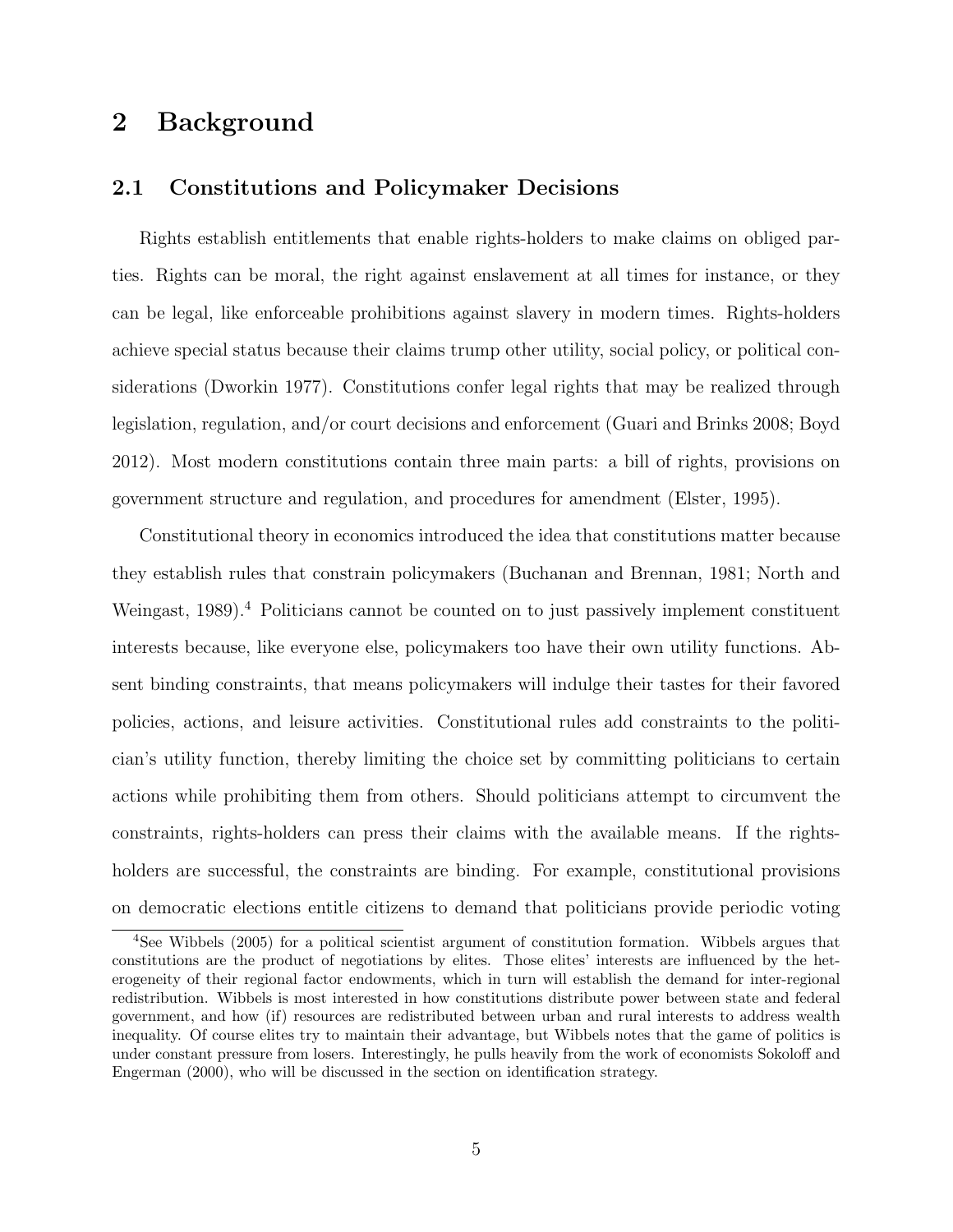periods and processes, while constitutional provisions on the right to housing entitle citizens to prevent governments from evictions that cause homelessness.<sup>5</sup>

Statutory law can also constrain policymakers. In fact, constitutional law often preceedes and directs statutory law. But statutory law is usually more narrow, and those laws can be altered or eliminated by even transitory majorities. In contrast, constitutional rights are often broader and protected even from the majority by the judiciary and constitutional courts (Osiatynski, 2007). In part, that's why constitutions are difficult to change (amend) and thus represent only those values most deeply held by a country.

#### 2.2 Empirical Literature

The empirical literature of the effects of constitutional provisions on economic outcomes is quite small. Perhaps the most well known effort in economics, Persson and Tabellini (2003) try to identify the major effects of two constitutionally mandated political institutions: presidential versus parliamentary governing systems, and majoritarian electoral rules versus proportional representation. They find that presidential and majoritarian systems have smaller governments (as measured by government spending divided by gross domestic product), majoritarian systems have smaller welfare state spending and budget deficits, and that parliamentarian government spending increases during downtime and are not reversed during booms.<sup>6</sup>

Two recent papers investigate the effect of constitutional rights on education and health outcomes. Edward and Marin (2014) explore whether including the right to education in the constitution has been related to better educational outcomes. They find that there is no evidence that including the right to education in the constitution has been associated with higher test scores. The second paper by Matsuura (2013) shows that introducing a

<sup>&</sup>lt;sup>5</sup>See Albisa, Scott, and Tissington (2013) for cases of government complicity in forced evictions in Chicago and Mumbai, but where similar efforts were thwarted by South Africa's constitutional provision on the right to housing in Johannesburg.

 ${}^{6}$ See Acemoglu (2005) for a review of this book.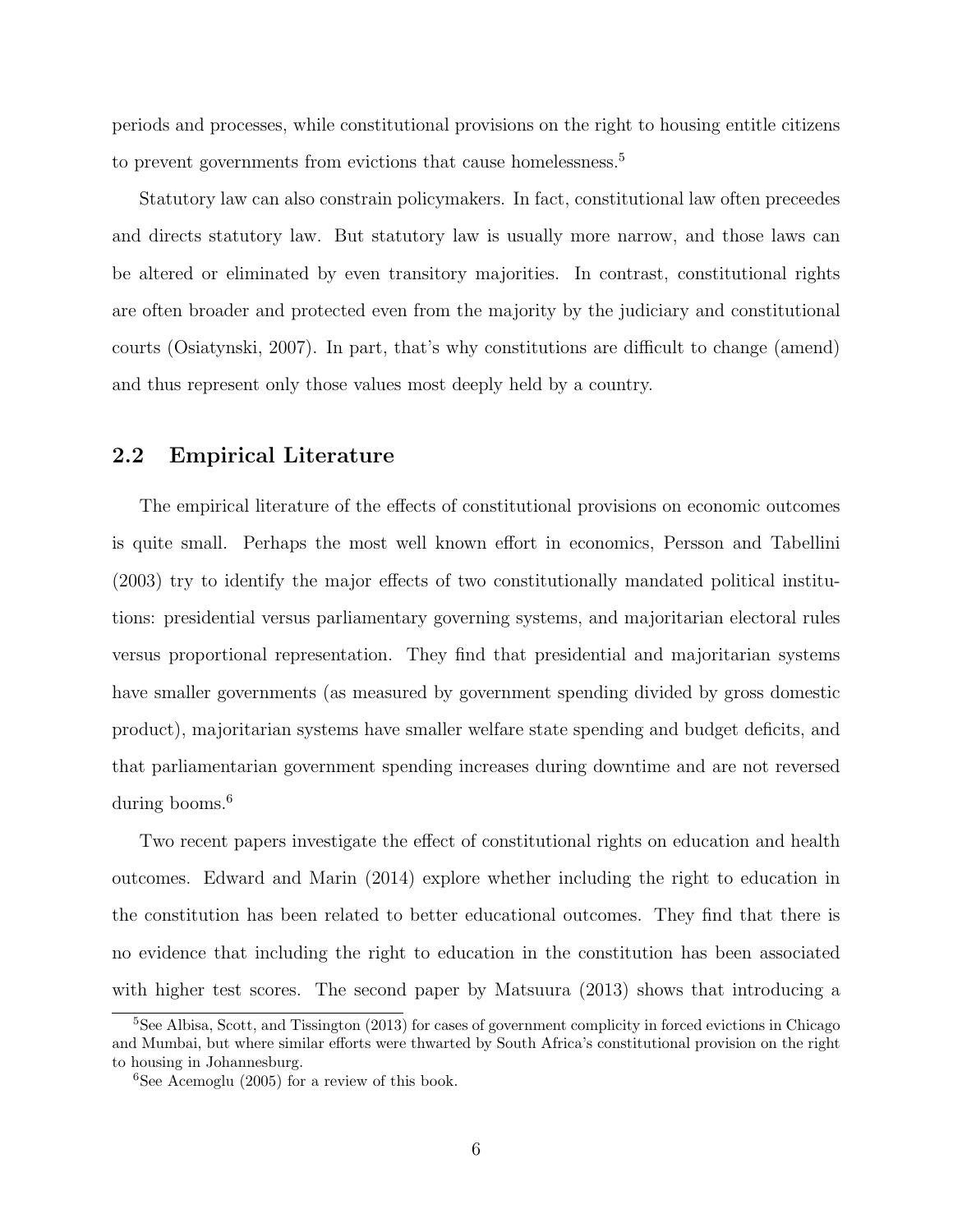constitutional right to health is likely to be an effective mechanism for improving health in countries that have a high level of democratic governance. The results suggests that the introduction of a right to health in a national constitution was significantly associated with reductions in both mean infant and under-five mortality rates. The effect was large in countries with high scores for democratic governance, whereas in countries with low scores for democratic governance, approximately half of the effect of introducing a constitutional right to health was present.

Guari and Brinks' (2008) edited collection studies the constitutional experiences of five developing countries (South Africa, Brazil, India, Nigeria, and Indonesia) to see if constitutional provisions on the rights to health care and education affect health and educational outcomes. While not addressing poverty directly, the study is instructive because it identifies both constitutional successes, as well as the potential obstacles confronting successful rights realization. For instance, South Africa's constitutional right of access to health care did significantly affect government policy, especially by addressing government failures to provide antiretroviral treatments to AIDS patients.<sup>7</sup> Most of the health cases involved the government provision of medicines. And in the context of India, from 1950-2008, Shankar and Mehta (2008) find 382 cases on health and education that made it to the High Court level or above, with applicants winning 81% of those cases. The court rulings covered reimbursement of medical expenses, the effects of pollution on public health, HIV prevention and AIDS treatment, university fees, the establishment of private schools, and mid-day school meal programs in some states. The authors note, however, that to the extent the court decisions were actually implemented, the beneficiaries belong to the lower-middle or middle

<sup>7</sup>The the post-apartheid South African Constitution is famous because its economic and social rights of housing, health, and education guarantee citizens not individual entitlements bounded by a floor, but rather equal access to those entitlements available. The corresponding duty on the government is to enact non-discriminatory policies to maximize the realization of the rights. This constitutional formulation is thus sensitive to governmental resource constraints. Still, in the much cited Grootboom case in 2000, the litigant won a decision that required the state to create a program for progressive realization of housing rights, yet for implementation reasons to be discussed Mrs. Grootboom and many of her neighbors did not receive adequate housing for years to come. See Berger (2008).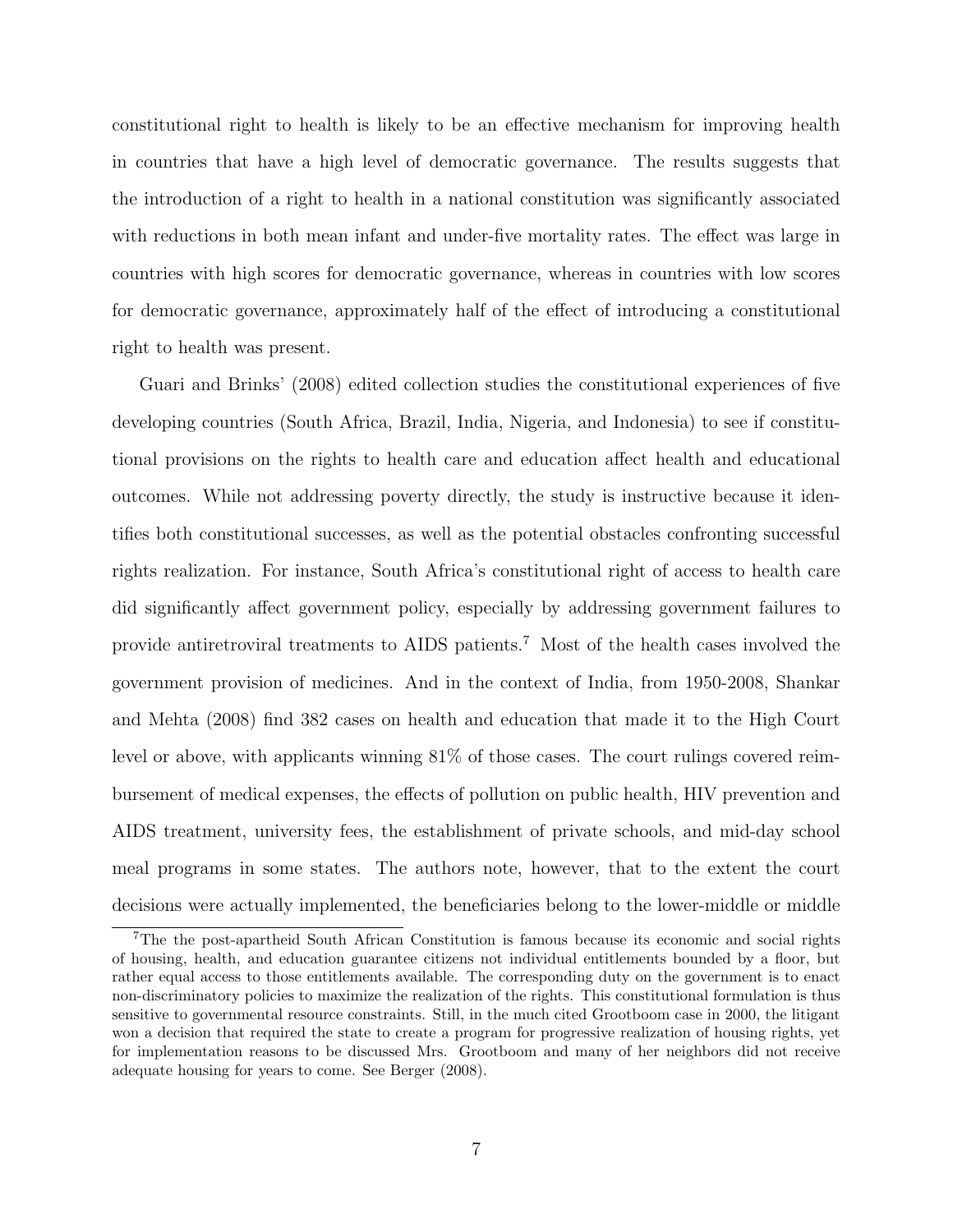classes, not the very poor.

Perhaps just as important as the successes, Guari and Brinks also address the obstacles constitutional rights successes. Naturally, reasonably well functioning democratic political institutions are important so claimants can effectively press their demands. But even then political blockages like competing demands could frustrate demand realization. For example, if a government is trying to attract foreign capital or aid from the IMF it may have to reduce social supports. Another sort of political blockage occurs in multiparty democracies when they encounter political deadlock. A second type of obstacle occurs when there is a lack of government monitoring, oversight, and commitment to judicial decisions. Courts may find it difficult to identify the correct responsible policymakers, agencies, and bureaucrats, and then to incentivize them properly. Finally, there has to be adequate infrastructure to implement court decisions. Guari and Brinks (p. 19) note that in the case of extending the provision of medicines in Brazil, the court needed only direct existing clinics and hospitals to do so. In contrast, court orders are complicated greatly when new infrastructure has to be first implemented because that imposes added burdens on (perhaps resistant) policymakers. In general, the authors think socioeconomic constitutional successes are more likely when courts are acting within a democratic political mainstream with substantial support from a host of important political actors.

Topically different, and on a more quantitative front, two recent works consider the effects of constitutional environmental provisions on environmental outcomes. Boyd (2012) examined all 92 countries where there is a constitutional environmental right to live in a healthy environment to see if the rights resulted in statutory legislation, environmental regulation, and/or lawsuits filed. Boyd (2012, pp. 251-252) finds, for instance, that (1) 78 out of 92 countries incorporated the constitutional environmental right into major legislation, (2) constitutional environmental right's have had a lesser, but growing, effect on the filing and adjudication of environmental lawsuits, (3) procedural constitutional environmental right'sthe rights to information, participation, and access to justice-are important complements to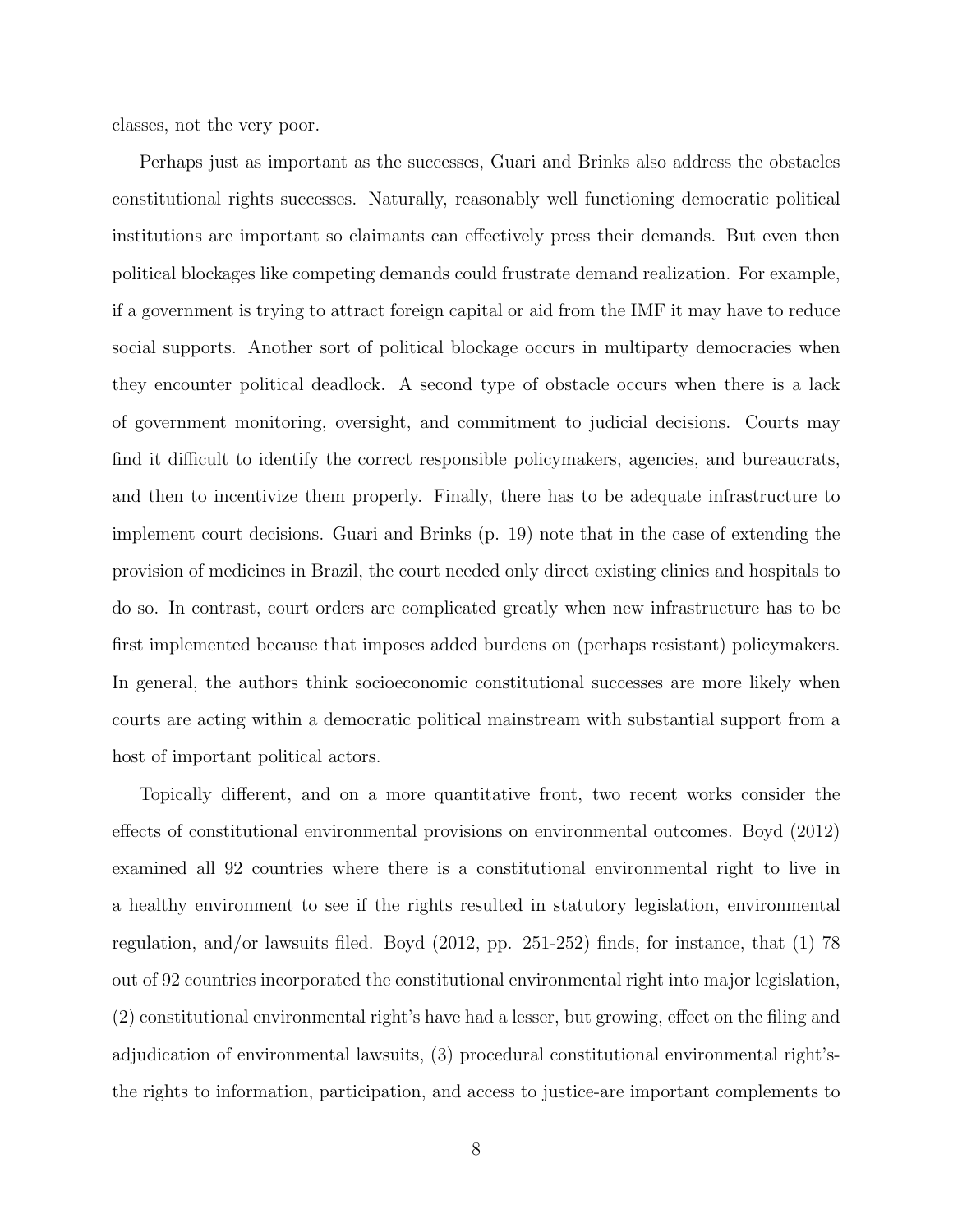the right to live in a healthy environment, and (4) the constitutional environmental right to live in a healthy environment has had a lot of the intended benefits with few of the drawbacks identified by the critics.<sup>8</sup>

A recent paper by Jeffords and Minkler (2014) uses a novel data set to test whether the presence and legal strength of constitutional environmental rights are related to environmental outcomes. The outcome variables include Yale's Environmental Performance Index and some of its components. The instrumental variables analysis accounts for the possibility that a country which takes steps to protect the environment might also be more likely to constitutionalize environmental rights. The study finds that constitutions do indeed matter for positive environmental outcomes, which suggests that we should not only pay attention to the incentives confronting polluters and resource users, but also to the incentives and constraints confronting those policymakers who initiate, monitor, and enforce environmental policies.

What is missing in this nascent literature, and what we focus on, is an investigation of the relationship between constitutional rights and poverty.

### 3 Empirical Framework

We hypothesize that the degree of poverty in any given country is a function of the incentives and constraints faced by policy-makers to enact, fund, monitor, and enforce poverty reducing policies. These incentives and constraints are determined by constitutional metarules, which we measure with our country specific constitution economic and social right (ESR) provision variables. The specific constitutional provisions, education versus unemployment social insurance for instance, target policy areas most relevant for a country's

<sup>8</sup>Boyd (2012, Ch. 12 and appendix 1) also provides some simple statistical analysis. His main result uses ANOVA to compare the means of two groups of countries, those with no constitutional environmental rights, and those with a constitutional environmental right. These means are correlated with the associated means of "ecological footprints" for 2008. Boyd does find a statistically significant difference between the group means, with the CER group enjoying a lower ecological footprint.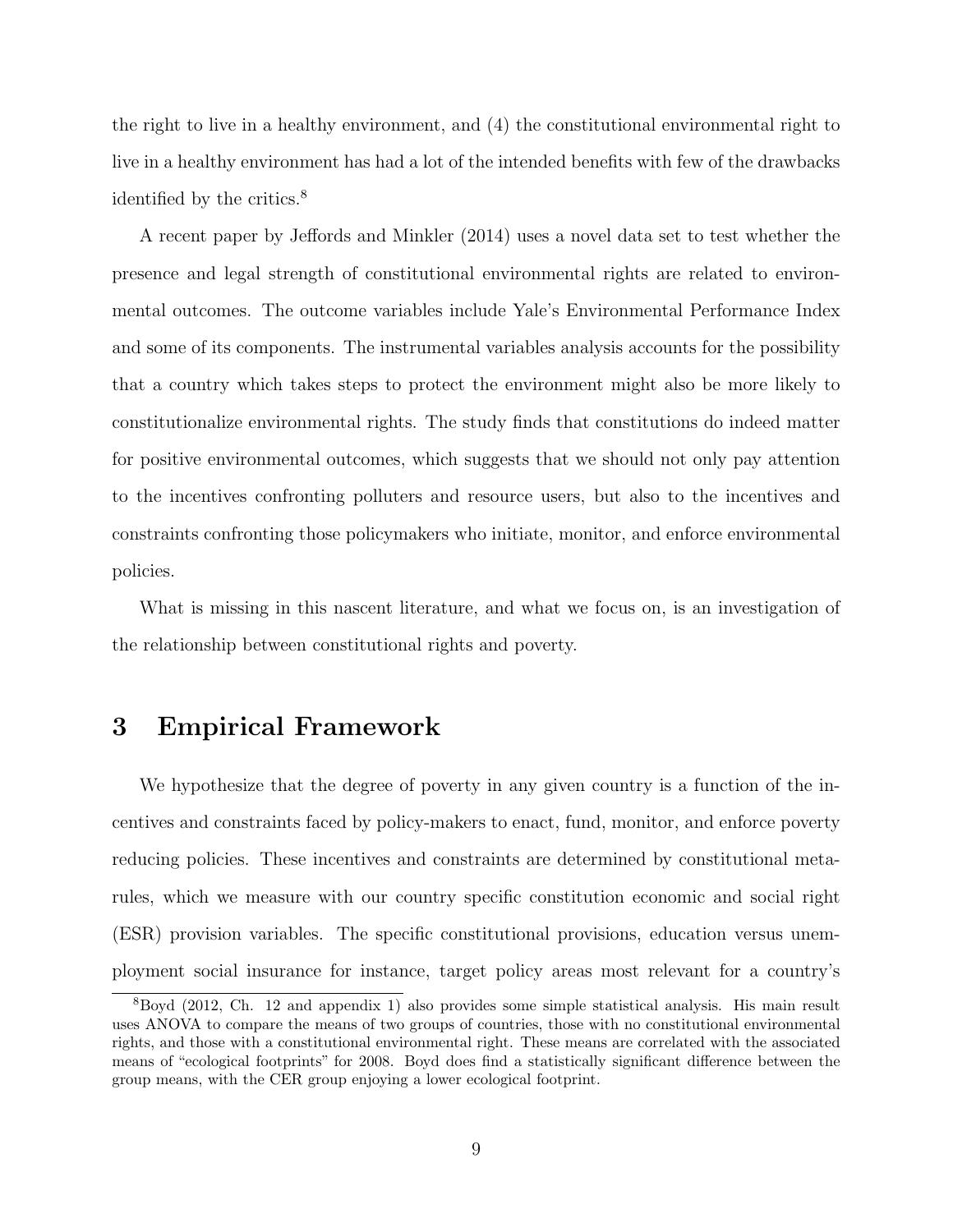particular circumstances and poverty reduction strategies and goals.<sup>9</sup>

We first estimate the effect of ESR on poverty. Thus, the relationship between ESR and poverty might be approximated by the following equation:

$$
y_i = \alpha + \beta_1 E S R_i + e_i \tag{1}
$$

where  $y_i$  is a measure of poverty, i.e. percentage of the population living on less than \$2 a day in country i,  $ESR_i$  is a dummy variable that takes the value 1 if any of the economic and social right is included in the constitution, 0 otherwise. The coefficient of primary interest is  $\beta_1$ , which gives the association of including ESR's in the constitution on poverty.

In equation (1), omitted variable bias will likely be a concern. As mentioned earlier, the effect of ESR on poverty is conditional on many other factors, including the degree to which the judicial and legal system will enforce constitutional law, a country's current income and population size, its credit market, and a host of other unobserved omitted variables that are correlated with observed exogenous factors. Many previous studies have found latitude, an exogenous factor, to be a significant determinant of economic performance, presumably because it is correlated with the country's institutions and/or ecology (and disease ecology). We further control for exogenous factors in equation (1) with Africa and Asia dummy variables.

Modifying Equation 1 to address the problem of omitted variables, we get:

$$
y_i = \alpha + \beta_1 E S R_i + \pi X_i + e_i \tag{2}
$$

where  $X_i$  is a set of control variables (e.g. census population, rule of law, domestic credit, latitude, Africa dummy, Asia dummy, and log of GDP per capita). Depending on how we construct our explanatory variable, this regression estimates to what degree ESRs associate

<sup>9</sup>Naturally we would like to measure country specific policies, including statutory laws, regulations, and policies at the federal, state and municipal levels, but we do not have this detailed information (or, even if we did, the coding technology to reliably compare such policies across countries).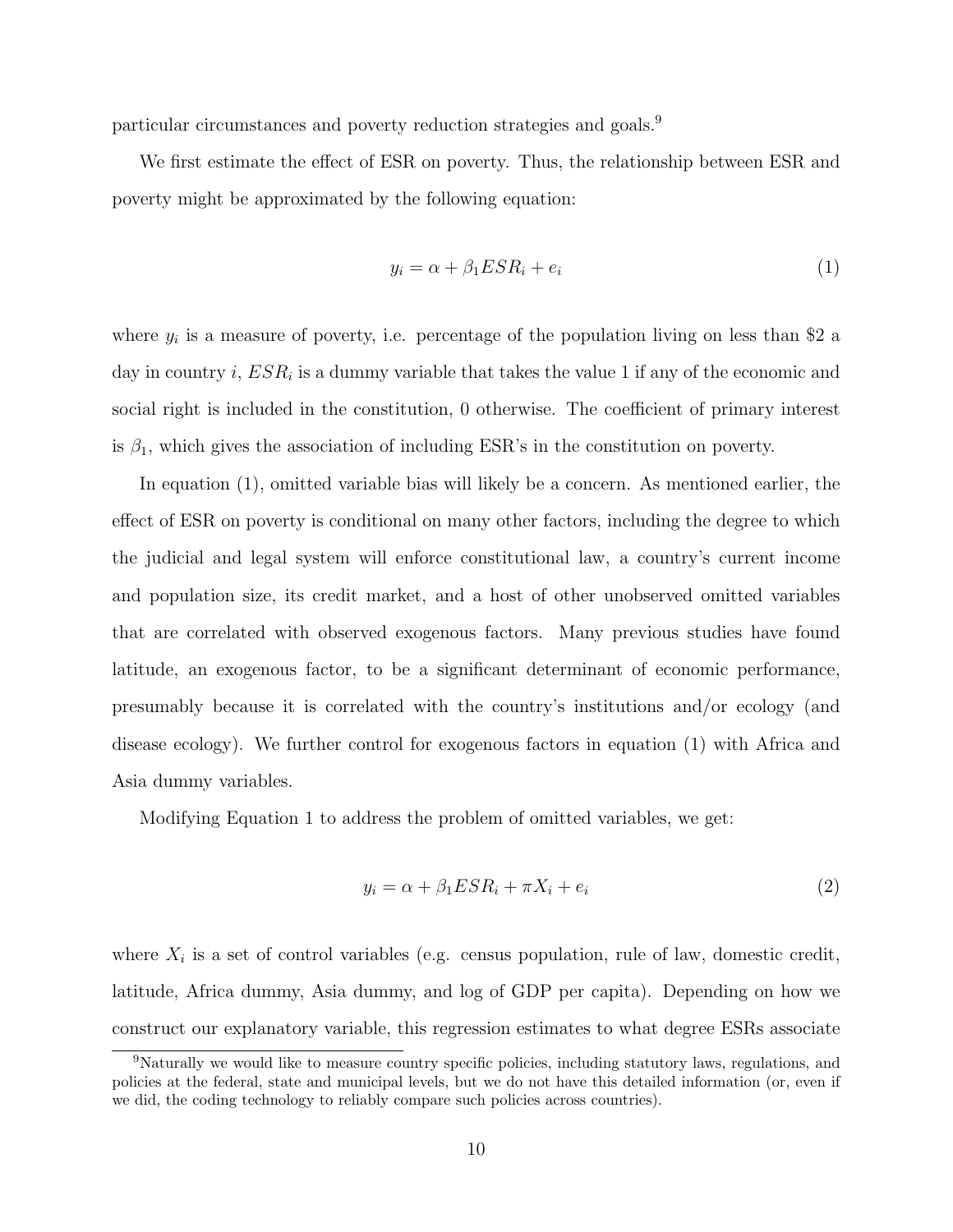with poverty.

One advantage of this initial regression is that it eliminates the measurement error involved in the construction of our ESR variables. When coding each constitution of the world it is a relatively simple matter to determine only whether or not a particular ESR is included. The disadvantage, however, is that kind of coding misses a very important nuance, namely, whether an ESR is framed as a desirable goal policymakers should strive for, or, more forcefully, as the law of the land. We discuss this distinction in more detail in the next subsection.

## 3.1 Does Constitutional Language Matter? Directive Principles versus Enforceable Law

Constitutional language differs, partly to reflect intent, with most constitutional rights framed as either directive principles or as enforceable law. Directive principles suggest that the rights represent important policy goals. Economic and social rights are sometimes framed as directive principles in order to reflect their aspirational nature and to indicate that the rights should be progressively realized over time as resources and capabilities grow.<sup>10</sup>

In contrast, constitutional rights meant as enforceable law signify entitlements that are individually justiciable. A person whose enforceable law right is violated has legal recourse, ultimately through courts.<sup>11</sup> Whether or not the right is universally fulfilled will of course

<sup>10</sup>For instance, in Sri Lanka's constitution the rights to food and housing are framed as directive principles in Article 27: "The State is pledged to establish in Sri Lanka a democratic socialist society, the objectives of which include ... the realization by all citizens of an adequate standard of living for themselves and their families, including adequate food, clothing and housing, the continuous improvement of living conditions and the full enjoyment of leisure and social and cultural opportunities."

 $11$  For example, all constitutional rights in the US were meant, and have been interpreted (eventually), as enforceable law. As another example, the rights to food and water in Bolivia are framed as enforceable law. Article 16 of the Bolivian constitution reads: "Every person has the right to water and food; The State has the obligation to guarantee food security, by means of healthy, adequate and sufficient food for the entire population." Thus, the wording here explicitly obligates the state to guarantee the right. Some constitutions include rights as both directive principles and enforceable law. For instance the Indian constitution distinguishes between fundamental (enforceable) rights and directive principles (e.g., work and education), which are explicitly defined "as not being enforceable by any court." Other constitutions containing both enforceable law and directive principle rights include Albania, Moldova, Poland, Spain and Ireland (Sadurski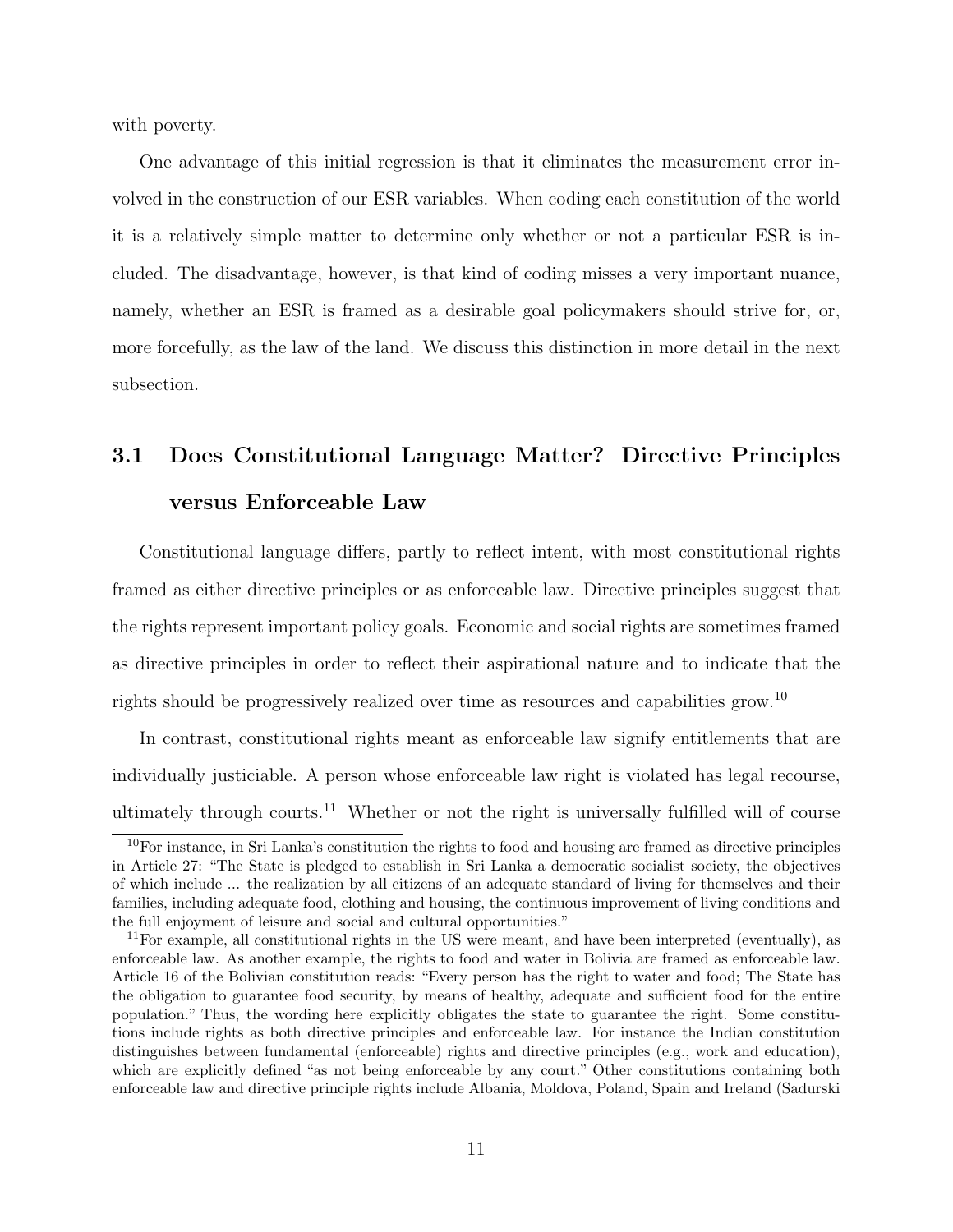depend on a host of factors including especially the degree of the rule of law.

Although it is an empirical question how directive principles versus enforceable law will affect our outcome of interest, the potential channels through which the two approaches affect poverty, our key outcome variable, differ.<sup>12</sup> First, constitutionalizing rights as directive principles impose soft constraints on policymakers. The idea is that if a country has gone through the effort to place a right in their constitution as a directive principle it was important enough for policymakers to devote effort and resources to the right's realization. Should policymakers not do so, they weaken their popularity, political power, and re-election chances (Sadurski 2002; Minkler 2009). One benefit of this approach is that it gives legislative bodies and policymakers, rather than courts, the scope to tailor the rights realization to the country's circumstances because they are better placed to make budgetary decisions based resources and social priorities (Sunstein 2004; Osiatynski 2007). Another benefit is that constitutionalizing rights as directive principles may entail less political opposition than attempting to do so as enforceable law. The cost of this approach is that policymakers are not obligated to ensure rights realization; these soft constraints may not bind.

In contrast, when constitutional rights are interpreted as enforceable law by courts that implies legal obligations and hard constraints on policymakers. These legal obligations include the obligations to (a) not interfere with citizens' enjoyment of their rights, (b) prevent others who would interfere, and (c) help fulfill the right if citizens are unable to do so themselves. Among other policies, this latter obligation refers to things like affirmative action policies in employment and disability insurance for those unable to work. Thus the primary

2002).

 $12$ Even if rights are not formally included in a constitution that does not mean that the underlying principles are unimportant to society. Non-constitutional factors include strong social norms. For example, neither social security nor free primary and secondary education are included in the US constitution, but still they are strongly supported both politically and financially. Cass Sunstein portrays President Franklin Delano Roosevelt's (FDR) initiative for a "Second Bill of Rights" for things like employment, adequate food and clothing, shelter, education, and medical care, in order to ensure the "freedom from want" as an attempt to arouse similar support without constitutionalization (Sunstein 2004). According to Sunstein, FDR believed the cost of trying to amend the US constitution would have been prohibitive because of the inevitable political battles involved. Of course the cost of not constitutionalizing the rights is that policy-makers are not obligated to ensure their realization.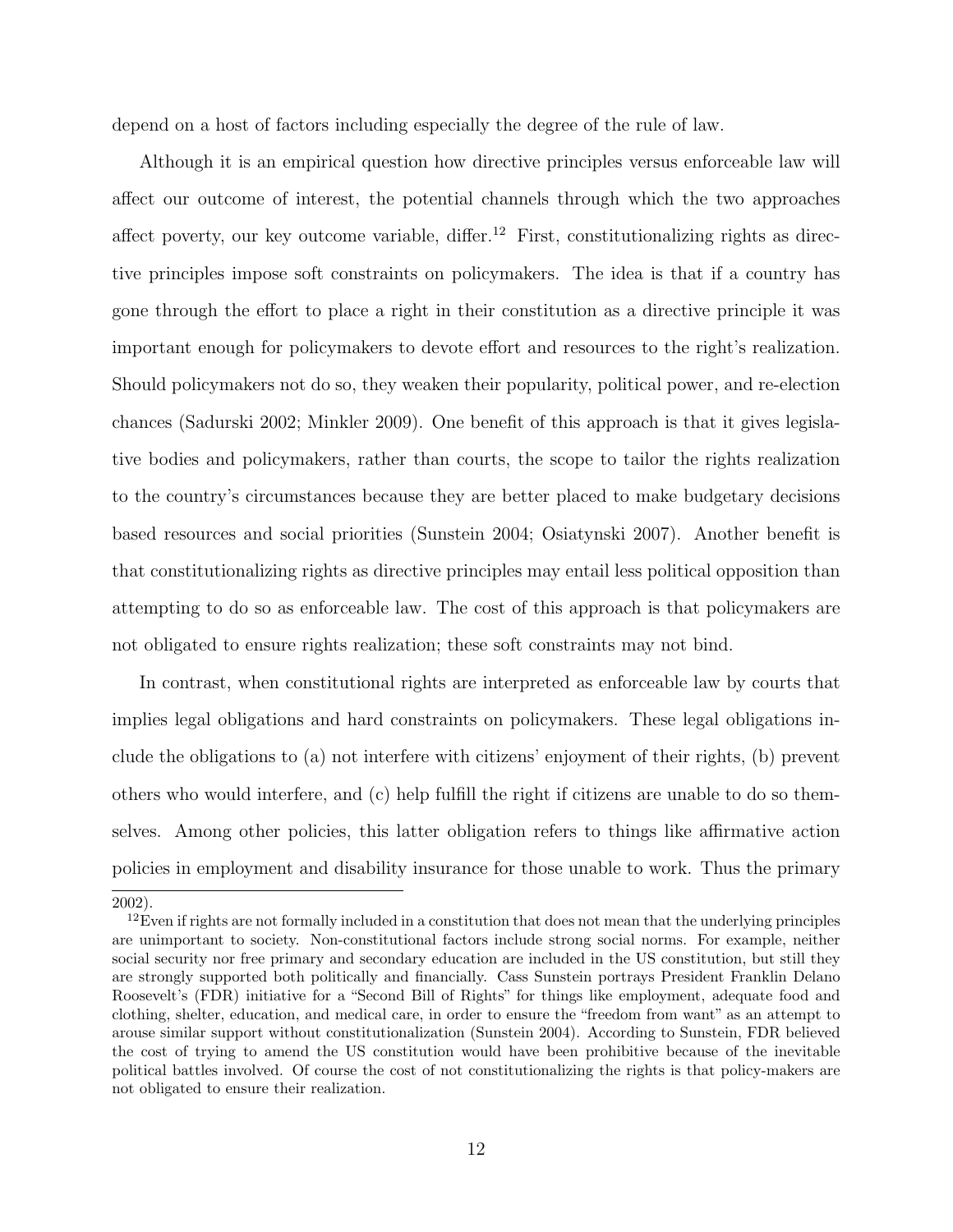advantage of constitutionalizing rights as enforceable law is that rights realization is most ensured. The two costs of this approach have already been alluded to. First, the strict obligations imposed on politicians assures that there will be some level of political opposition. Even those policymakers who would otherwise support the rights may prefer to do so free of binding constraints that limit their options. Second, constitutional rights interpreted as enforceable law may require courts to make policy decisions, something they may be ill-suited to do. $^{13}$ 

By differentiating constitutional rights by the strength of their language we generate a more refined implication about the effect of rights on important developmental outcomes based upon the severity of constraints imposed on policymakers. Directive principles impose soft constraints and perhaps imply weak incentives, while enforceable law imposes hard constraints and stronger incentives. The problem is that we do not have the requisite information to know whether constitutional provisions for each ES right for each country are actually enforceable law. To know that we would need to know the historical legislative, regulatory, and judicial decisions at each level (town, province, state, etc.). So instead we explore whether the strength of language of economic and social rights translates into actual poverty outcomes. We will discuss the process presently, but the idea is that strong constitutional language that explicitly mentions things like government duties is strongly correlated with enforceable law, whereas the weaker legal language of aspirational goals is more correlated with directive principles. On this basis, we distinguish the ESR's into enforceable law (EL) and directive principles (DP), by estimating the following two regressions:

$$
y_i = \alpha + \beta_2 \text{Directive Principle } \text{Dummy}_i + \pi X_i + e_i \tag{3}
$$

where *Directive Principle Dummy<sub>i</sub>* is a dummy variable that takes the value 1 if any of the

<sup>13</sup>Some may also worry that economic and social rights are not justiciable, that is, they are not judicially enforceable. This concern is addressed and convincingly dismissed by both Sunstein (2004) and Donnelly (2007).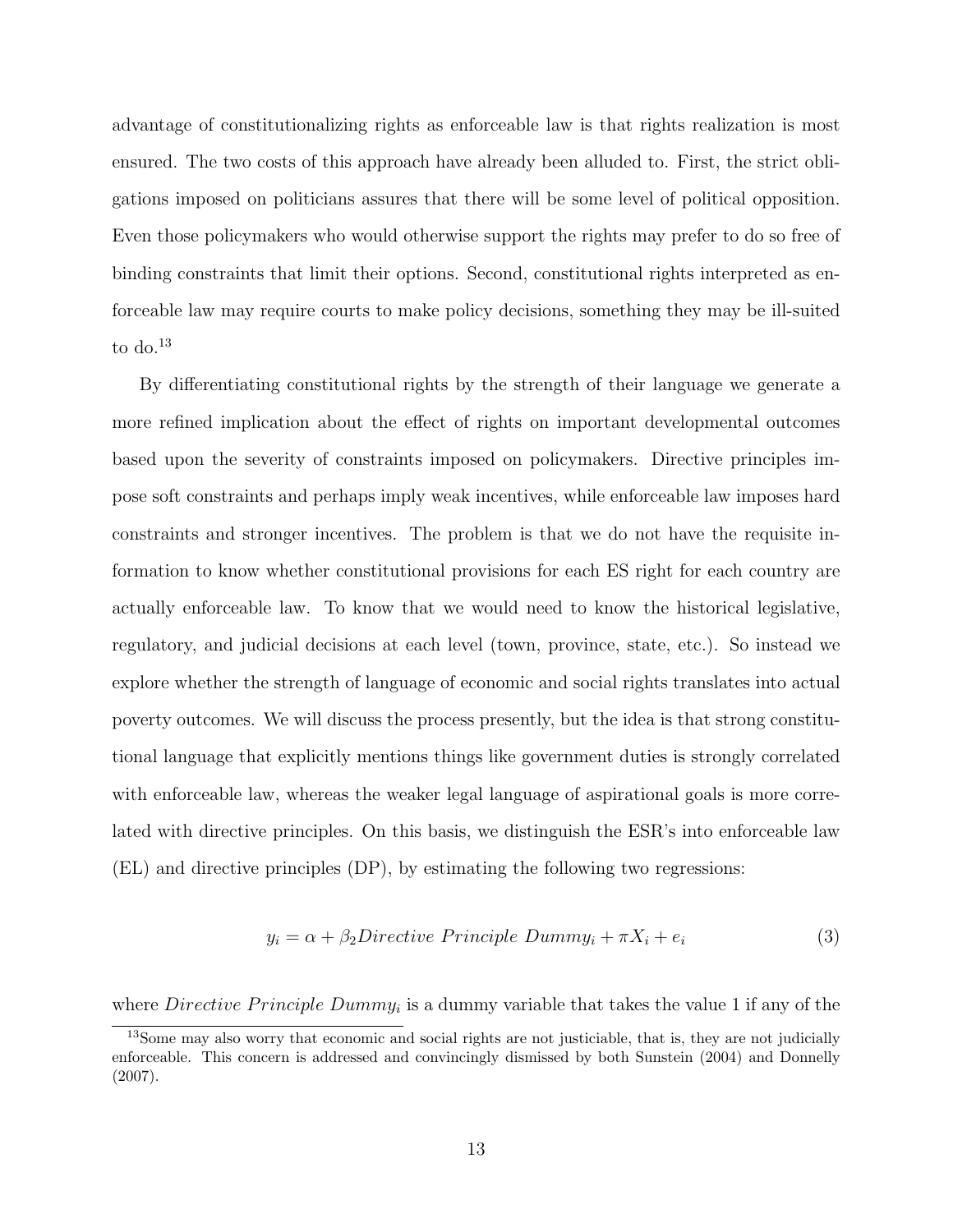ESR is included in the constitution of the country i as DP, 0 otherwise. The coefficient of primary interest is  $\beta_2$ , which gives the effect of inclusion of an ESR as DP in the constitution on poverty.

$$
y_i = \alpha + \beta_3 Enforceable Law Dumm y_i + \pi X_i + e_i \tag{4}
$$

where  $Enforceable Law Dumm y_i$  is a dummy variable that takes the value 1 if any of the ESR is included in the constitution of the country  $i$  as EL, 0 otherwise. The coefficient of primary interest is  $\beta_3$ , which gives the effect of inclusion of ESR as EL in the constitution on poverty.

### 4 Data

We make two important contributions by assembling and hand-coding data on various economics and social rights. First, we hand coded data on various economic and social rights for 201 countries. Second, we further distinguish each of the economics and social rights by strength of language in an effort to reflect whether the rights are enforceable law or directive principles (non-enforceable law).

We first code the following economic and social right provisions, where each variable equals 1 if the provision in included in the Constitution, Amendment or Revision, and 0 if it is not. These economic and social rights are specifically identified in the principle international human rights document the Universal Declaration of Human Rights, adopted by the UN General Assembly in 1948, and include: Adequate Standard of Living, Right to Adequate Food/Nutrition, Right to Health/Medical care, Right to Adequate Housing, Right to Primary Education, Free Primary Education, Compulsory Primary Education, Right to Social Services, Right to Work, Right to Public Employment, Right to Just and Favorable Remuneration, Right to Social Security in the Event of Unemployment, Right to Social Security in the Event of Disability, Right to Social Security in the Event of Sickness, Right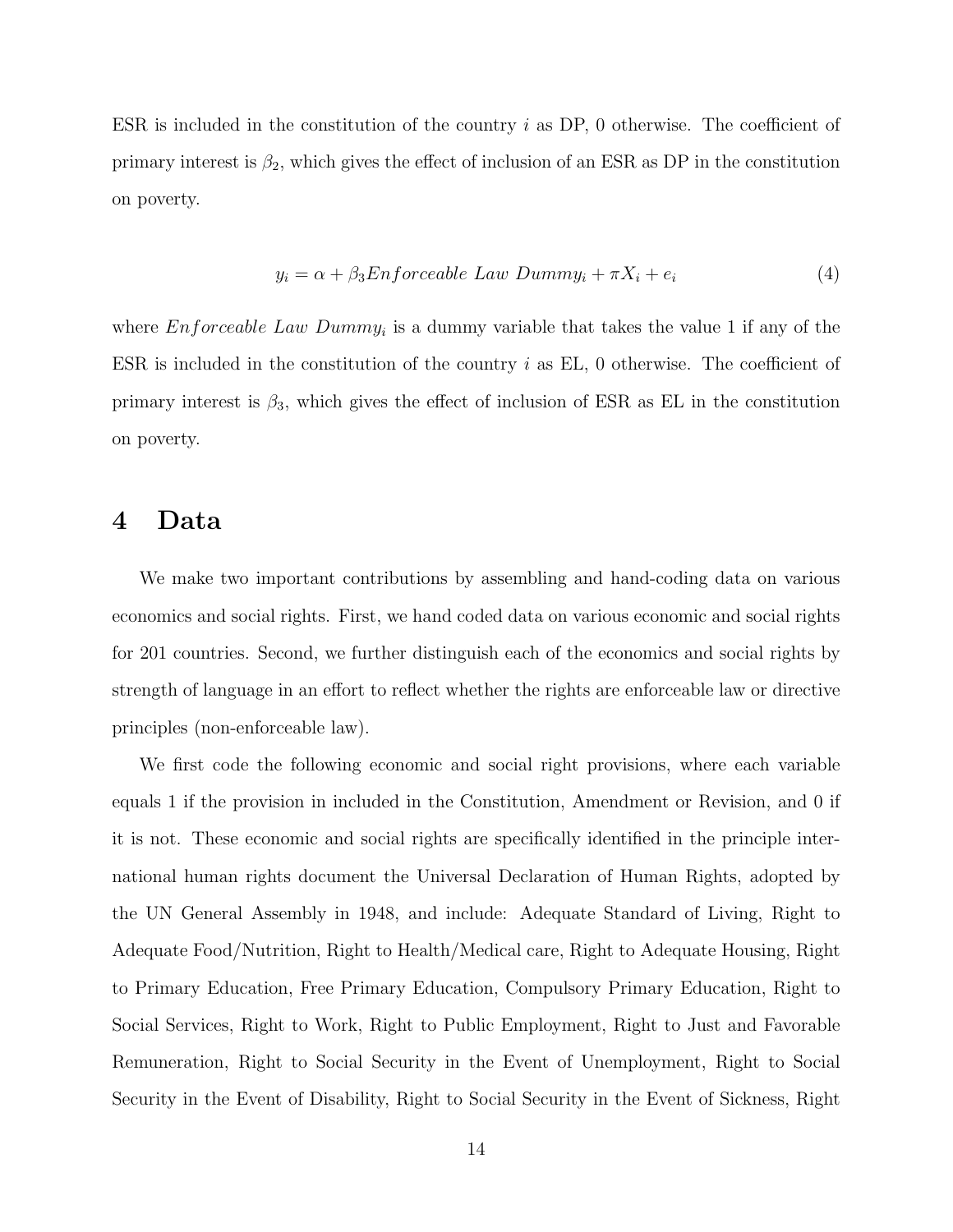to Social Security in the Event of Widowhood, and Right to Social Security in the Event of Old Age. Detailed discussion on the variables and coding can be found in Appendix A.1.

#### 4.1 Independent Variables

We construct five key independent variables for our empirical analysis. We first construct a "constitutional right dummy variable" that takes the value 1 if any of the above mentioned entitlement is present in the country's constitution, 0 otherwise.

Since one of the main contributions of the paper is to separate the economic and social right provisions into enforceable law and directive principles, we consider any right/entitlement as enforceable law (EL) in cases where: Any direct or explicit wording was present regarding citizens' right to take legal action should the State fail to fulfill the right/entitlement in question; A right/entitlement was referred to as legally binding upon the State; A right/entitlement was explicitly written as "guaranteed" under the constitution. Using this, we construct a "enforceable law dummy" that takes the value 1 if any of the above mentioned entitlement is present in the country's constitution, 0 otherwise. Later, as robustness tests, we further construct two variations of the enforceable law variable. The first index uses principal component analysis, called"enforceable law index"while the second one is a sum of all enforceable laws, called the "enforceable law additive index".<sup>14</sup>

A right/entitlement was considered to be Directive Principle (DP) in cases where: The existence of the right/entitlement in question was acknowledged with no further statement regarding its enforceability; a right/entitlement was explicitly referred to as a principle the State shall endeavor to fulfill; an explicit statement was included denying citizens the right to take legal action should the State fail to fulfill any social or economic rights/entitlements

<sup>&</sup>lt;sup>14</sup>The principal components approach helps reduce dimensionality of the data, while capturing the underlying variability. It produces mutually orthogonal linear combinations (eigenvectors) of a set of variables that capture the common pattern in the data. The eigenvector that has the highest eigenvalue, (i.e. the linear combination that captures the highest variability) is the first principal component. Principal components analysis (PCA) is one of a family of techniques for taking high-dimensional data, and using the dependencies between the variables to represent it in a more tractable, lower-dimensional form, without losing too much information.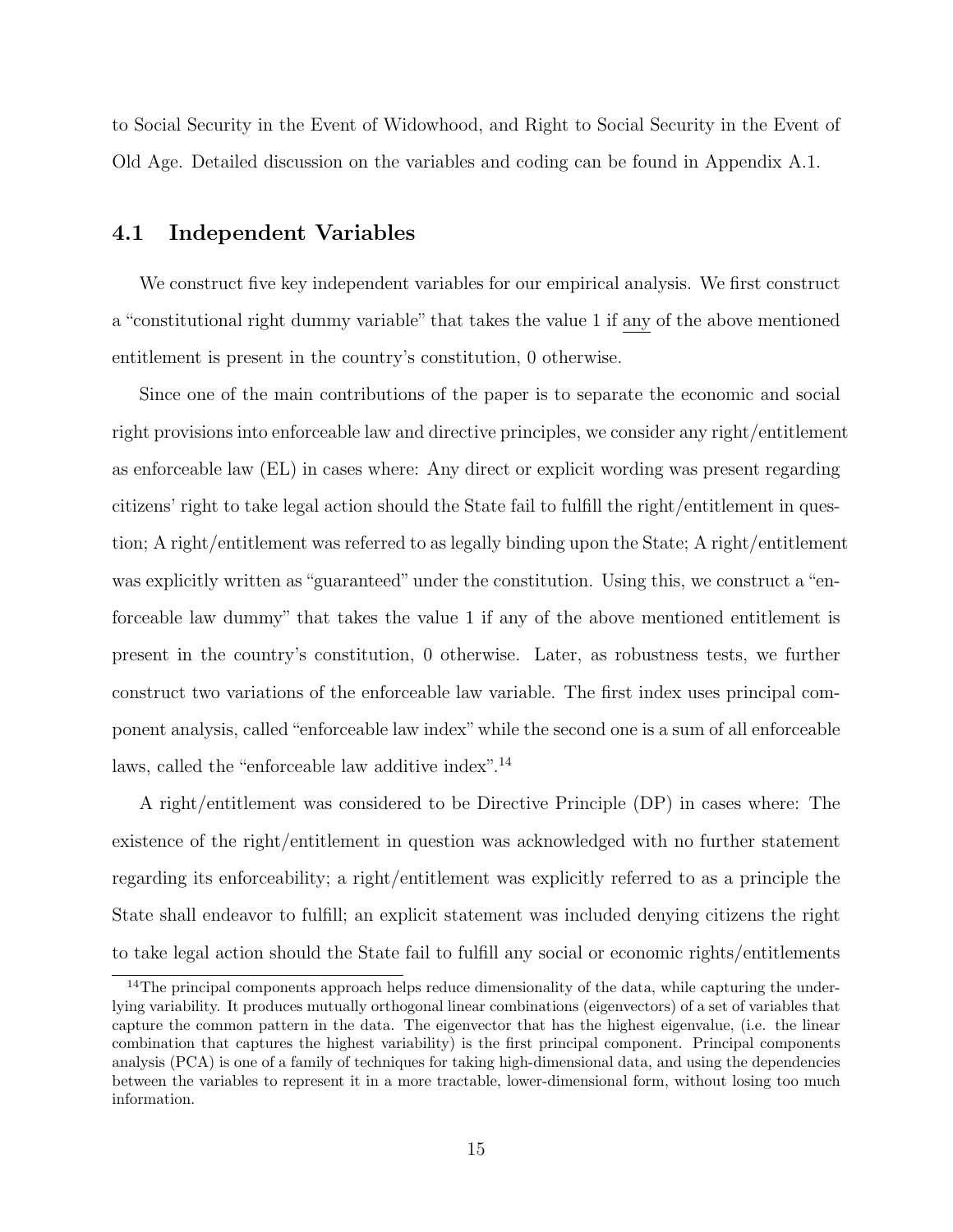enshrined in the constitution. Using this, we construct a "directive principles dummy" that takes the value 1 if any of the above mentioned entitlement is present in the country's constitution, 0 otherwise. We further construct another variation of directive principles variable using principal component analysis, called "directive principles index" and sum of all directive principles, called "directive principles additive index".

In our sample, 68% of the countries have some form of constitutional rights, while 44% of the countries have directive principles and 23% have enforceable laws in their constitutions.

#### 4.2 Dependent Variable

Our main dependent variable is a measure of head count ratio. More specifically, we use \$2 a day, where the poverty head count ratio at \$2 a day (PPP) is the percentage of the population living on less than \$2 a day at 2005 international prices. Devised by economists at the World Bank, this World Development Indicator is the median poverty rate for developing countries in 2005 (World Bank 2008).

In our sample, approximately 35% of the population in under \$2/day.

#### 4.3 Control Variables

We use various data sources to assemble our control variables, which include census population, rule of law, domestic credit, GDP per capita, latitude of the country, and Africa and Asia dummy variables. Summary statistics are reported in Table 1.

The census population data comes from UNTATS and reflects the latest available census population data. We use this variable to control for differences in headcount poverty due to country population size.

Rule of law is a World Governance Indicator that represents perceptions of the extent to which agents have confidence in and abide by the rules of society, and in particular the quality of contract enforcement, property rights, the police, and the courts, as well as the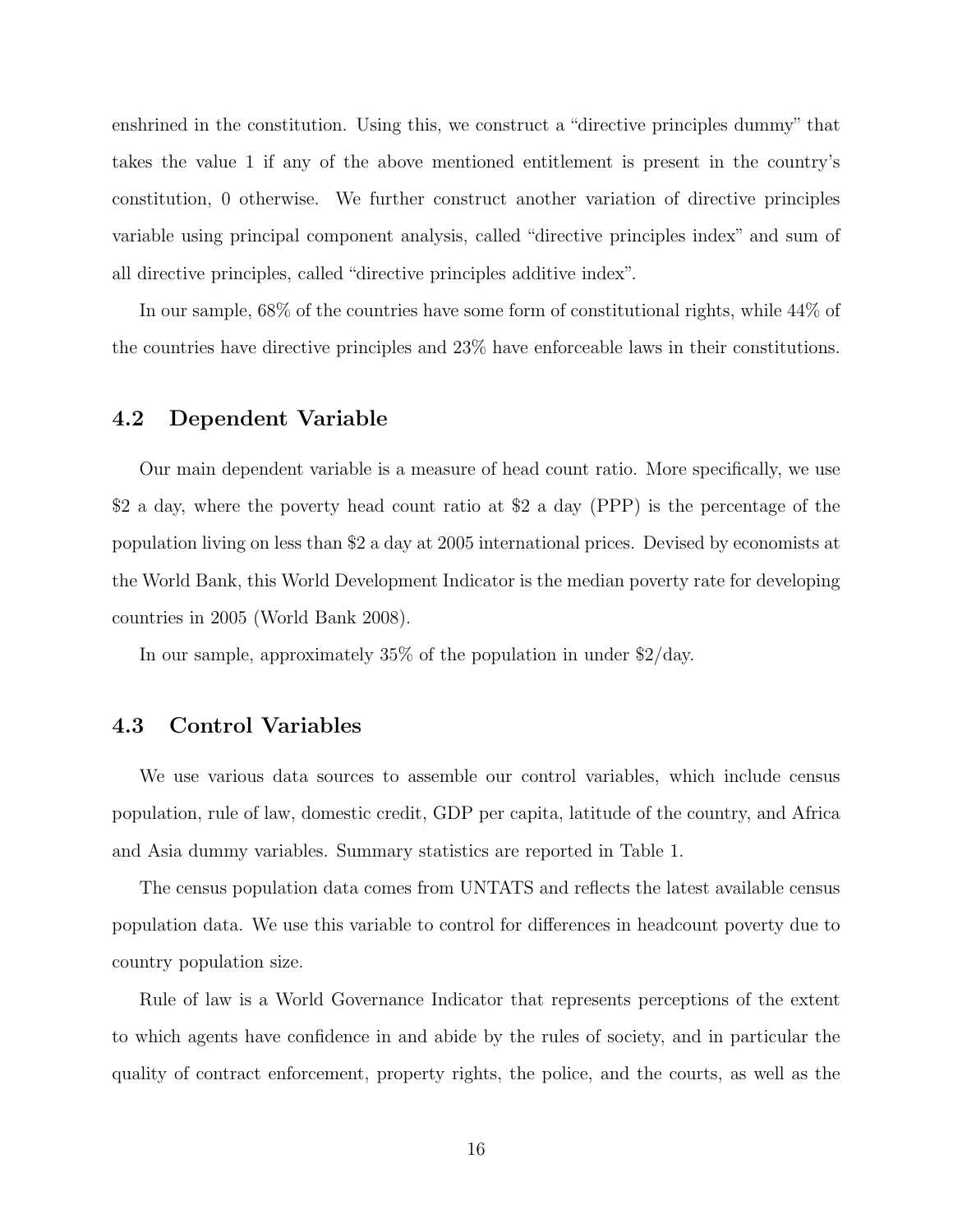likelihood of crime and violence. Estimates of governance range from approximately -2.5 (weak) to 2.5 (strong) performances. While we don't refer to any formal theory, we do expect the variable's coefficient to be negative because stronger rule of law indicates better legal institutions and better prospects for poverty reduction.

Domestic credit is a World Development Indicator that measures financial resources provided to the private sector by financial corporations, as a percentage of GDP. Combined with GDP per capita, these two variables measure the degree of a country's financial and economic development. Naturally, we expect the coefficient signs to be negative for both variables.

Finally, we include three exogenous variables. It has been argued that there is a direct effect of climate on performance by many social scientists, including Montesquieu [1784] (1989), Diamond (1997), and Sachs and coauthors. Further Gallup et al. (1998) and Hall and Jones (1999) show the correlation between distance to the equator and economic performance. We measure latitude as the absolute value of the latitude of the country (i.e., a measure of distance from the equator), scaled to take values between 0 and 1, where 0 is the equator (taken from La Porta et al. (1999)). Africa and Asia dummy variables take the value 1 if the country belongs to that continent or region, 0 otherwise. The data come from Acemoglu et al (2001); we have no sign expectations for these exogenous geographic variables.

### 5 Ordinary Least Squares Results

In Table 2 we report the OLS estimates of any constitutional ESR on poverty as estimated by equation (2). We do not find any statistically significant association between any constitutional ESR dummy and poverty. However, in the full regression with all controls (column 5) domestic credit, latitude, and log of GDP per capita are all negatively associated with poverty, while the Africa dummy is positive associated with poverty. The rule of law coefficient has the expected negative sign before including the exogenous controls, when its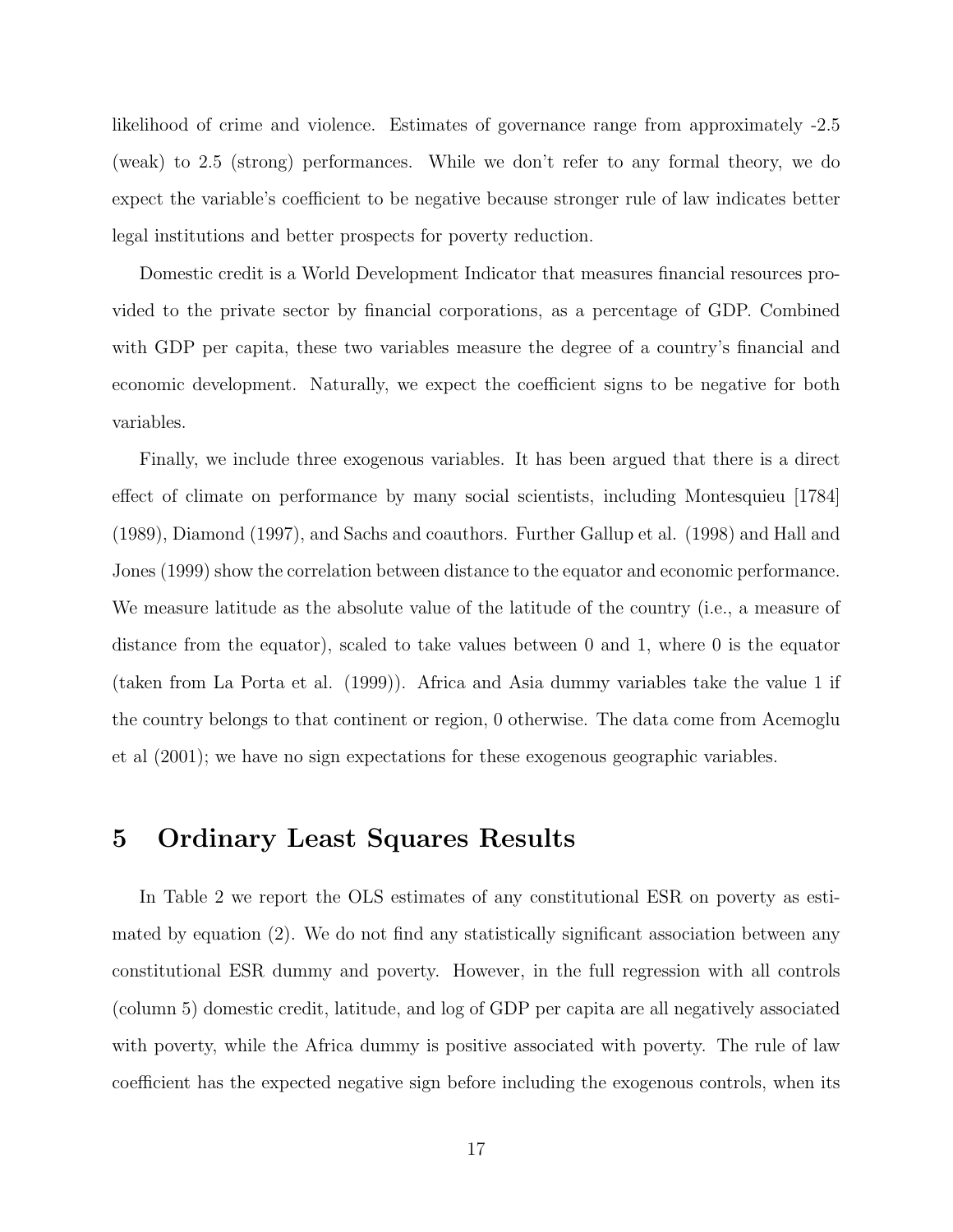sign then switches to positive.

To start to account for differential constitutional language, in Table 3 we report the OLS regressions of the directive principles dummy on poverty as estimated by equation (3). We find the association between directive principles dummy and poverty to be positive in all specifications and statistically significant in all before we include the exogenous geographic controls, at which time it becomes statistically insignificant. This interesting result differs from the one hypothesized because it suggests that ESR's framed as desirable policy goals are positively associated with poverty. At the very least it suggests that directive principles do not provide sufficient soft constraints on policymakers to take necessary poverty reducing action.

In Table 4 we report the association between the enforceable law dummy variable and poverty estimated by equation (4). As we move from Column (1)-Column (4), we see that the association is negative and the estimated coefficient is statistically significant. However, when we include the exogenous geographic controls in Column  $(5)$ , the coefficient becomes statistically insignificant. Once again, in the full regression domestic credit, latitude, and log of GDP per capita are negatively related to poverty, whereas the Africa dummy is positively associated. These results hint that constitutional language may matter for poverty outcomes.

For the OLS estimates to be consistent, however, the selection of the ESR variables should be random after controlling for the vector of observable variables in  $X_i$ . Thus, separating the causal effect of ESR from correlation on measures of poverty is not straight forward. There are number of important reasons for not interpreting this relationship as causal. There are two important empirical challenges. First, it is hard to isolate the effect of factors that influence both the decision to incorporate an economic and social right into a constitution and then later protection of that right. For example, it is possible that richer economies are better able to afford, implement, or prefer certain types of ESR's (directive principles versus enforceable law). Second, economic and social rights may also be correlated with a country's characteristics that determine key developmental outcomes, including poverty.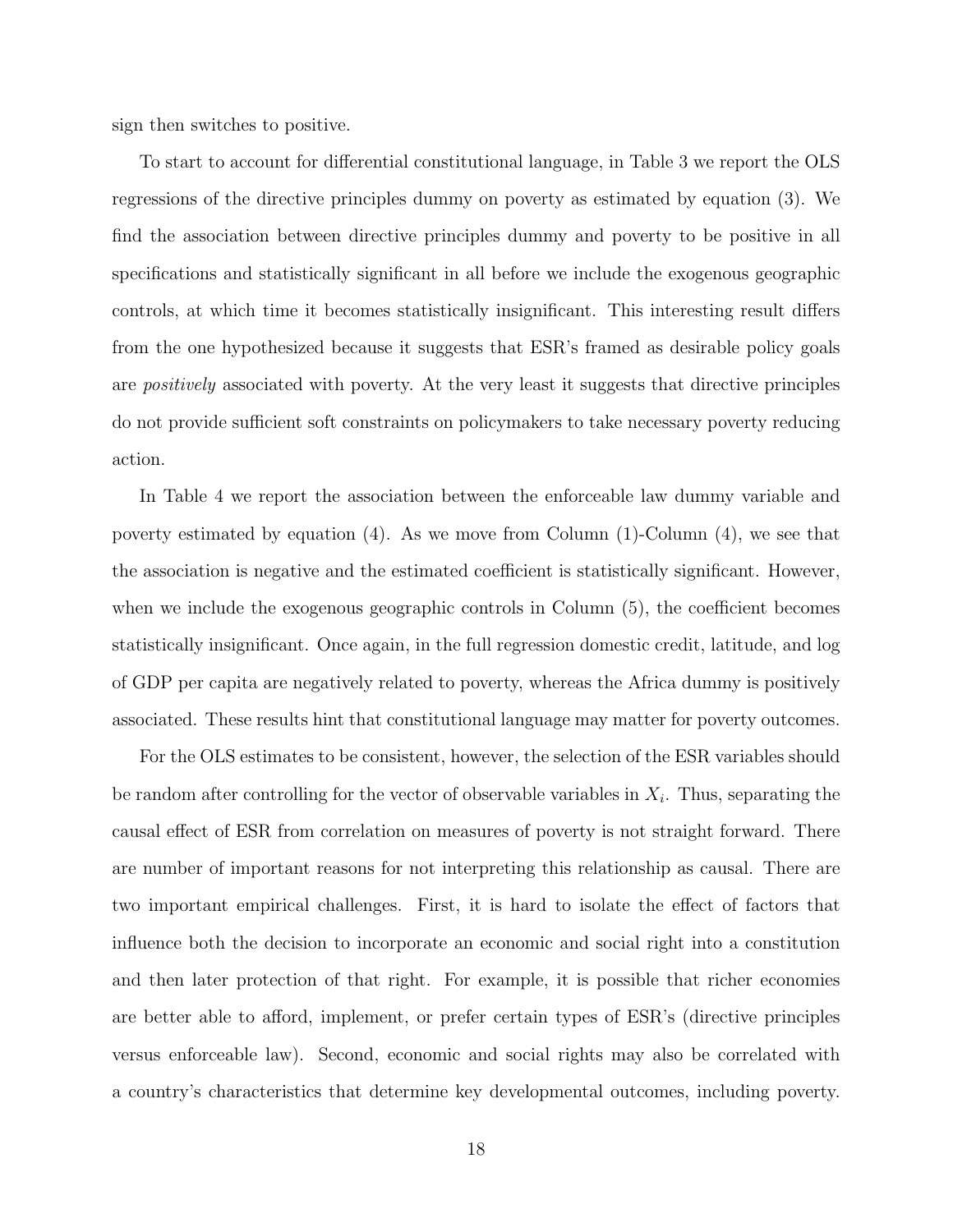Therefore, the conditional-independence assumption may be violated due to reverse causality and selection problems, and the OLS-estimates of the ESR's effect will be biased. Perhaps more important than the reverse causality problem are the many omitted determinants of poverty differences that are also correlated with the ESR variable. Thus our OLS estimates are plausibly biased upwards.

In the next section, we attempt to overcome the empirical challenges by isolating a plausibly true exogenous variation in the ESR variables by using an instrumental variable. We discuss the instrument, its justification and the main results in the next section.

### 6 Instrument Variable Strategy

In this section we will describe our instrument, legal origins, and discuss the exclusion restriction and new the estimating equations. The idea is that a country's legal origins will differentially affect the propensity to add ESR's to a constitution for poverty alleviation. The English common law tradition reduces the probability of constitutional economic and social rights provisions, while the French civil law tradition increases the probability. Constitutional framers did not choose the legal, social, and political history prior to writing a constitution; colonies did not choose their colonial masters. In order for legal origin to be a valid instrument, it must be correlated to our ESR variable and uncorrelated to the error term. We now discuss the validity of the instrument and explain why the exclusion restriction is plausible.

Why should different legal origins affect constitutions differentially? The original proponents of the importance of legal origins, Rafael La Porta, Florencio Lopez-de-Silanes, and Andrei Shleifer (and initially Robert Vishney), wanted to know the affects of legal origins on the legal rules affecting a country's financial development, particularly through investor protection, which ultimately affects a country's growth prospects.<sup>15</sup> The authors hypothesize

<sup>15</sup>See La Porta, Lopez-de-Silanes, Shleifer, and Vishney (1997 and 1998), and La Porta, Lopez-de-Silanes, and Shleifer (2008). These authors and others have also looked at the affects of legal origins on things like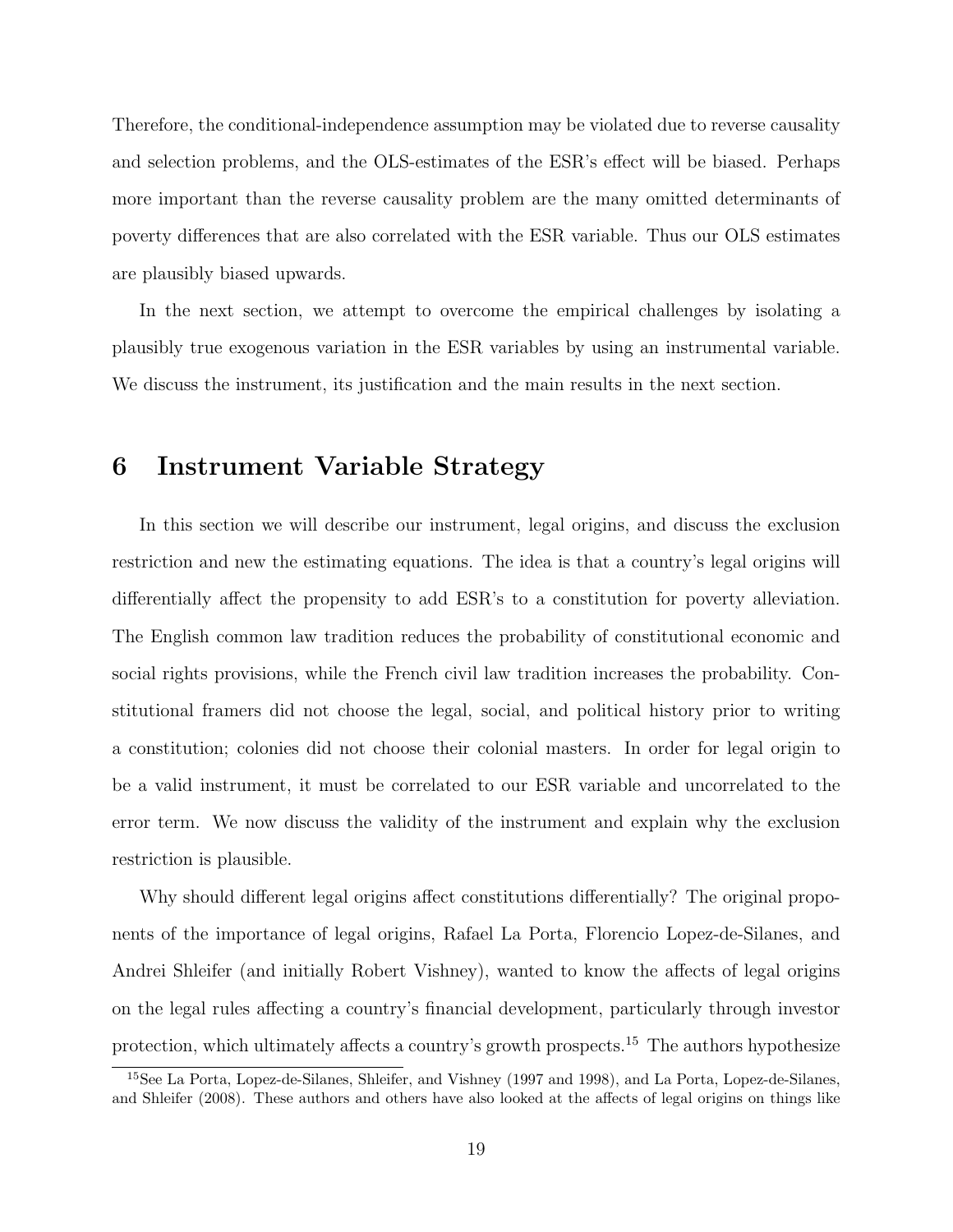that the legal processes and ideologies differ by origin. In the common law tradition of England and its former colonies, courts establish law through precedents. This judicial power and independence was desired by elites who wanted to limit the crown's power and to protect property and contracts (La Porta, Lopez-de-Silanes, and Shleifer 2008, p. 288). In contrast, the older French civil law legal tradition has its roots in Roman law, and later in the French Revolution and Napoleon's influence, and emphasizes statutes and comprehensive codes. This reading of history suggests that the revolutionaries and then Napoleon desired to use central government power in order to change property rights, and to limit court interference (La Porta, Lopez-de-Silanes, and Shleifer 2008, p. 289).<sup>16</sup> Therefore, the English common law tradition prioritizes court precedent for lawmaking, and property rights protections, while the French civil law tradition prioritizes legal statues and codes and more active involvement of government in markets. The legal origin's proponents argue that these differences favor the common law tradition when it comes to investor protection and finance.

While the proponents' contentions are controversial (at best), what is apparent is that the common law tradition favors what is been classically called negative rights, or those that limit government action, while the civil law tradition is more permissive of positive rights, those that promote government action.<sup>17</sup> Since economic and social rights are usually thought of as positive rights, we contend that their inclusion in constitutions is more likely, and to a greater degree, in those countries with a civil law tradition. Thus, legal origins affect the implementation of ESR's into the constitutions. Notably, Edwards and Marin (2014) also use legal origin as an instrument to investigate whether the inclusion of the right to education in constitutions affects social performance.

The originators of the theory might object that as an instrument in our first stage re-

legal procedure, entry regulations, labor laws, media and bank ownership, and even military conscription (see La Porta, Lopez-de-Silanes, and Shleifer 2008).

<sup>&</sup>lt;sup>16</sup>The authors also consider the German and Scandinavian legal traditions, which are most similar to the civil law traditions, as well as the socialist legal tradition.

<sup>&</sup>lt;sup>17</sup>Human rights scholars increasingly dispute this negative-positive right distinction because, as Henry Shue (1996) argues, all rights impose government duties to avoid depriving, protection from others who would deprive, and to aid the deprived when they cannot fulfill the right themselves.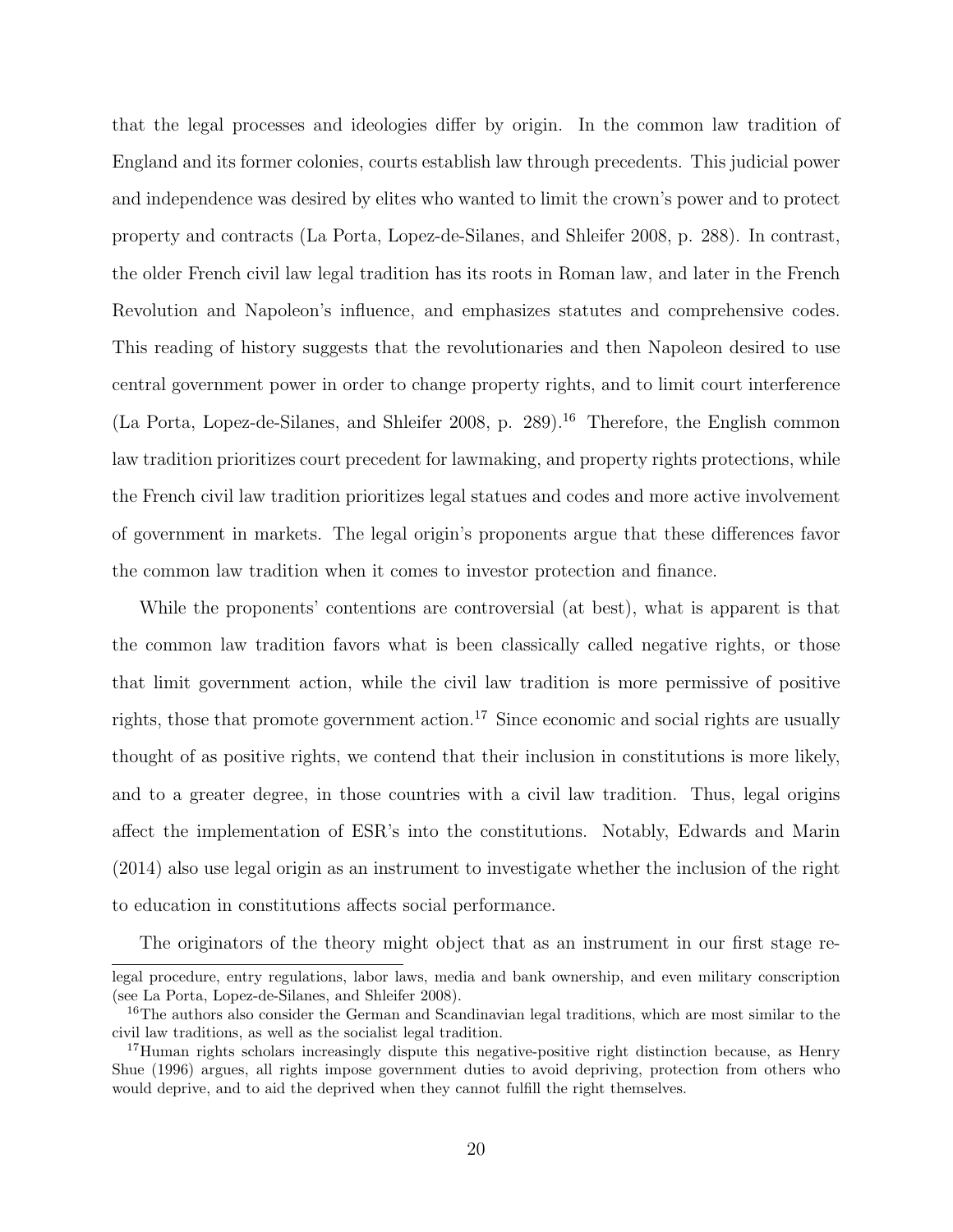gression, legal origins fails to meet the exclusion restriction because it is positively correlated with investor protection and financial development, which affects growth, and ultimately \$2/day poverty, our dependent variable. However, there exists a compelling empirical and theoretical literature that disputes this claim. Legal scholar Kenneth Dam (2006) thinks the legal origins idea is just wrong because it is fraught with contradictions. He contends that, factually, common law countries use corporate, securities, and bankruptcy codes just like civil law countries do. Common law countries may also have historically regulated as much, or more, than civil law countries. Finally, Dam notes that the biggest land grabs in history have come in common law countries, which suggests that there is nothing intrinsic in those origins that is property respecting. After looking at time trends, Roe and Siegel (2009, p.798) add "But Dam also has going for him the basic fact that the strongest data-based case for the superiority of common law and inferiority of French civil law is for the 1990s. When one looks backward from the 1990s to the development of debt markets, common law nations regularly lack substantial financial superiority to the French civil law nations. Frequently the reverse is true. In fact, the reverse is true so often that it is as consistent with a random relationship as with any other." If it took until the 1990s for financial divergence to occur, it is unlikely that legal origins fixed decades or centuries ago is the cause. Moreover, after performing time series analysis on a sample of twenty five countries from 1995-2005, Armour, Deakin, Mollica, and Siems (2009) conclude that increases in shareholder protection is not associated with financial development over that period.

While the legal origin idea has caught on with some in finance, to explain historical patterns of development, economists favor other explanations. For example, Acemoglu, Johnson, and Robinson (2001) argue that potential mortality rates determined the colonial strategy of either settling or extracting, which in turn determined the quality of institutions left behind. If the colonists could settle with little fear of death, from malaria for instance, they would and with them came their European institutions. Thus good institutions lead to good development outcomes. Sokoloff and Engerman (2000) categorize colonial strategies in the New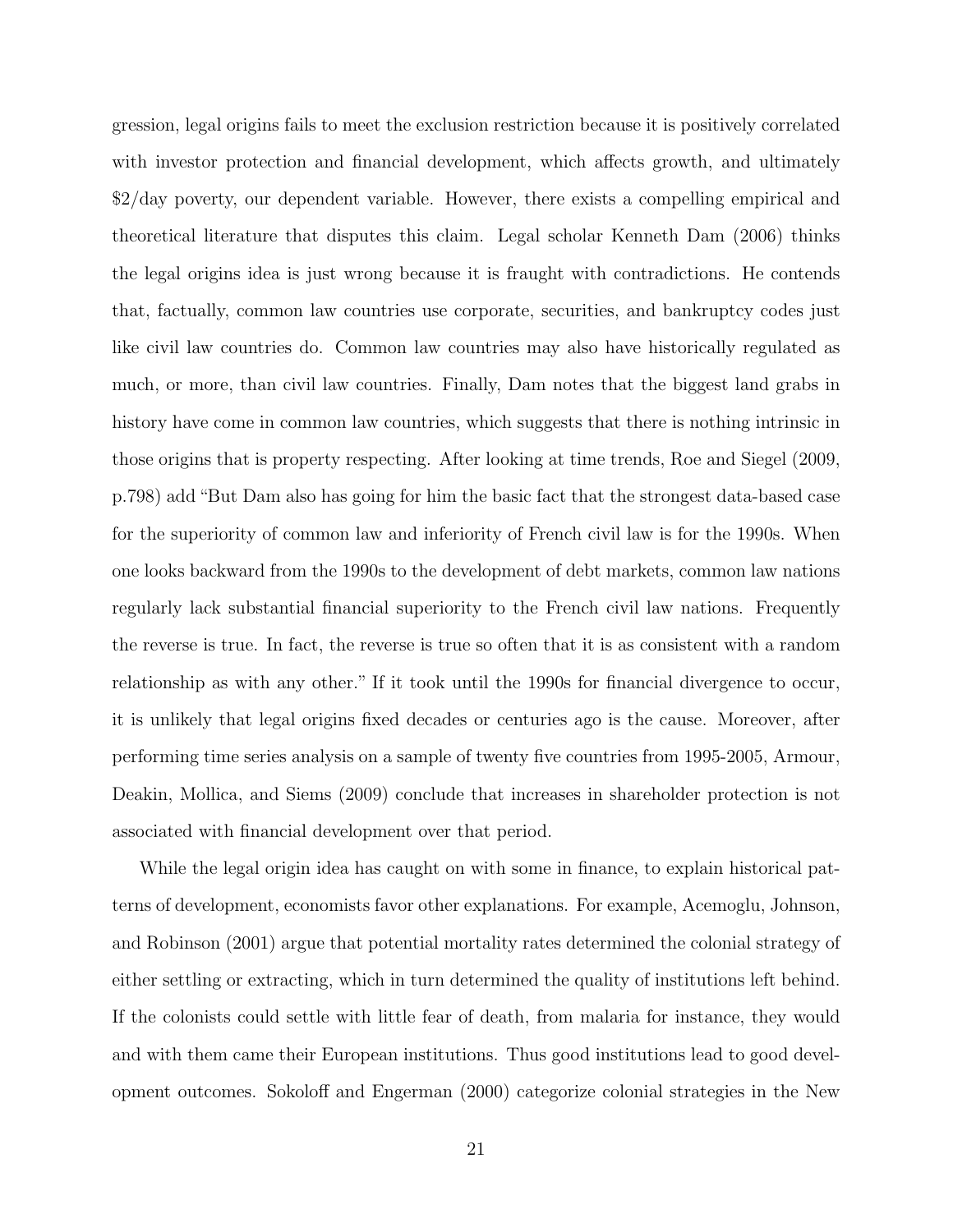World as a function of geography and the availability of cheap labor. The soil and climate conditions of the British West Indies combined with slavery to make enormous sugar, coffee, and staple crop plantations quite profitable. This in turn led to great economic inequality, which was codified in institutions thereby assuring its persistence. In the northern US and Canadian colonies, the climate and geography were not favorable for large plantations, and so most of the migration came from relatively skilled, homogenous, labor. The resulting relative income equality was reflected in good institutions where elites could not protect their interests as easily, which led to more economic and social opportunities for most members of the population. Finally, rather than geography or institutions, Putterman and Weil (2010) focus instead on ancestry to explain comparative development. The idea is that what matters today is the percentage of the population with European roots. Those roots represent familiarity with human capital, norms and culture, which in turn affects today's economic outcomes–the greater the ancestry, the greater the equality and national income.<sup>18</sup>

To summarize, our arguments for using legal origins as an instrument for our constitutional indices are (1) legal origins are plausibly exogenous, (2) common law origins will be more hostile to the inclusion of economic and social rights provisions in constitutions, and (3) the empirical and theoretical cases for legal origins affecting important financial variables is weak.<sup>19</sup>

Thus we use the instrument United Kingdom (UK) legal origin, Z, which is correlated with the two endogenous variables, Directive Principle Dummy  $(X_1)$  and Enforceable Law Dummy  $(X_2)$ , but not with the error term  $e_i$ . Formally, we require  $Cov(Z, X_1) \neq 0$  and  $Cov(Z, X_2) \neq 0$ , but  $Cov(Z, e_i) = 0$ . Under these conditions, we will estimate a consistent

<sup>18</sup>Of course this is just a brief sampling. For a good recent review of the literature on the causes of comparative development, including the contentious geography-institutions debate, see Spolaore and Wacziarg (2013). It is perhaps noteworthy that this comprehensive review does not include legal origins as an explanatory factor.

<sup>&</sup>lt;sup>19</sup>In a slightly different context some researchers have exploited assassinations of leaders as an exogenous shock and estimated the causal effect on growth and democracy [See Jones and Olken (2005 and 2009)]. Mobarak (2005) uses countries with a Muslim majority populations as an instrument for democracy and finds strong causal evidence that growth performance is more stable in democracies after accounting for endogeneity of democracy and simultaneity of growth and volatility.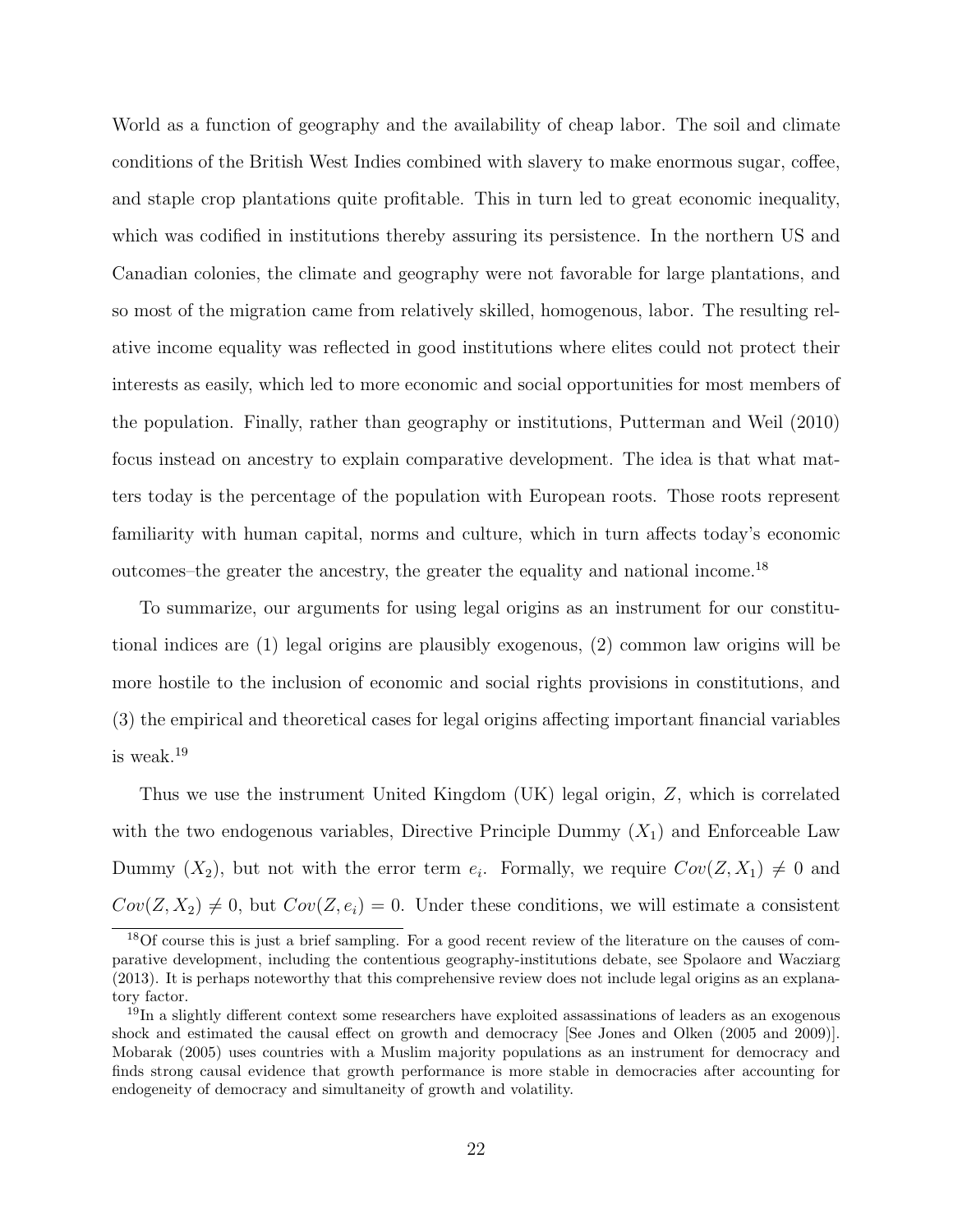estimate of the coefficients  $\beta_4$ ,  $\beta_5$  on the Directive Principle Dummy and Enforceable Law Dummy, respectively, in the following two IV estimations:

$$
y_i = \alpha + \beta_4 [UK \; Legal \; Origin = Directive \; Principle \; Dummy_i] + \pi X_i + e_i \tag{5}
$$

$$
y_i = \alpha + \beta_5 [UK \text{ Legal Origin} = Enforceable \text{ Law Dummy}_i] + \pi X_i + e_i \tag{6}
$$

We present the IV results in Tables 5 and 6. When we instrument directive principles dummy with UK legal origin, we see that the legal origin coefficient has the expected negative sign in the first stage, and again that the coefficients on the DP dummy variables has an unexpected positive sign in each of the second stage regressions. This result seems to question the effectiveness of directive principle constitutional provisions as a poverty reducing strategy. Nevertheless, the coefficient is not statistically significant in our preferred specification including the exogenous controls (column 5), where we also estimate a weak first stage and low F-Statistic (F-statistic  $= 3.54$ ).

Our main result is reported in Table 6. Instrumenting the enforceable law dummy with UK legal origin gives us a statistically significant first stage with high F-statistic in all specifications  $[F\text{-statistic} = 16.55 \text{ in Column } (5)$ , our preferred specification. Our IV results suggest a negative and statistically significant causal relationship between constitutionally framed enforceable law provisions and poverty. The size of coefficient is much larger than the OLS estimates reported in Table 3, which is not unusual and suggests that the measurement error in the ESR variables that creates attenuation bias is likely more important than reverse causality and omitted variables biases. One source of measurement error occurs because a 0, 1 dummy variable cannot capture the full scope or coverage of constitutional ES rights. For instance, in our sample there are 5.15 directive principles per constitution. And while the mean for enforceable laws is a much lower 0.77, the range is 0 to 10. We address this measurement problem issue further in the next section by introducing index ESR independent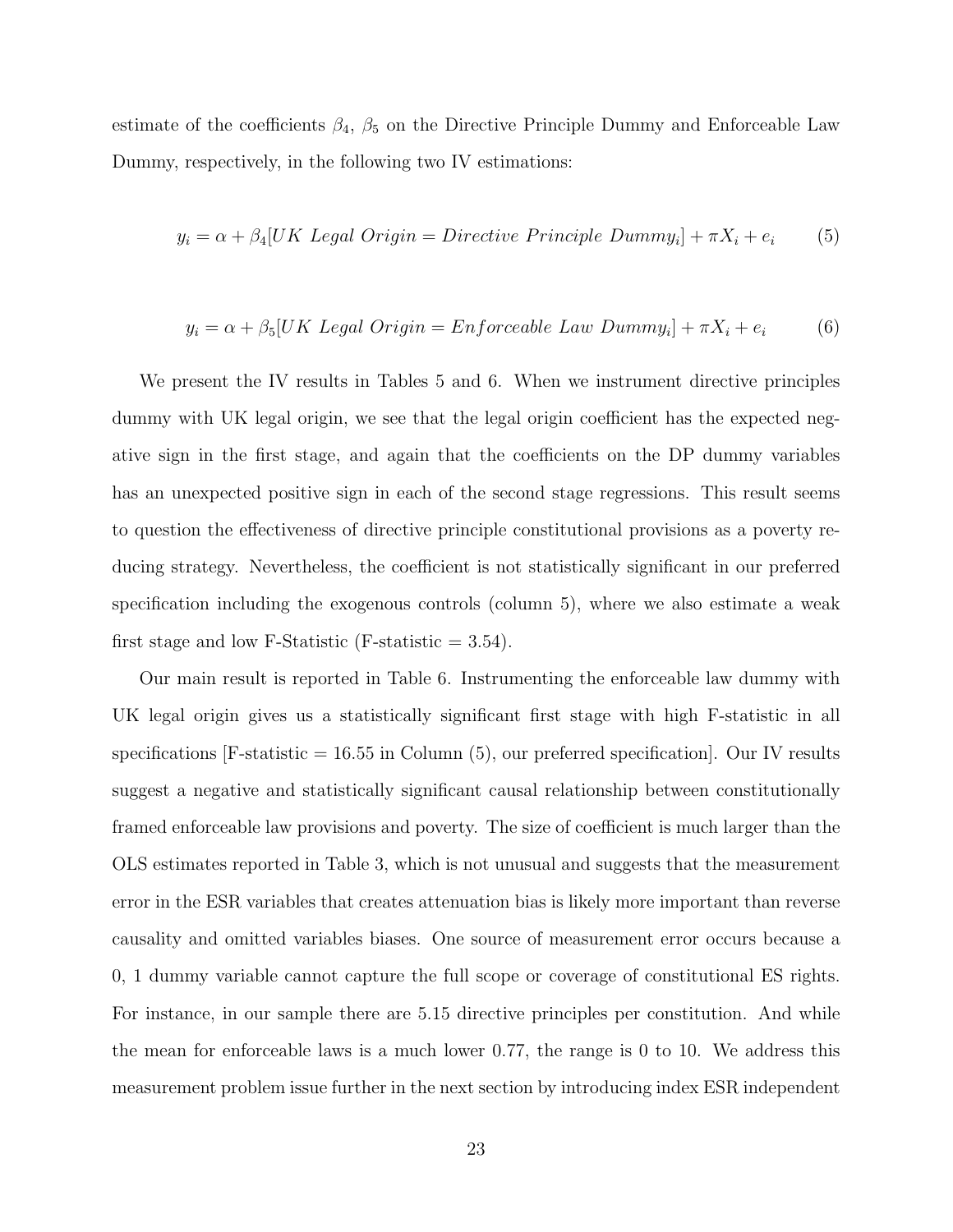variables. Also note that, as in our OLS estimates, the measures of economic and financial development, domestic credit and GDP/capita, are statistically negatively correlated with headcount poverty. The coefficient on latitude is also negative and significant, but now both the Asia and Africa dummy variables are insignificant.

### 7 Robustness

In this section we address three potential problems. First, since we assume that countries will choose those constitutional provisions most relevant to their circumstances with the most pressing needs met first, if any constitutional provision is important, then a dummy variable works well. But it may also be the case that the number of constitutional provisions matters. So we may further ask whether more constitutional provisions are"better"in terms of poverty reduction; is there a cumulative effect? We address this question by creating constitutional indices. Second, our sample includes virtually all of the constitutions in the world, which means that we aggregate high, middle, and low income countries. High income countries are likely to be different from the others in fundamental ways, including having comparatively few people in \$2/day poverty. To account for these fundamental differences, we rerun our results by excluding OECD countries. Third, while the \$2/day headcount measure targets exactly the poverty problem we wish to study, it is calculated with both imperfect income and consumption data. As a check we use a different dependent variable that also measures deprivation, but is instead focused on longevity–the Disability Adjusted Life Year (DALY) index. An added advantage of using this dependent variable is that it addresses any lingering concerns about meeting the exclusion restriction when using our legal origins IV in the \$2/day regressions.

To address the cumulative effect issue, we construct two different constitutional provisions indices. The first is an enforceable law index using the principal components approach, one advantage of which is that researcher are not required to assign weights to each component.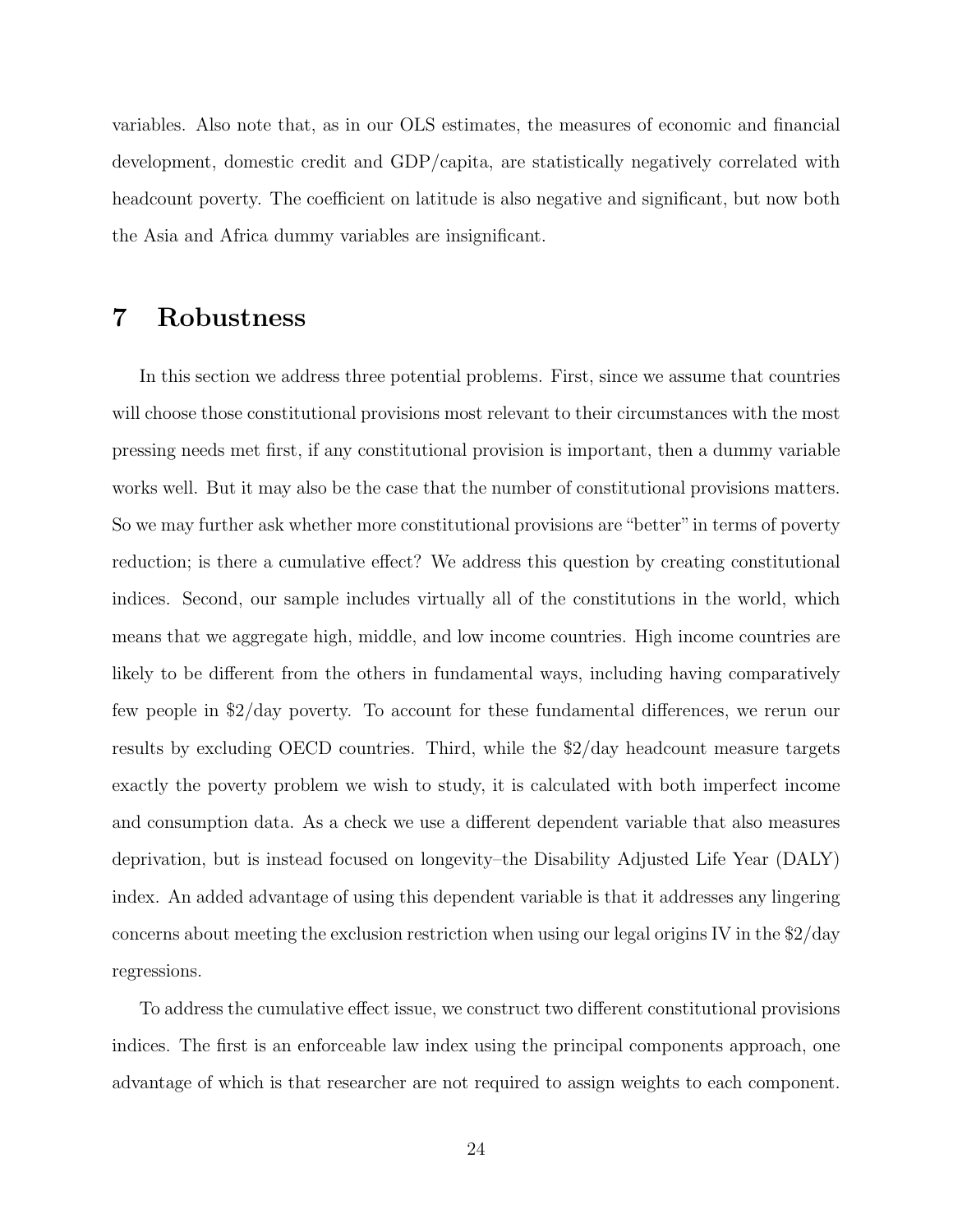The second is an additive index, which is constructed by simply adding all the enforceable laws for each country with (benign) weights of 1 attached to each. $20$  We report the OLS and IV results for the enforceable law index in Tables 7 and 9 respectively. Once again, our OLS results for the enforceable law index is similar to Table 4. While we find a negative association between the enforceable law index and poverty, the estimated coefficient is not statistically significant in our preferred specification. The IV results presented in Table 9 yield a weaker first stage  $|F\text{-statistic} = 3.47$  in Column (5), with a still negative, but now statistically insignificant, relationship between the enforceable law index and poverty.

The OLS and IV results for the enforceable law additive index are reported in Tables 8 and 10, respectively. We again find a negative association between the enforceable law additive index and poverty, but the estimated coefficient on this index is now statistically significant in our preferred specification. The IV results again suggest a negative and statistically significant causal relationship between constitutional provisions framed as enforceable law and poverty. The IV results presented in Table 10 do yield a slightly weaker first stage though  $[F\text{-statistic} = 5.24 \text{ in Column } (5)]$ . In sum, we take this evidence to suggest that there is some cumulative effect of additional ES rights in headcount poverty reduction.

The second issue concerns including high income countries in our sample. To address that issue we rerun our regressions with just non-OECD countries (using the enforceable law dummy) and present the IV results in Tables 11. The results are quite similar to those in Table 6, including coefficient sizes. The one notable difference is that in the non-OECD sample the coefficient on the log of census population variable is not only positive, but now it is also significant. For non-OECD countries size matters: population size and head count poverty are positively associated.

Finally, to address any measurement concerns with our key dependent variable, we substitute the non-pecuniary DALY measure. This health measure comes from the World Health

 $20$ We used the same two approaches for directive principles, but since the results were similar to those found in Tables 3 and 5 we did not report them. They are available upon request.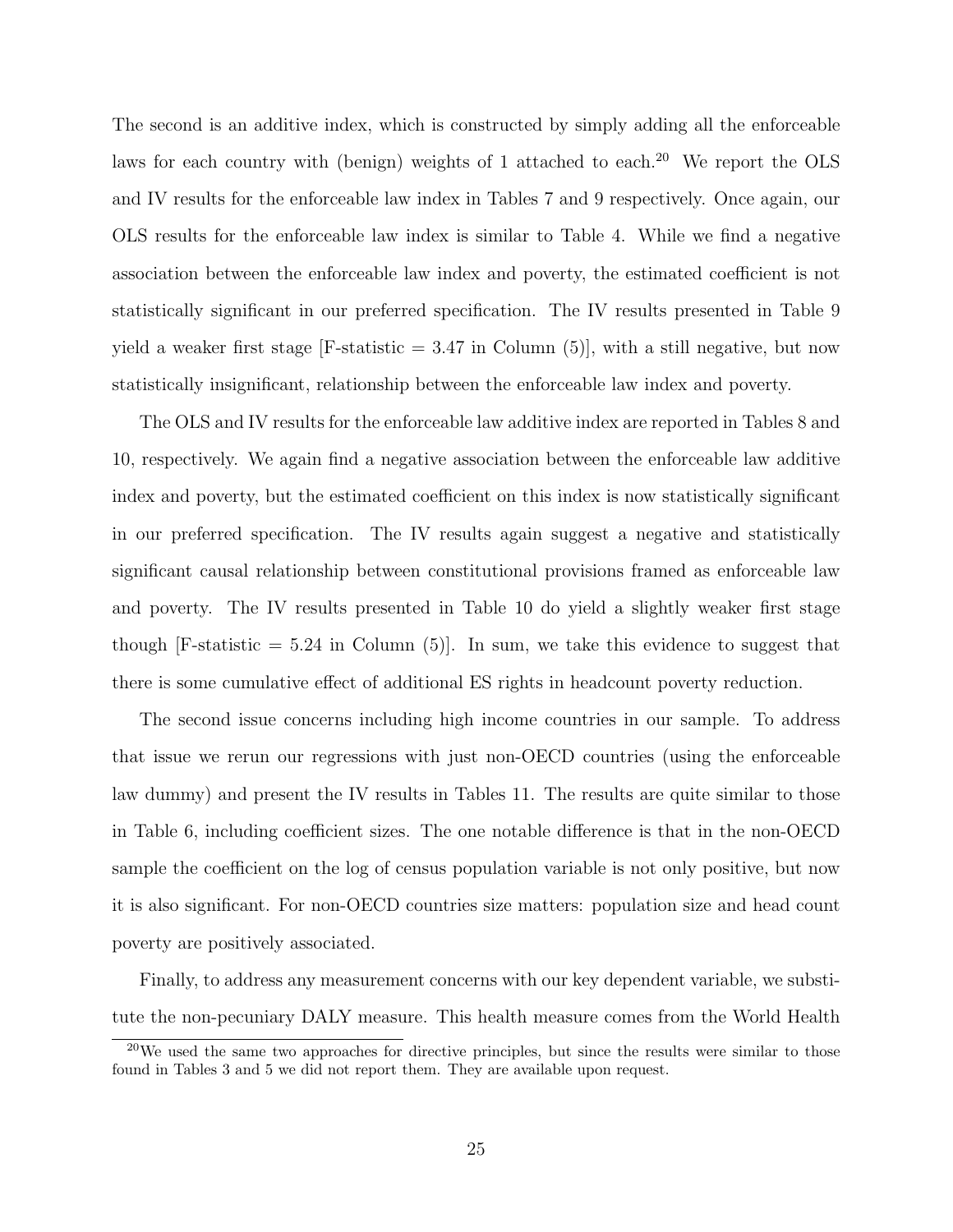Organization, and is defined as the age-standardized disability adjusted life years per 100,000. According to WHO, "One DALY can be thought of as one lost year of 'healthy' life. The sum of these DALYs across the population, or the burden of disease can be thought of as a measurement of the gap between current health status and an ideal health situation where the entire population lives to an advanced age, free of disease and disability..." Table 12 reports our IV results using DALY and the EL dummy. These results continue to support our main findings, namely that ESR's framed as enforceable law are a statistically significant cause of reductions in deprivation, in this case non-pecuniary health deprivations. Because DALY is adjusted life years per 100,000, the coefficients are quite large. In our preferred specification with all controls, the dummy EL coefficient is highly statistically significant. But in contrast to our central results discussed earlier, the coefficient on domestic credit is no longer significant (but still negative), while the coefficient on the rule of law becomes significant in the predicted (negative) direction, and the Asia dummy variable becomes negatively significant. The coefficient on the income variable retains its statistical significance, as in our other regressions.

### 8 Discussion

In initial discussions about this research we often heard comments to the effect "many (most?) constitutions are not worth paper they are written on." We were particularly surprised to hear these sentiments from seasoned human rights scholars. The results in this paper suggest that the issue is much more subtle. ES rights as either (a) general constitutional provisions, or (b) framed as directive principles, have no statistically significant effect on poverty reduction, at least when all controls are included. In fact, it is perhaps troubling to find statistically significant positive associations between directive principles and poverty in both OLS and IV regressions when the geography controls are excluded. In contrast, when ES rights are framed as enforceable law we get the opposite result: now constitutional provi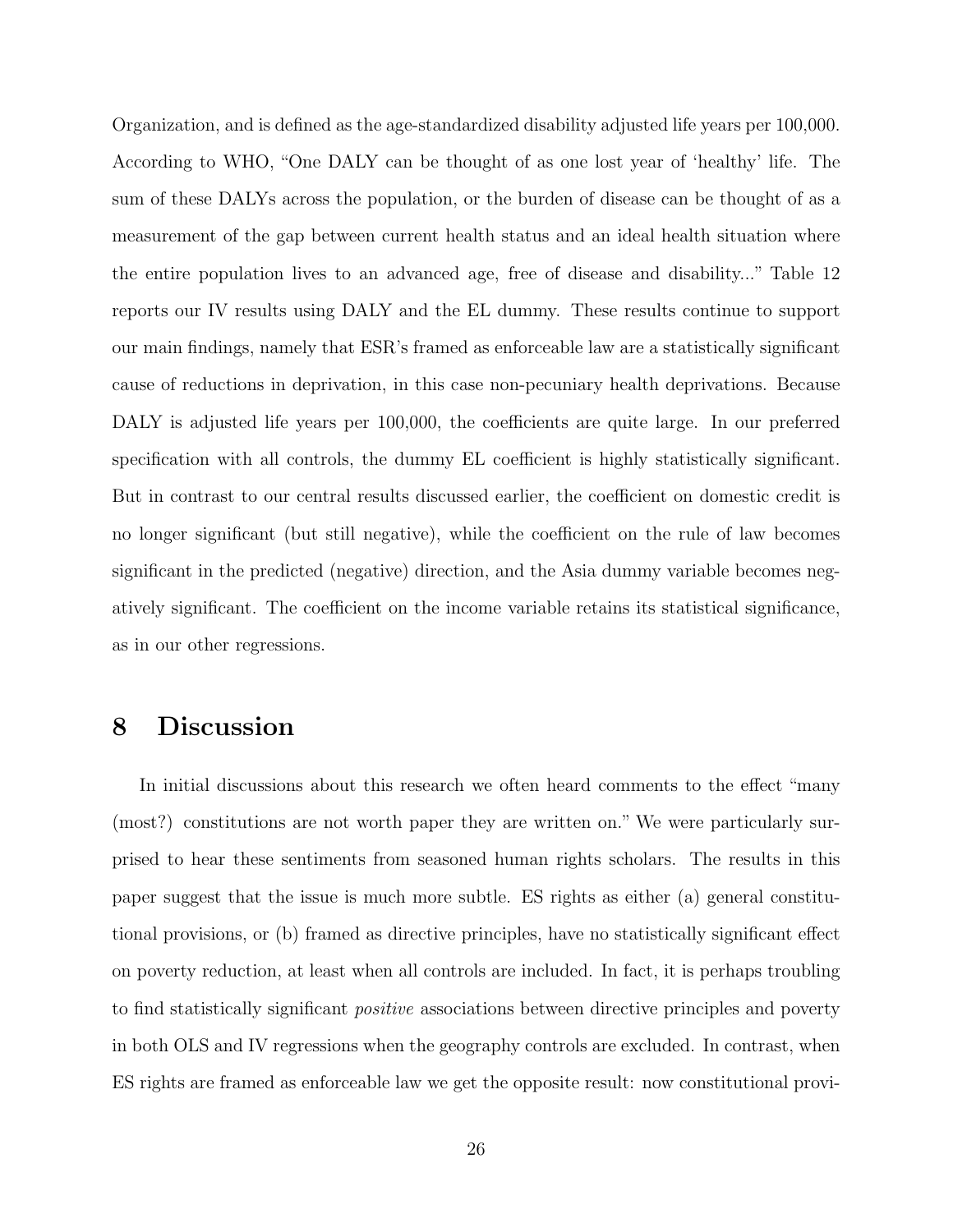sions cause poverty reduction. The general policy conclusion, therefore, is that those who are interested in headcount poverty reduction should not waste time and energy on amending constitutions with directive principles, but should instead focus solely on enforceable law provisions.

Of course there are several caveats to this claim. First, in cross-country studies we must be careful in drawing strong general conclusions about particular countries. Based on our analysis, South Africa's innovative constitutional provisions with governmental duties to provide access to health care and housing does not meet our criteria of enforceable law language (of individual rights), but we would certainly not counsel scrapping those provisions based on the results of this study. Each country will need to consider its own circumstances and history when making such decisions. Perhaps constitutional provisions framed as directive principles are sometimes an initial gateway toward enforceable law. Second, we do not consider the costs of implementation. Amending constitutions to include ESR's as enforceable law is likely to be very costly in most cases, if only because of political opposition. While the rule of law control did not appear to be significant in our results (except when using the DALY dependent variable), it is likely that any country will need sufficient legal institutions to hold policymakers accountable. This study just does not allow us to say whether it may be cheaper to grow out of headcount poverty with pro-poor growth policies. Given the caveats above, however, we would be leery about directive principles in the face of other policy options. They do not appear to be good substitutes for enforceable law, at any price.

In conclusion, while we can learn a lot about poverty reduction from micro studies using methodologies like randomized control trials, it is also important to focus on policymaker incentives to assure the implementation of those lessons learned. This study sheds light on how constitutional provisions when framed as enforceable law can provide those incentives.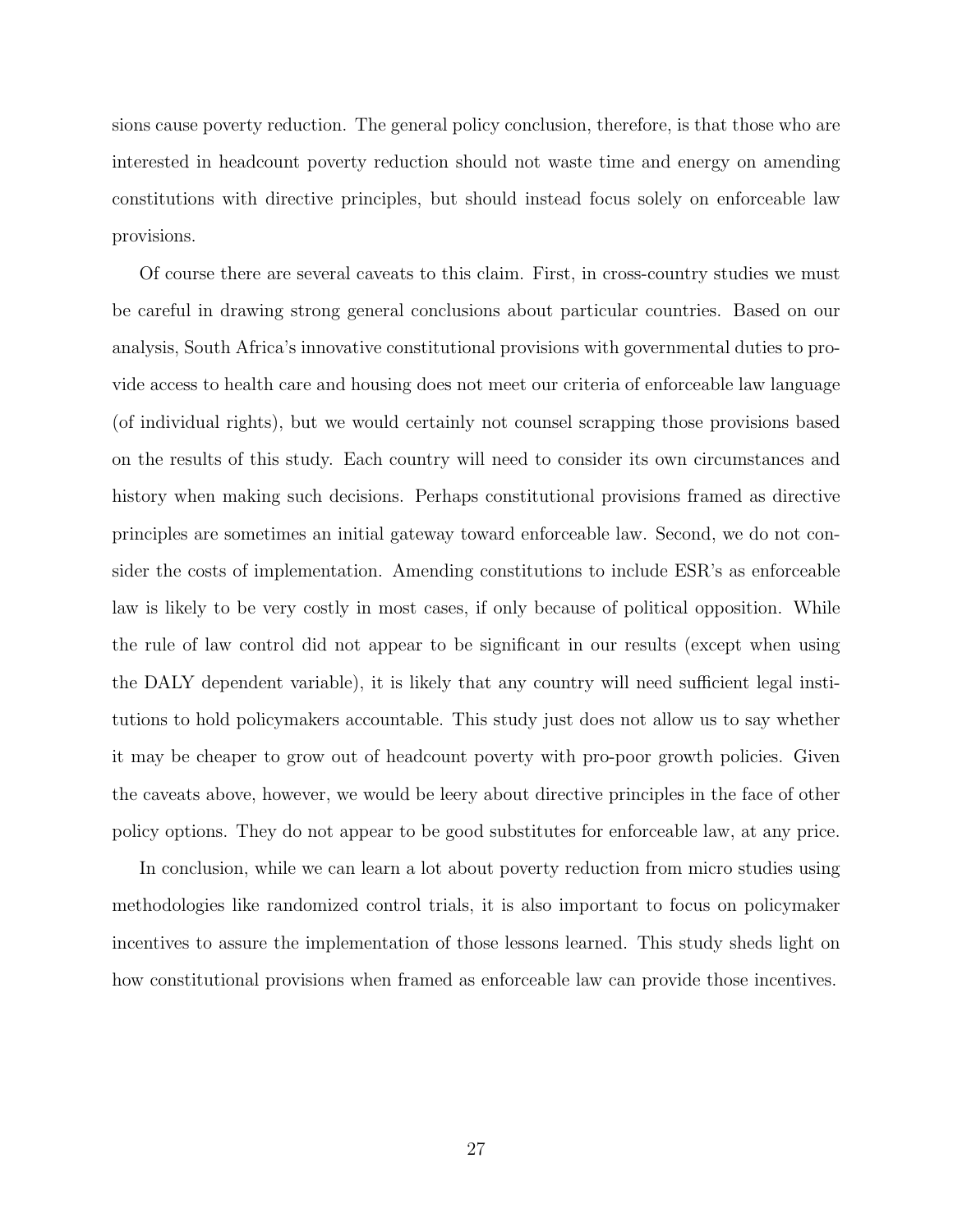#### References

- Albisa, Cathy, Brittany Scott, and Kate Tissington. Demolishing Housing Rights in the Name of Market Fundamentalism: The Dynamics of Displacement in the United States, India, and South Africa in Lanse Minkler (ed.) "The State of Economic and Social Human Rights: A Global Overview." Cambridge: Cambridge University Press, 2013.
- Armour, John, Simon Deakin, Viviana Mollica, and Mathias Siems. "Law and Financial Development: What We Are Learning from Time-Series Evidence." BYU Law Review, 2009, 6, pp. 1435–1500.
- Banerjee, Abhijit, and Esther Duflo. Poor Economics: A Radical Rethinking of the way to Fight Global Poverty. Public Affairs, 2011.
- Benjamin, Jones and Benjamin A. Olken. "Do Leaders Matter? National Leadership and Growth Since World War II." The Quarterly Journal of Economics, 2005, 120 (3), pp. 835–864.
- Benjamin, Jones and Benjamin A. Olken. "Hit or Miss? The Effect of Assassinations on Institutions and War." American Economic Journal: Macroeconomics, July 2009, 1 (20), pp. 55–87.
- Berger, Jonathan. Litigating for Social Justice in Post-Apartheid South Africa: A Focus on Health and Education in Guari, Varun, and Daniel Brinks (ed.) "Courting Social Justice: Judicial Enforcement of Social and Economic Rights in the Developing World." Cambridge: Cambridge University Press, 2008.
- Boyd, David. The Environmental Rights Revolution: A Global Study of Constitutions, Human Rights, and the Environment." Vancouver: University of British Columbia Press, 2012.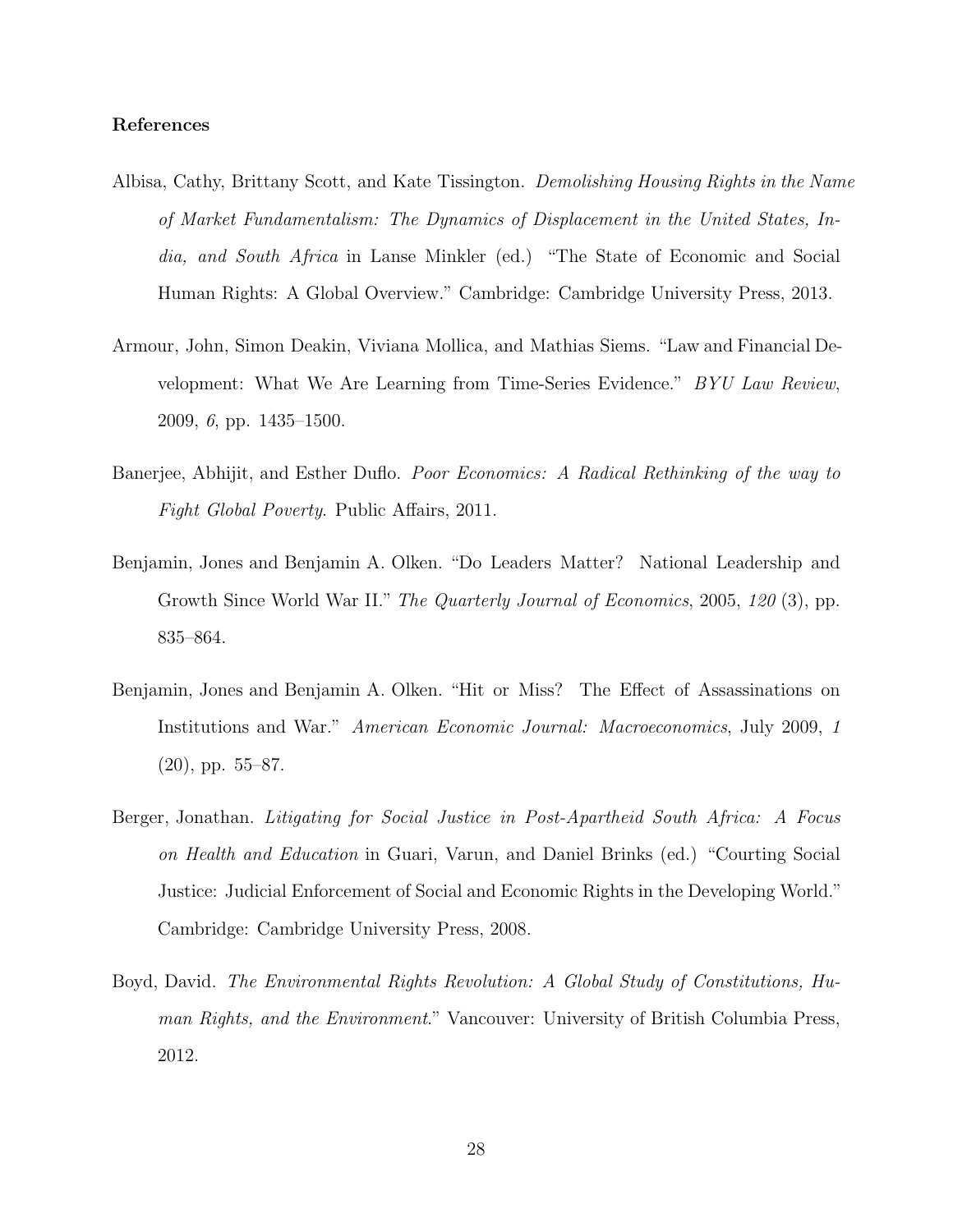- Buchanan, J. and Brennan, G. The Reason of Rules: Constitutional Political Economy." Cambridge University Press, 1981.
- Chilton, Adam, and Mila Versteeg. "Do Constitutional Rights Make a Difference?" University of Virginia School of Law, Public Law and Legal Theory Research Paper Series, 2014, pp. 2014–2043.
- Dam, Kenneth. The Law-Growth Nexus: The Rule of Law and Economic Development. Washington, D.C.: Brookings Institution Press, 2006.
- Daron, Acemoglu. "Constitutions, Politics, and Economics: A Review Essay on Persson and Tabellini's The Economic Effects of Constitution," Journal of Economic Literature, December 2005, XLIII pp. 1025–1048.
- Daron Acemoglu, Simon Johnson, and James A. Robinson. "The Colonial Origins of Comparative Development: An Empirical Investigation." American Economic Review, December 2001, 91 (5), pp. 1369–1401.
- Diamond, Jared. Guns, Germs, and Steel: The Fates of Human Societies. NY: Norton, 1997.
- Dworkin, Ronald. *Taking Rights Seriously.* Cambridge: Harvard University Press, 1977.
- Edwards, Sebastian and Alvaro G. Marin. "Constitutional Rights and Education: An International Comparative Study." NBER Working Paper No. 20475, September 2014.
- Gallup, John L., Mellinger, Andrew D. and Sachs, Jeffrey D. "Geography and Economic Development." International Regional Science Review, August 1999, 22 (2), pp. 179–232.
- Gallup, John L. and Sachs, Jeffrey D. "The Economic Burden of Malaria." The American Society of Tropical Medicine and Hygiene, 2001, 64 (1, 2) S, pp. 85–96.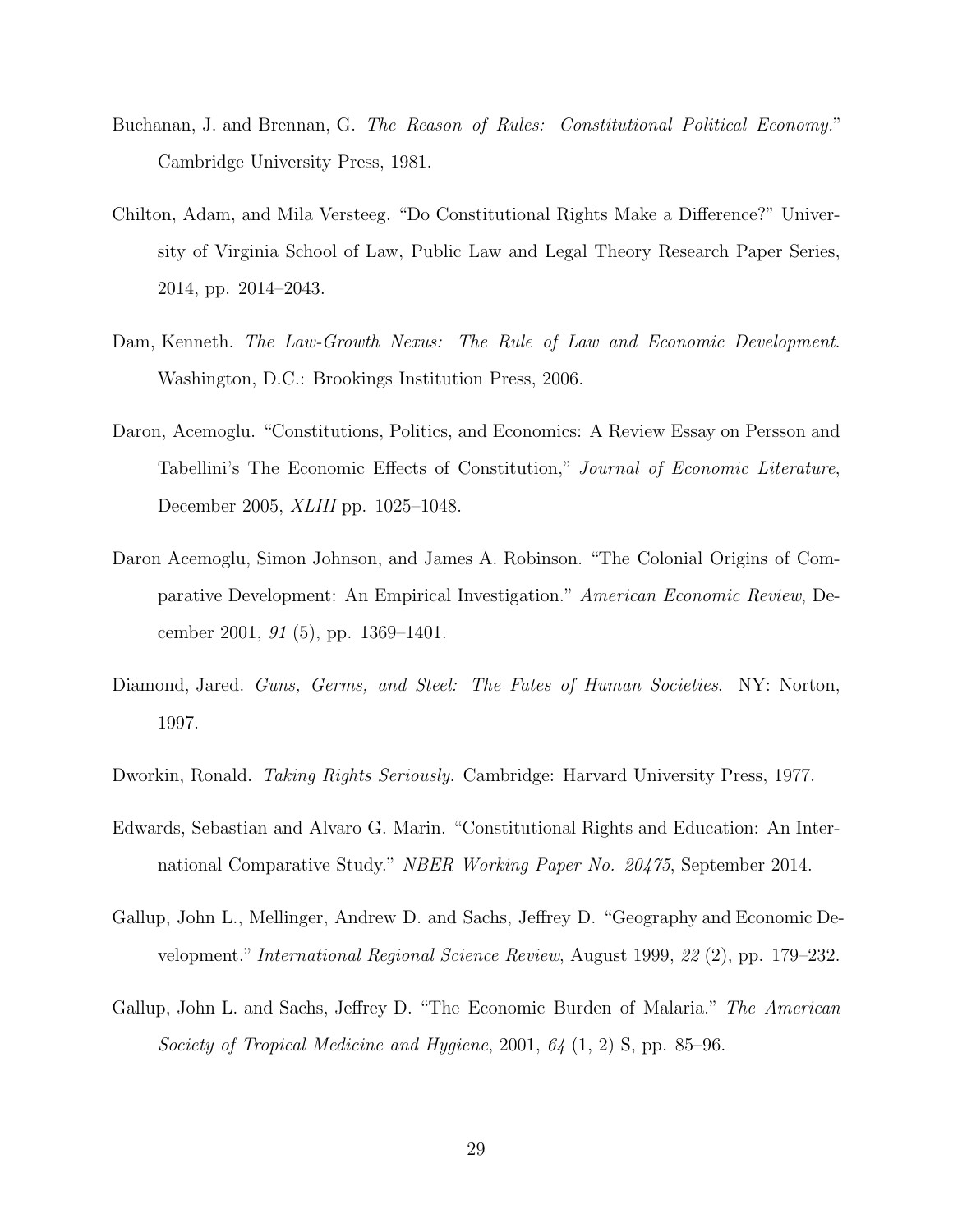- Guari, Varun, and Daniel Brinks. Courting Social Justice: Judicial Enforcement of Social and Economic Rights in the Developing World. Cambridge: Cambridge University Press, 2008.
- Hall, Robert E. and Charles I. Jones. "Why Do Some Countries Produce So Much More Output Per Worker Than Others?" Quarterly Journal of Economics, February 1999,  $114$  (1), pp. 83–116.
- Jeffords, Christopher, Lanse Minkler. "Do Constitutions Matter? The Effects of Constitutional Environmental Rights Provisions on Environmental Outcomes." University of Connecticut Working Paper No. 2014-16, 2014.
- La Porta, Raphael, Florencio Lopez-de-Silanes, Andrei Shleifer, and Robert Vishny. "Legal Determinants of External Finance." Journal of Finance, 1997, 52 (3), pp. 1131–1150.
- La Porta, Raphael, Florencio Lopez-de-Silanes, and Andrei Shleifer, and Robert Vishny. "Law and Finance." Journal of Political Economy, 1998,  $106(6)$ , pp. 1113–1155.
- La Porta, Raphael, Florencio Lopez-de-Silanes, and Andrei Shleifer. "The Economic Consequences of Legal Origins." Journal of Economic Literature, 2008, 46 (2), pp. 285–332.
- Matsuura, Hiroaki. "The Effect of a Constitutional Right to Health on Population Health in 157 Countries, 1970-2007: the Role of Democratic Governance." PGDA Working Paper 10613, Program on the Global Demography of Aging, 2013.
- Minkler, Lanse. "Economic Rights and Political Decision-Making." Human Rights Quarterly, 31, 2009, pp. 368–393.
- Mobarak, Mushfiq A. "Democracy, Volatility, and Economic Development." The Review of *Economics and Statistics*, May 2005,  $87(2)$ , pp. 348–361.
- Montesquieu, Charles de Secondat. The Spirit of the Laws. New York: Cambridge University Press, [1748] 1989.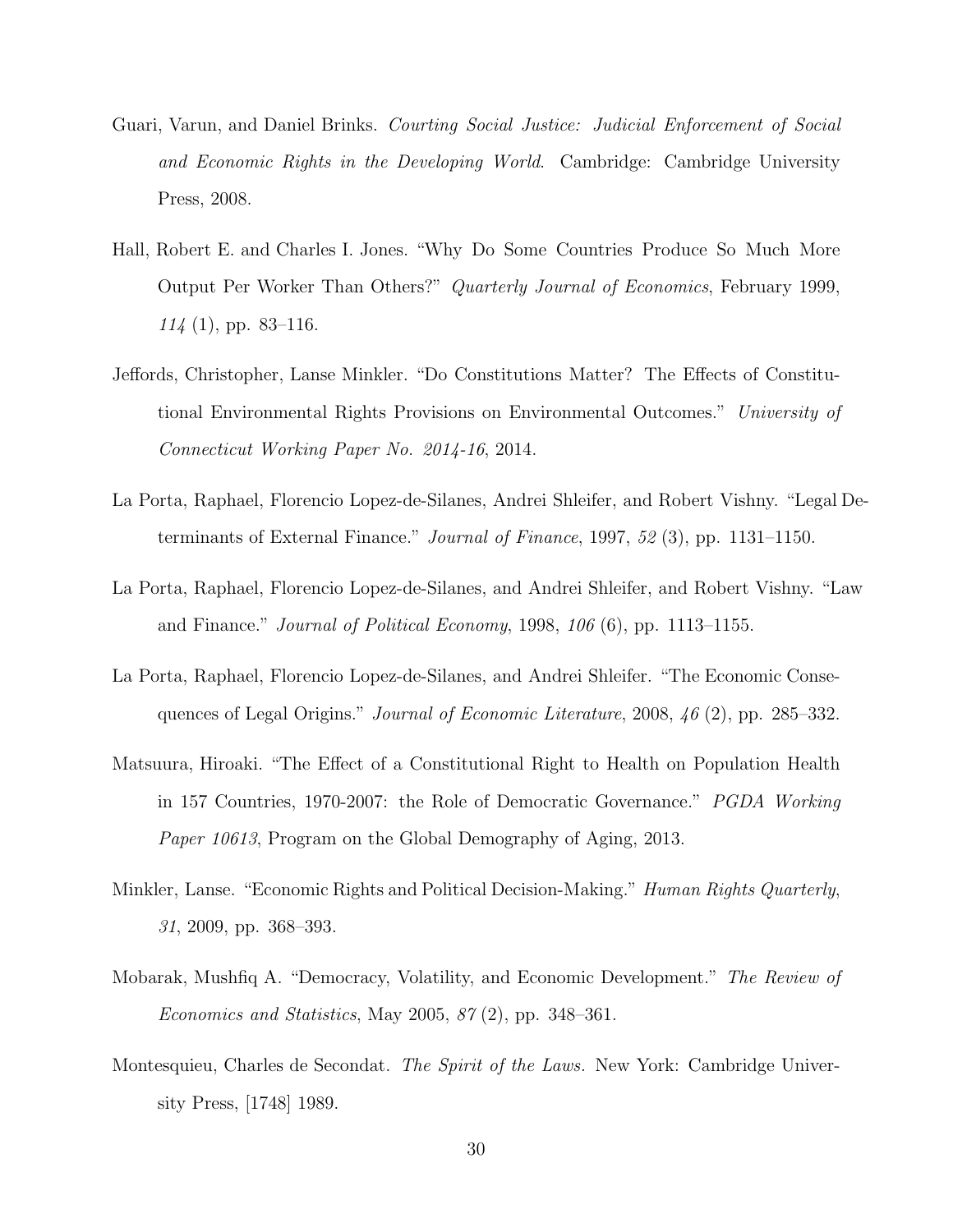- North, Douglas C. and Weingast, Barry R. "Constitutions and Commitment: The Evolution of Institutions Governing Public Choice in Seventeenth-Century England." The Journal of Economic History, December 1989, 49 (4), pp. 803–832.
- Osiatynski, Wiktor. Social and Economic Rights in a New Constitution for Poland in Andras Sajo (ed.) "Western Rights? Post-Communist Application", 1996.
- Osiatynski, Wiktor. Needs Based Approach to Social and Economic Rights in Shareen Hertel and Alanson Minkler (eds.) "Economic Rights: Conceptual, Measurement and Policy Issues." New York: Cambridge University Press, 2007.
- Persson, Torsten and Guido Tabellini. The Economic Effects of Constitutions. The MIT Press, 2003.
- Putterman, Louis, and David Weil. "Post-1500 Population Flows and the Long-Run Determinants of Economic Growth and Inequality." Quarterly Journal of Economics, 2010, 125 (4), pp. 1627–1682.
- Ravallion, Martin. "Fighting Poverty One Experiment at a Time: A Review of Abhijit Banerjee and Esther Duflo's Poor Economics: A Radical Rethinking of the Way to Fight Global Poverty." Journal of Economic Literature, 2012, 50, pp. 103–114.
- Rodrik, Dani. "Goodbye Washington Consensus?" Journal of Economic Literature, 2006, 44, pp. 973–987.
- Roe, Mark, and Jordan Siegal. "Finance and Politics: A Review Essay Based on Kenneth Dam's Analysis of Legal Traditions in The Law-Growth Nexus." *Journal of Economic* Literature, 2009, 47 (3), pp. 781–800.
- Roe, Mark, and Jordan Siegal. "Political Instability: Effects on Financial Development, Roots in the Severity of Economic Inequality." Journal of Comparative Economics, 2011, 39, pp. 279–309.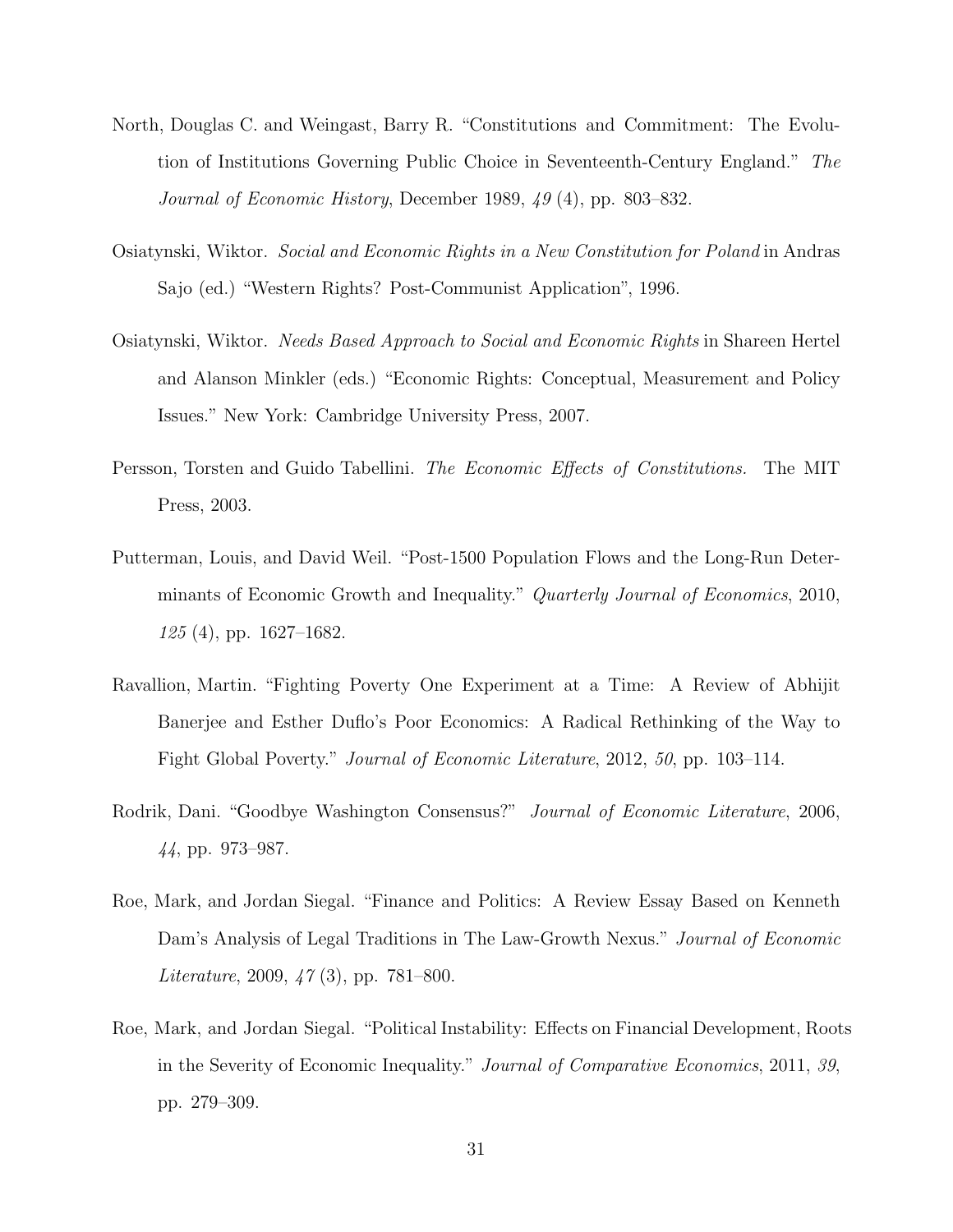- Sachs, Jeffrey. "Investing in Development: A Practical Plan to Achieve the Millennium Development Goals." New York: United Nations Millennium Project, 2005.
- Sadurski, Wojciech. "Constitutional Courts in the Process of Articulating Constitutional Rights in the Post-communist States of Central and Eastern Europe. Part II: Social and Economic Rights." European University Institute Working Paper, Law No. 2002/14, 2002.
- Shankar, Shylashri, and Pratap Bhanu Mehta. Courts and Socioeconomic Rights in India in Guari, Varun, and Daniel Brinks (ed.) "Courting Social Justice: Judicial Enforcement of Social and Economic Rights in the Developing World." Cambridge: Cambridge University Press, 2008.
- Shue, Henry. Basic Rights: Subsistence, Affluence, and U.S. Foreign Policy. Princeton: Princeton University Press, 1996.
- Sokoloff, Kenneth, and Stanley Engerman. "Institutions, Factor Endowments, and Paths of Development in the New World." Journal of Economic Perspectives, 2000, 14 (3), pp. 217–232.
- Spolaore, Enrico, and Romain Wacziarg. "How Deep are the Roots of Economic Development." Journal of Economic Literature, 2013, 51, pp. 325–369.
- Sunstein, Cass. The Second Bill of Rights: FDR's Unfinished Revolution and Why We Need It More Than Ever. New York: Basic Books, 2004
- Wibbels, Erik. "Decentralized Governance, Constitution Formation, and Redistribution." Constitutional Political Economy, 2005, 16, pp. 161–188.

Tarp, Finn. "Aid and Development." Swedish Economic Policy Review, 2006, 13, pp. 9–61.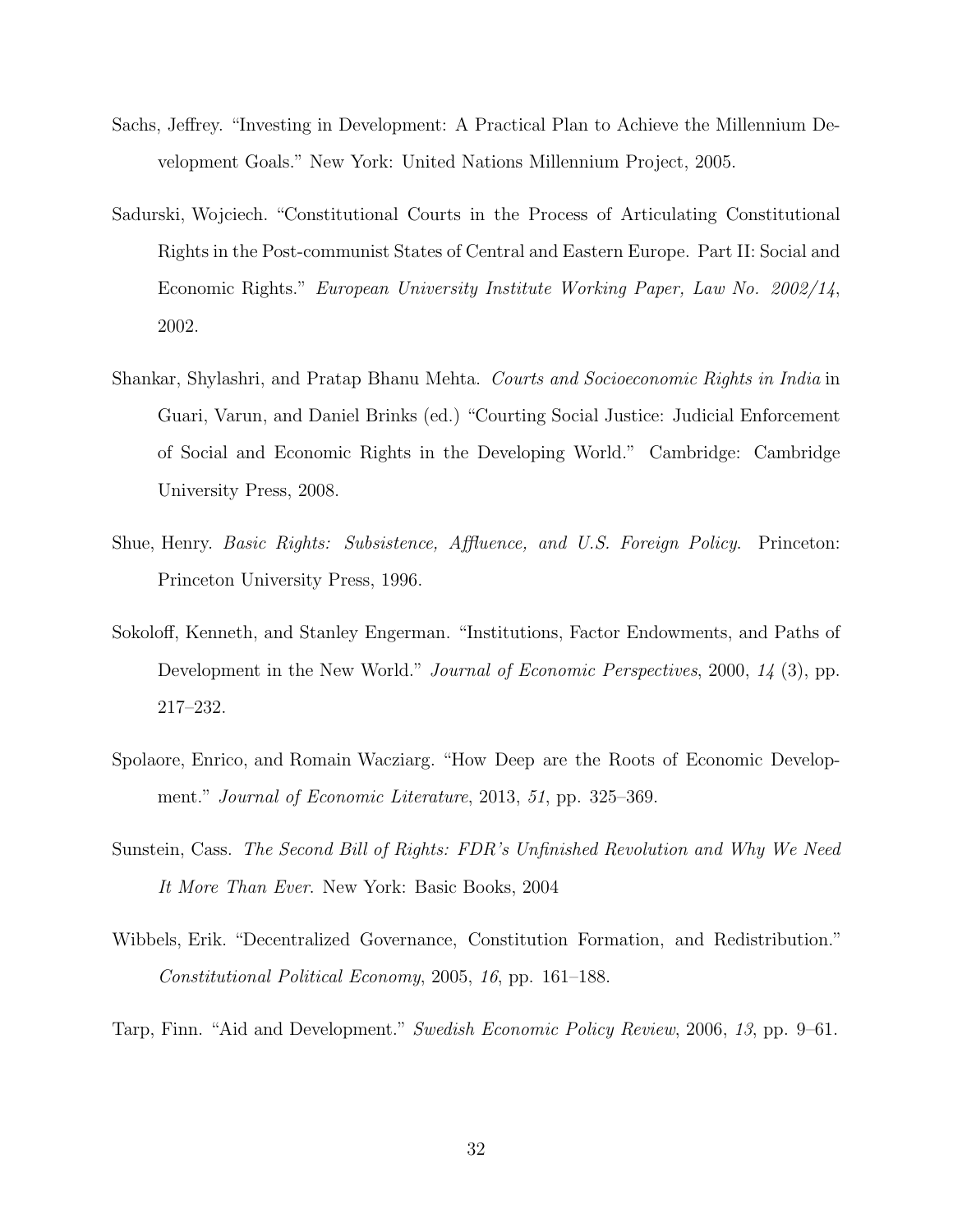|                                    | <b>Observations</b> | Mean        | <b>Standard Deviation Minimum</b> |          | Maximum  |
|------------------------------------|---------------------|-------------|-----------------------------------|----------|----------|
| Dependent Variables                |                     |             |                                   |          |          |
| Two Dollar a Day $(\%$ population) | 119                 | 34.92       | 29.70                             | 0.05     | 95.15    |
| Disability Adjusted Life Year      | 187                 | 24484.24    | 14572.53                          | 8013.30  | 82801.34 |
| <i>Independent Variables</i>       |                     |             |                                   |          |          |
| Constitutional Rights Dummy        | 228                 | 0.68        | 0.47                              | 0.00     | 1.00     |
| Directive Principle Dummy          | 228                 | 0.44        | 0.50                              | 0.00     | 1.00     |
| Directive Principle Index          | 195                 | $-3.06E-10$ | 2.32                              | $-3.01$  | 4.09     |
| Directive Principle Additive Index | 195                 | 5.15        | 3.85                              | 0.00     | 12.00    |
| Enforceable Law Dummy              | 228                 | 0.23        | 0.42                              | 0.00     | 1.00     |
| Enforceable Law Index              | 195                 | 1.88E-08    | 2.24                              | $-0.85$  | 10.64    |
| Enforceable Law Additive Index     | 195                 | 0.77        | 1.78                              | 0.00     | 10.00    |
| <b>Control Variables</b>           |                     |             |                                   |          |          |
| Log of Census Population           | 191                 | 15.29       | 2.30                              | 9.17     | 21.02    |
| Rule of Law                        | 192                 | $-0.04$     | 0.97                              | $-1.94$  | 1.96     |
| Domestic Credit                    | 166                 | 69.27       | 63.75                             | $-65.90$ | 347.30   |
| Latitude                           | 162                 | 0.30        | 0.19                              | 0.00     | 0.72     |
| Africa Dummy                       | 163                 | 0.31        | 0.46                              | 0.00     | 1.00     |
| Asia Dummy                         | 163                 | 0.26        | 0.44                              | 0.00     | 1.00     |
| Log of GDP Per Capita              | 117                 | 8.24        | 1.01                              | 5.65     | 10.03    |
| <b>Instrumental Variable</b>       |                     |             |                                   |          |          |
| Legal Origin United Kingdom        | 189                 | 0.34        | 0.47                              | 0.00     | 1.00     |

 $=$ 

TABLE 1Descriptive Statistics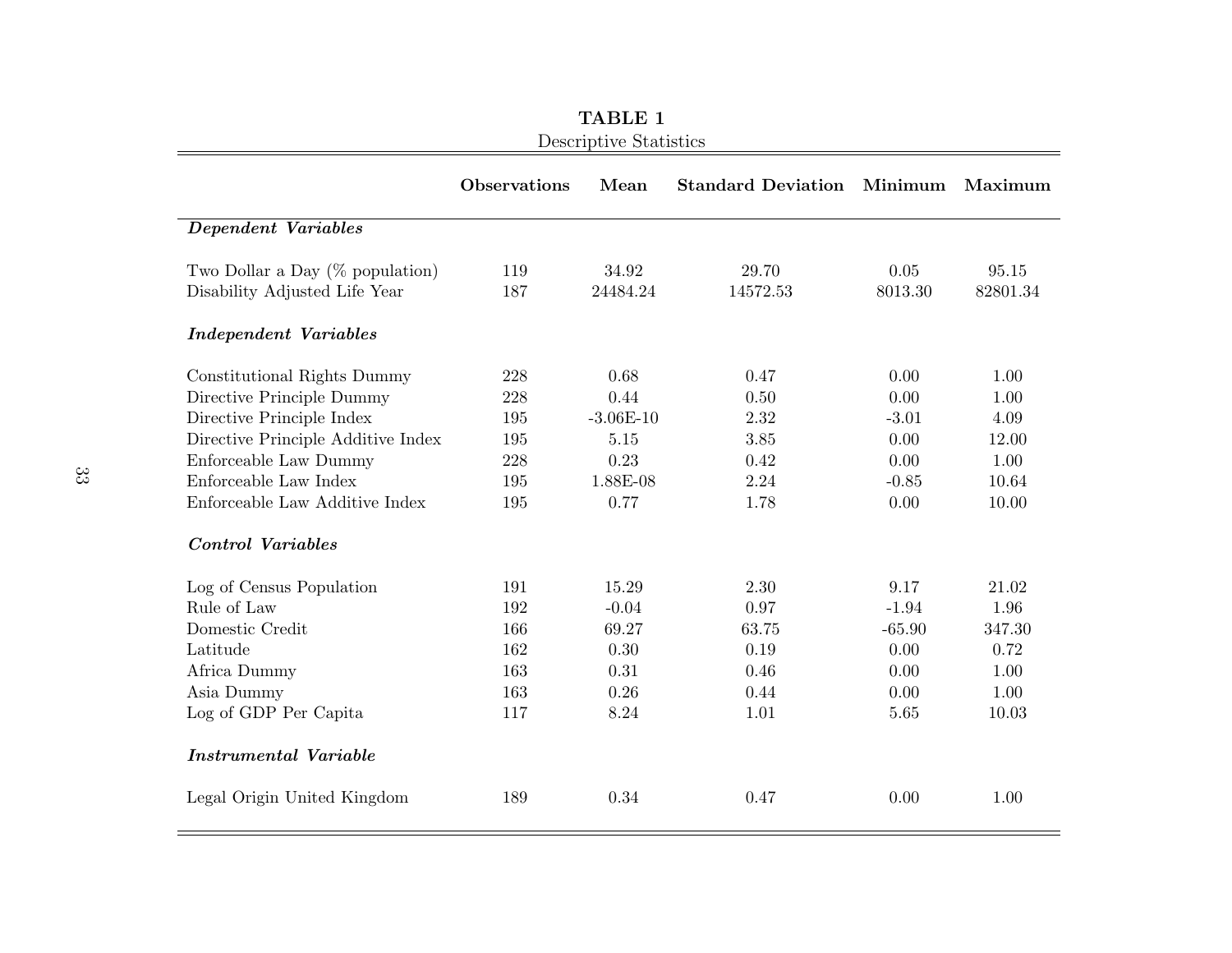|                             | Two Dollar A Day |                   |                  |                     |             |  |  |
|-----------------------------|------------------|-------------------|------------------|---------------------|-------------|--|--|
|                             | $\left(1\right)$ | $\left( 2\right)$ | $\left(3\right)$ | (4)                 | (5)         |  |  |
| Constitutional Rights Dummy | 4.797            | 3.925             | $-3.582$         | $-6.177$            | 0.936       |  |  |
|                             | (7.885)          | (8.309)           | (7.471)          | (7.478)             | (4.618)     |  |  |
| Log of Census Population    |                  | 0.724             | $-0.343$         | 1.131               | 1.286       |  |  |
|                             |                  | (1.361)           |                  | $(1.294)$ $(1.486)$ | (0.928)     |  |  |
| Rule of Law                 |                  |                   | $-21.28***$      | $-15.49***$         | $4.804*$    |  |  |
|                             |                  |                   | (3.129)          | (3.606)             | (2.527)     |  |  |
| Domestic Credit             |                  |                   |                  | $-0.256***$         | $-0.0927**$ |  |  |
|                             |                  |                   |                  | (0.0798)            | (0.0464)    |  |  |
| Latitude                    |                  |                   |                  |                     | $-22.27***$ |  |  |
|                             |                  |                   |                  |                     | (7.719)     |  |  |
| Africa Dummy                |                  |                   |                  |                     | $14.56***$  |  |  |
|                             |                  |                   |                  |                     | (5.052)     |  |  |
| Asia Dummy                  |                  |                   |                  |                     | 4.538       |  |  |
|                             |                  |                   |                  |                     | (3.580)     |  |  |
| Log of GDP Per Capita       |                  |                   |                  |                     | $-20.67***$ |  |  |
|                             |                  |                   |                  |                     | (2.419)     |  |  |
| Constant                    | $30.61***$       | 19.78             | $33.87*$         | 27.30               | $190.1***$  |  |  |
|                             | (7.323)          | (20.41)           | (20.24)          | (22.66)             | (22.00)     |  |  |
|                             |                  |                   |                  |                     |             |  |  |
| Observations                | 119              | 118               | 118              | 111                 | 103         |  |  |
| R-squared                   | 0.002            | 0.004             | 0.202            | 0.280               | 0.847       |  |  |

TABLE 2 Association between Any Constitutional Rights and Poverty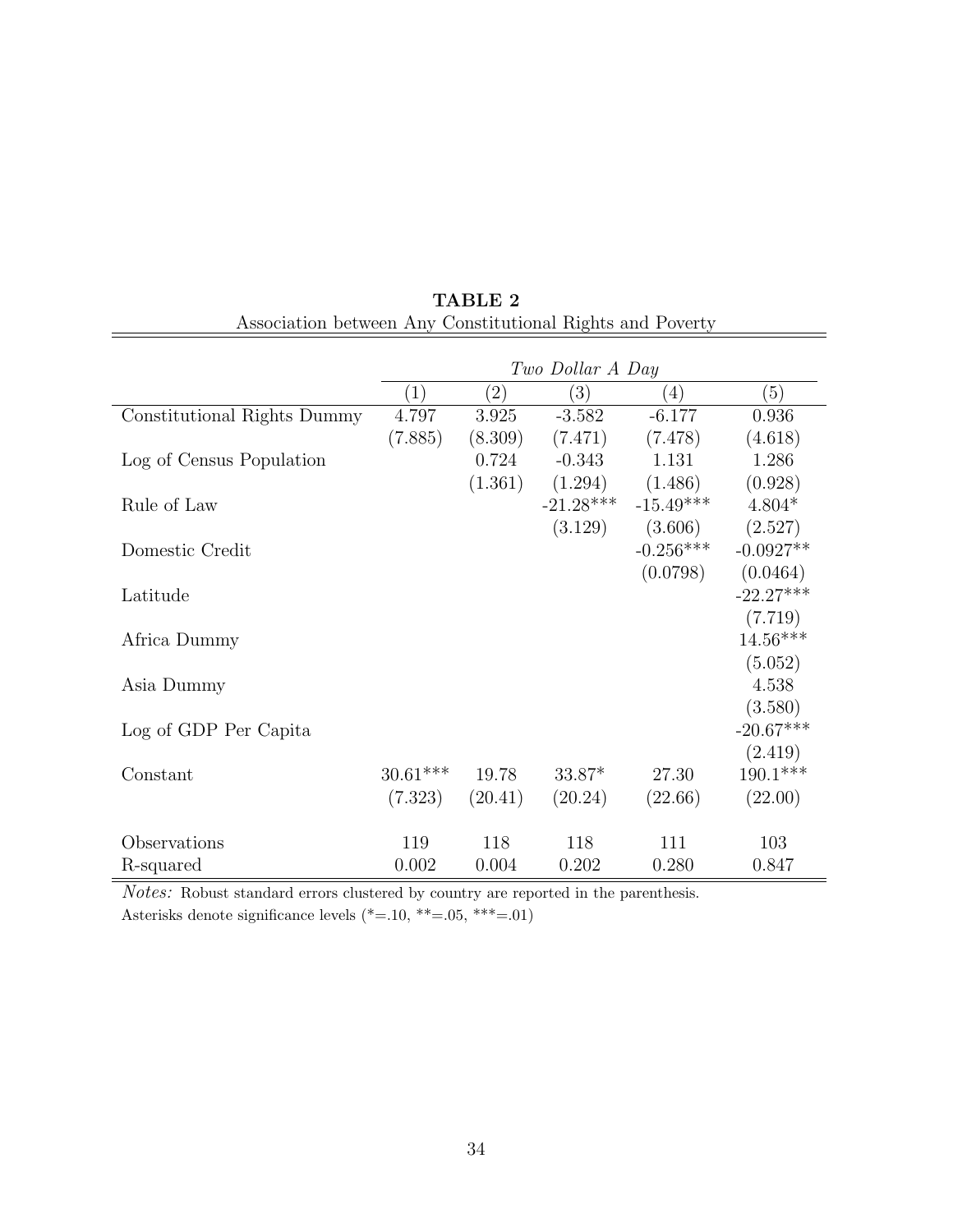|                           | Two Dollar A Day |            |             |                     |             |  |
|---------------------------|------------------|------------|-------------|---------------------|-------------|--|
|                           | (1)              | (2)        | (3)         | (4)                 | (5)         |  |
| Directive Principle Dummy | $16.00***$       | $15.82***$ | $15.20***$  | $15.41***$          | 2.427       |  |
|                           | (5.180)          | (5.319)    | (4.769)     | (4.634)             | (2.798)     |  |
| Log of Census Population  |                  | 0.325      | $-0.925$    | 0.532               | 1.288       |  |
|                           |                  | (1.325)    |             | $(1.303)$ $(1.577)$ | (0.902)     |  |
| Rule of Law               |                  |            | $-20.73***$ | $-15.11***$         | $4.423*$    |  |
|                           |                  |            | (3.265)     | (3.592)             | (2.551)     |  |
| Domestic Credit           |                  |            |             | $-0.243***$         | $-0.0957**$ |  |
|                           |                  |            |             | (0.0808)            | (0.0466)    |  |
| Latitude                  |                  |            |             |                     | $-22.32***$ |  |
|                           |                  |            |             |                     | (7.566)     |  |
| Africa Dummy              |                  |            |             |                     | $13.45***$  |  |
|                           |                  |            |             |                     | (5.030)     |  |
| Asia Dummy                |                  |            |             |                     | 3.511       |  |
|                           |                  |            |             |                     | (3.597)     |  |
| Log of GDP Per Capita     |                  |            |             |                     | $-20.49***$ |  |
|                           |                  |            |             |                     | (2.389)     |  |
| Constant                  | $25.38***$       | 20.28      | 31.18       | 21.82               | 188.7***    |  |
|                           | (3.669)          | (20.73)    | (20.60)     | (22.89)             | (21.35)     |  |
|                           |                  |            |             |                     |             |  |
| Observations              | 119              | 118        | 118         | 111                 | 103         |  |
| R-squared                 | 0.070            | 0.070      | 0.263       | 0.340               | 0.848       |  |

TABLE 3 Association between Directive Principle and Poverty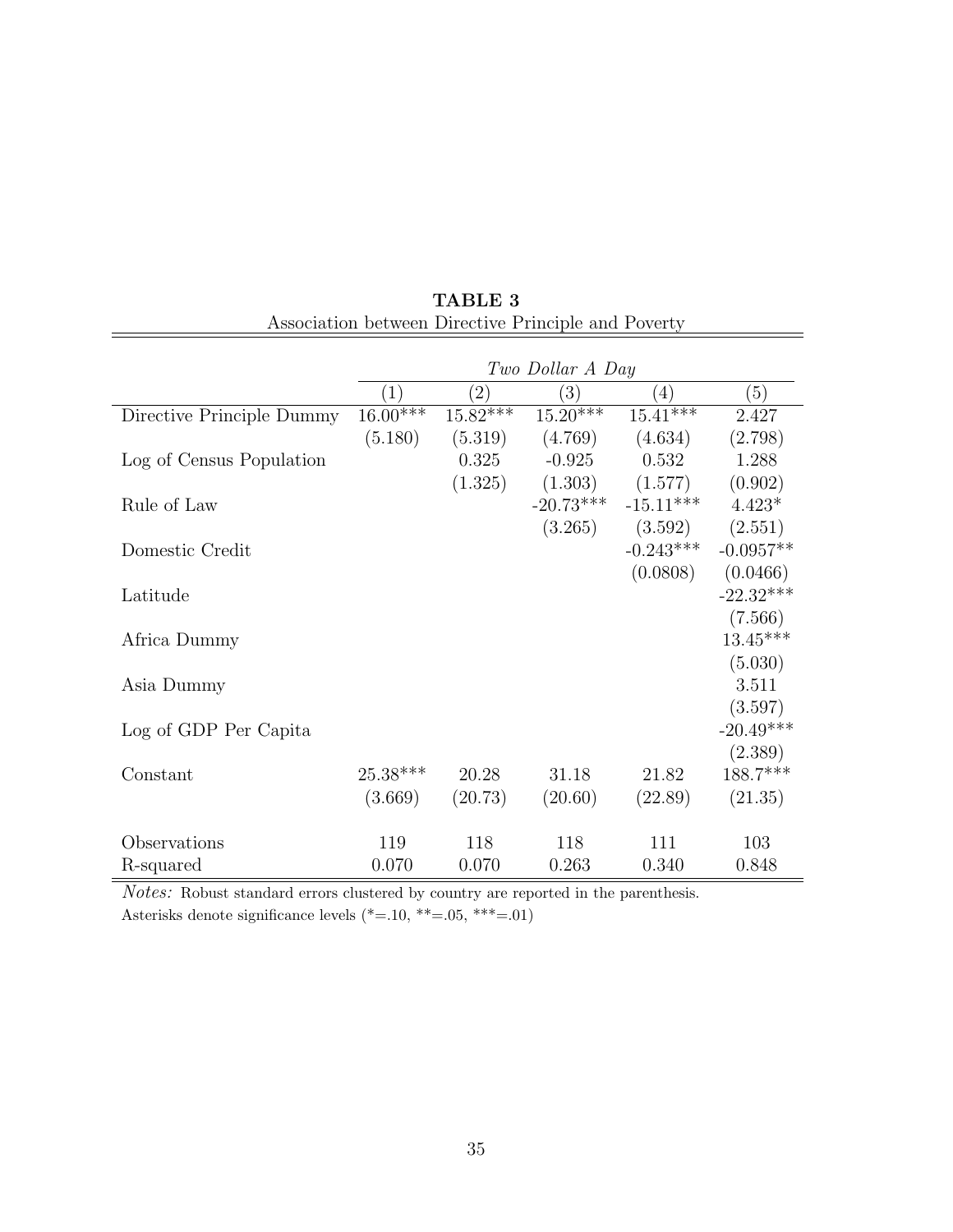|                          | Two Dollar A Day |                   |             |             |             |  |
|--------------------------|------------------|-------------------|-------------|-------------|-------------|--|
|                          | (1)              | $\left( 2\right)$ | (3)         | (4)         | (5)         |  |
| Enforceable Law Dummy    | $-16.18***$      | $-16.12***$       | $-18.62***$ | $-19.79***$ | $-2.584$    |  |
|                          | (5.358)          | (5.424)           | (4.715)     | (4.526)     | (2.919)     |  |
| Log of Census Population |                  | 0.828             | $-0.533$    | 0.906       | 1.347       |  |
|                          |                  | (1.282)           | (1.268)     | (1.503)     | (0.902)     |  |
| Rule of Law              |                  |                   | $-22.13***$ | $-16.78***$ | 4.201       |  |
|                          |                  |                   | (3.176)     | (3.387)     | (2.556)     |  |
| Domestic Credit          |                  |                   |             | $-0.249***$ | $-0.0958**$ |  |
|                          |                  |                   |             | (0.0752)    | (0.0469)    |  |
| Latitude                 |                  |                   |             |             | $-21.82***$ |  |
|                          |                  |                   |             |             | (7.499)     |  |
| Africa Dummy             |                  |                   |             |             | $12.95**$   |  |
|                          |                  |                   |             |             | (5.333)     |  |
| Asia Dummy               |                  |                   |             |             | 3.261       |  |
|                          |                  |                   |             |             | (3.744)     |  |
| Log of GDP Per Capita    |                  |                   |             |             | $-20.64***$ |  |
|                          |                  |                   |             |             | (2.358)     |  |
| Constant                 | $39.82***$       | 26.56             | $38.98*$    | 30.65       | $191.3***$  |  |
|                          | (3.329)          | (20.41)           | (20.07)     | (21.56)     | (21.06)     |  |
|                          |                  |                   |             |             |             |  |
| Observations             | 119              | 118               | 118         | 111         | 103         |  |
| R-squared                | 0.063            | 0.065             | 0.283       | 0.370       | 0.848       |  |

TABLE 4 Association between Enforceable Law and Poverty

Asterisks denote significance levels  $\left(\text{*}=10,\text{~}^{\ast\ast}=\text{-}05,\text{~}^{\ast\ast\ast}=\text{-}01\right)$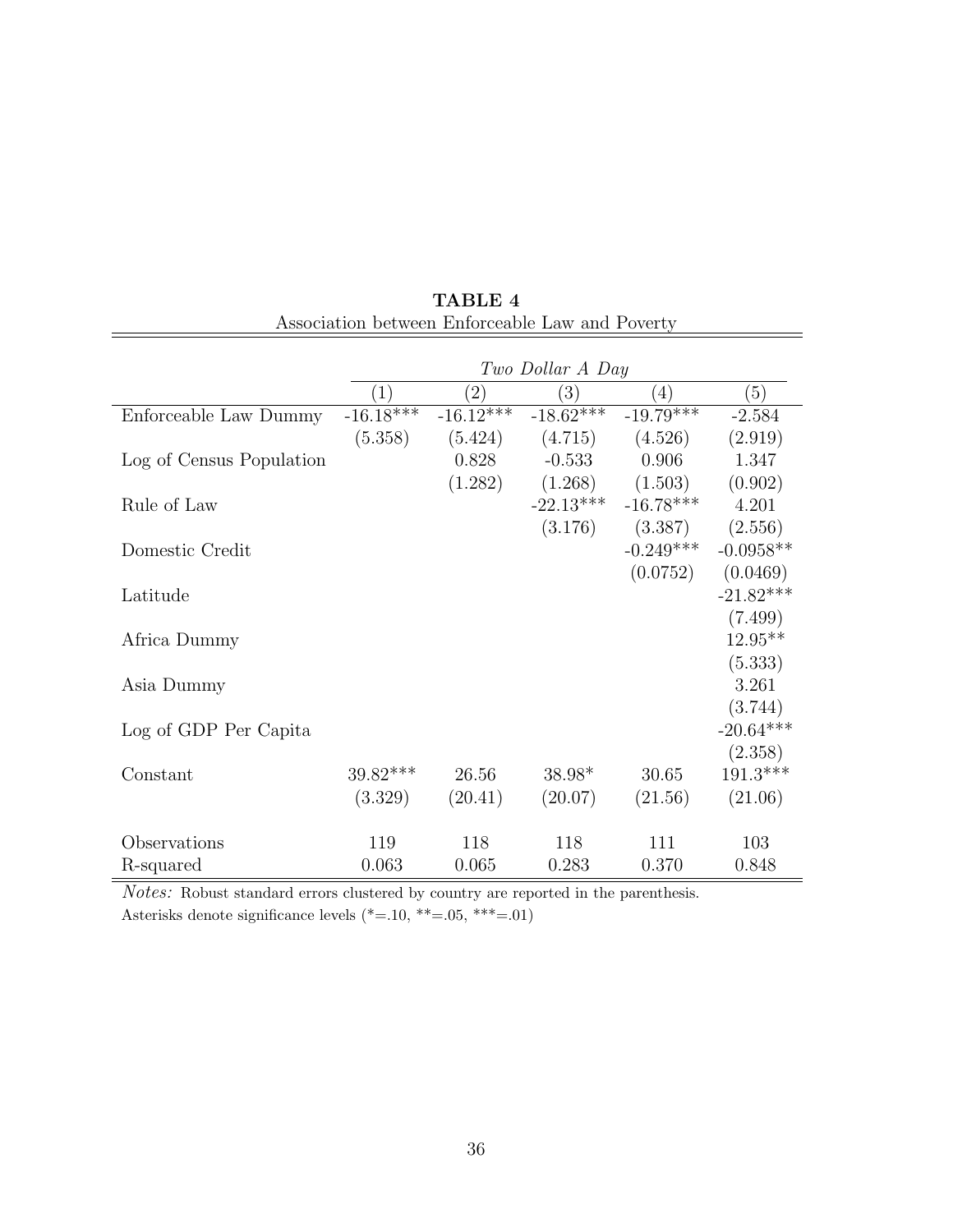| <b>First Stage</b>        | Exogenous Variable: Legal Origin UK |                   |                                      |                     |             |  |  |
|---------------------------|-------------------------------------|-------------------|--------------------------------------|---------------------|-------------|--|--|
|                           | (1)                                 | $\left( 2\right)$ | (3)                                  | (4)                 | (5)         |  |  |
| Legal Origin UK           | $-0.265***$                         | $-0.273***$       | $-0.277***$                          | $-0.303***$         | $-0.186$    |  |  |
|                           | 0.090                               | 0.089             | 0.087                                | 0.091               | 0.099       |  |  |
|                           |                                     |                   |                                      |                     |             |  |  |
| F-Statistic               | 8.64                                | 9.43              | 10.03                                | 11.01               | 3.54        |  |  |
| [Prob > F]                | 0.004                               | 0.003             | 0.002                                | 0.001               | 0.063       |  |  |
|                           |                                     |                   |                                      |                     |             |  |  |
|                           |                                     |                   | Two Dollar A Day                     |                     |             |  |  |
| <b>Second Stage</b>       |                                     |                   | <b>Instrument Variable Estimates</b> |                     |             |  |  |
| Directive Principle Dummy | $72.12***$                          | $72.28***$        | $80.37***$                           | $86.25***$          | 40.85       |  |  |
|                           | (27.46)                             |                   | $(27.21)$ $(29.12)$                  | (26.99)             | (26.79)     |  |  |
| Log of Census Population  |                                     | $-1.543$          | $-3.009$                             | $-1.505$            | 0.972       |  |  |
|                           |                                     | (2.234)           |                                      | $(2.485)$ $(2.930)$ | (1.440)     |  |  |
| Rule of Law               |                                     |                   | $-19.56***$                          | $-15.74**$          | $-0.437$    |  |  |
|                           |                                     |                   | (6.489)                              | (7.708)             | (4.527)     |  |  |
| Domestic Credit           |                                     |                   |                                      | $-0.196$            | $-0.143*$   |  |  |
|                           |                                     |                   |                                      | (0.141)             | (0.0832)    |  |  |
| Latitude                  |                                     |                   |                                      |                     | $-26.08*$   |  |  |
|                           |                                     |                   |                                      |                     | (13.92)     |  |  |
| Africa Dummy              |                                     |                   |                                      |                     | $-1.790$    |  |  |
|                           |                                     |                   |                                      |                     | (13.39)     |  |  |
| Asia Dummy                |                                     |                   |                                      |                     | $-11.68$    |  |  |
|                           |                                     |                   |                                      |                     | (12.30)     |  |  |
| Log of GDP Per Capita     |                                     |                   |                                      |                     | $-16.66***$ |  |  |
|                           |                                     |                   |                                      |                     | (4.003)     |  |  |
| Constant                  | $-8.107$                            | 16.56             | 26.28                                | 10.33               | 149.9***    |  |  |
|                           | (17.55)                             | (32.71)           | (35.63)                              | (40.03)             | (38.99)     |  |  |
|                           |                                     |                   |                                      |                     |             |  |  |
| Observations              | 119                                 | 118               | 118                                  | 111                 | 103         |  |  |

TABLE 5 Impact of Directive Principle on Poverty

Notes: Robust standard errors clustered by country are reported in the parenthesis. Asterisks denote significance levels  $\left(\text{*}=10,\text{~}^{\ast\ast}=\text{-}05,\text{~}^{\ast\ast\ast}=\text{-}01\right)$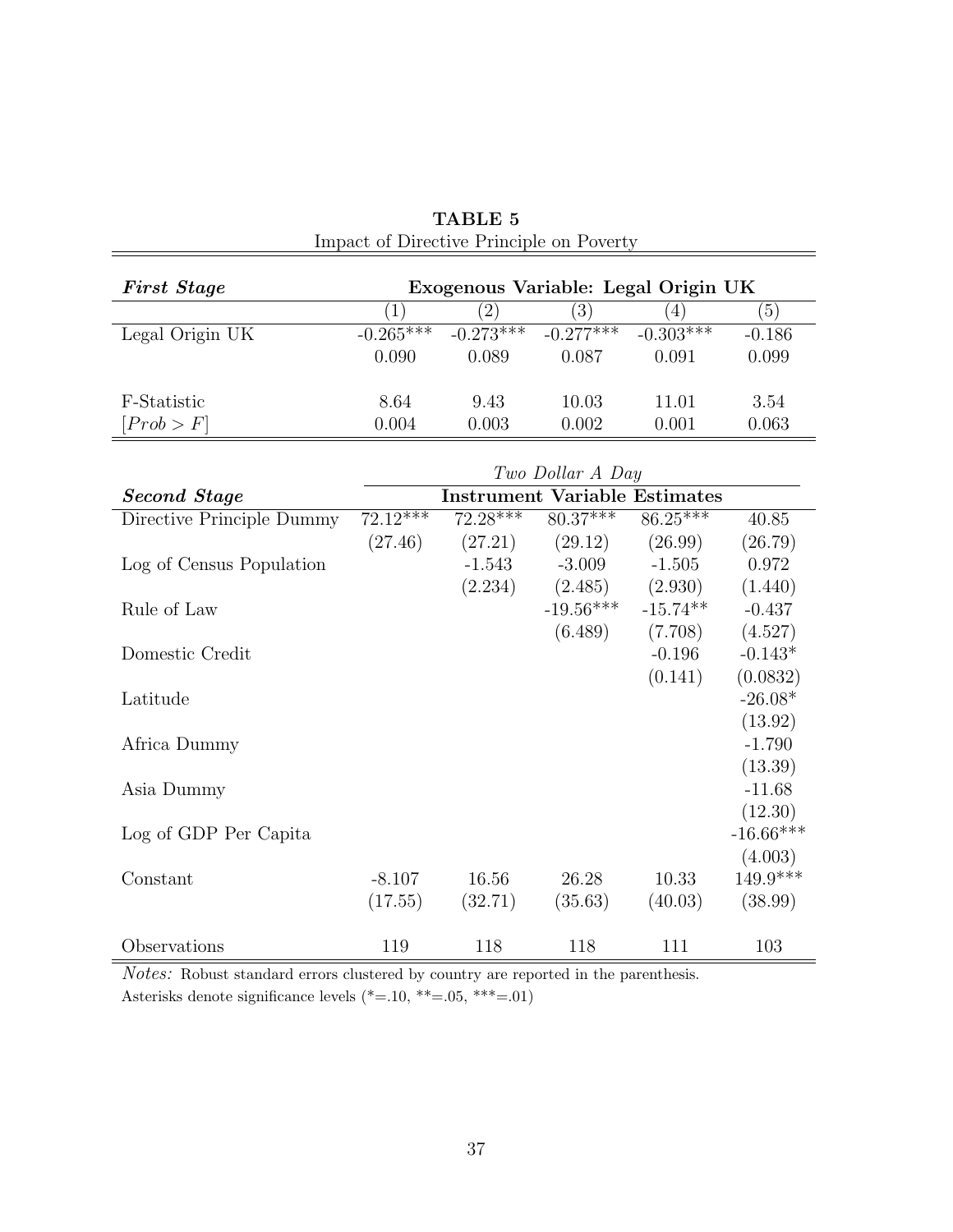| (5)<br>$-0.300***$    |  |  |  |  |  |  |  |
|-----------------------|--|--|--|--|--|--|--|
|                       |  |  |  |  |  |  |  |
|                       |  |  |  |  |  |  |  |
| 0.074                 |  |  |  |  |  |  |  |
| 16.55                 |  |  |  |  |  |  |  |
| 0.000                 |  |  |  |  |  |  |  |
| Two Dollar A Day      |  |  |  |  |  |  |  |
|                       |  |  |  |  |  |  |  |
|                       |  |  |  |  |  |  |  |
| $-25.35**$            |  |  |  |  |  |  |  |
| (11.82)               |  |  |  |  |  |  |  |
| 1.689                 |  |  |  |  |  |  |  |
| (1.037)               |  |  |  |  |  |  |  |
| $-0.463$              |  |  |  |  |  |  |  |
| (3.398)               |  |  |  |  |  |  |  |
| $-0.124**$            |  |  |  |  |  |  |  |
| (0.0567)              |  |  |  |  |  |  |  |
| $-19.47**$            |  |  |  |  |  |  |  |
| (9.263)               |  |  |  |  |  |  |  |
| 0.142                 |  |  |  |  |  |  |  |
| (9.245)               |  |  |  |  |  |  |  |
| $-7.391$              |  |  |  |  |  |  |  |
| (6.885)               |  |  |  |  |  |  |  |
| $-19.84***$           |  |  |  |  |  |  |  |
|                       |  |  |  |  |  |  |  |
| (2.553)<br>$192.5***$ |  |  |  |  |  |  |  |
|                       |  |  |  |  |  |  |  |
| (25.21)               |  |  |  |  |  |  |  |
| 103                   |  |  |  |  |  |  |  |
|                       |  |  |  |  |  |  |  |

TABLE 6 Impact of Enforceable Law on Poverty

Notes: Robust standard errors clustered by country are reported in the parenthesis. Asterisks denote significance levels  $\left(\text{*}=10,\text{~}^{\ast\ast}=\text{-}05,\text{~}^{\ast\ast\ast}=\text{-}01\right)$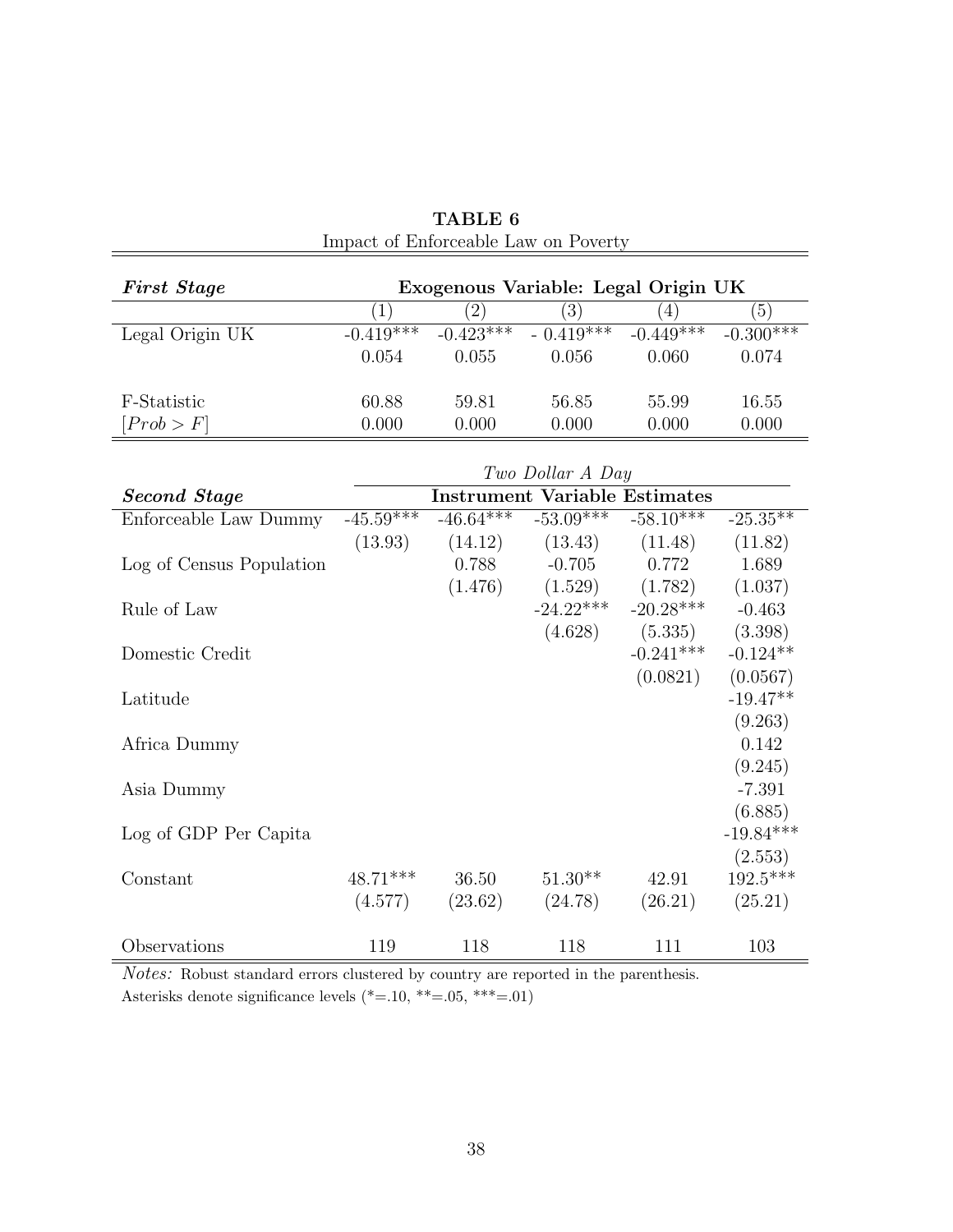|                          | Two Dollar A Day |             |             |             |             |  |  |
|--------------------------|------------------|-------------|-------------|-------------|-------------|--|--|
|                          | (1)              | (2)         | (3)         | (4)         | (5)         |  |  |
| Enforceable Law Index    | $-2.809***$      | $-2.825***$ | $-3.771***$ | $-3.787***$ | $-0.650*$   |  |  |
|                          | (0.721)          | (0.730)     | (0.705)     | (0.679)     | (0.374)     |  |  |
| Log of Census Population |                  | 0.995       | $-0.395$    | 0.973       | 1.327       |  |  |
|                          |                  | (1.321)     | (1.288)     | (1.559)     | (0.897)     |  |  |
| Rule of Law              |                  |             | $-23.46***$ | $-17.74***$ | 3.757       |  |  |
|                          |                  |             | (2.952)     | (3.160)     | (2.658)     |  |  |
| Domestic Credit          |                  |             |             | $-0.252***$ | $-0.0988**$ |  |  |
|                          |                  |             |             | (0.0767)    | (0.0474)    |  |  |
| Latitude                 |                  |             |             |             | $-21.86***$ |  |  |
|                          |                  |             |             |             | (7.440)     |  |  |
| Africa Dummy             |                  |             |             |             | $13.09**$   |  |  |
|                          |                  |             |             |             | (5.003)     |  |  |
| Asia Dummy               |                  |             |             |             | 3.731       |  |  |
|                          |                  |             |             |             | (3.491)     |  |  |
| Log of GDP Per Capita    |                  |             |             |             | $-20.35***$ |  |  |
|                          |                  |             |             |             | (2.348)     |  |  |
| Constant                 | $35.57***$       | 19.66       | 31.41       | 24.23       | 188.4***    |  |  |
|                          | (2.708)          | (20.86)     | (20.26)     | (22.38)     | (21.18)     |  |  |
|                          |                  |             |             |             |             |  |  |
| Observations             | 119              | 118         | 118         | 111         | 103         |  |  |
| R-squared                | 0.057            | 0.061       | 0.301       | 0.381       | 0.849       |  |  |

TABLE 7 Association between Enforceable Law Index and Poverty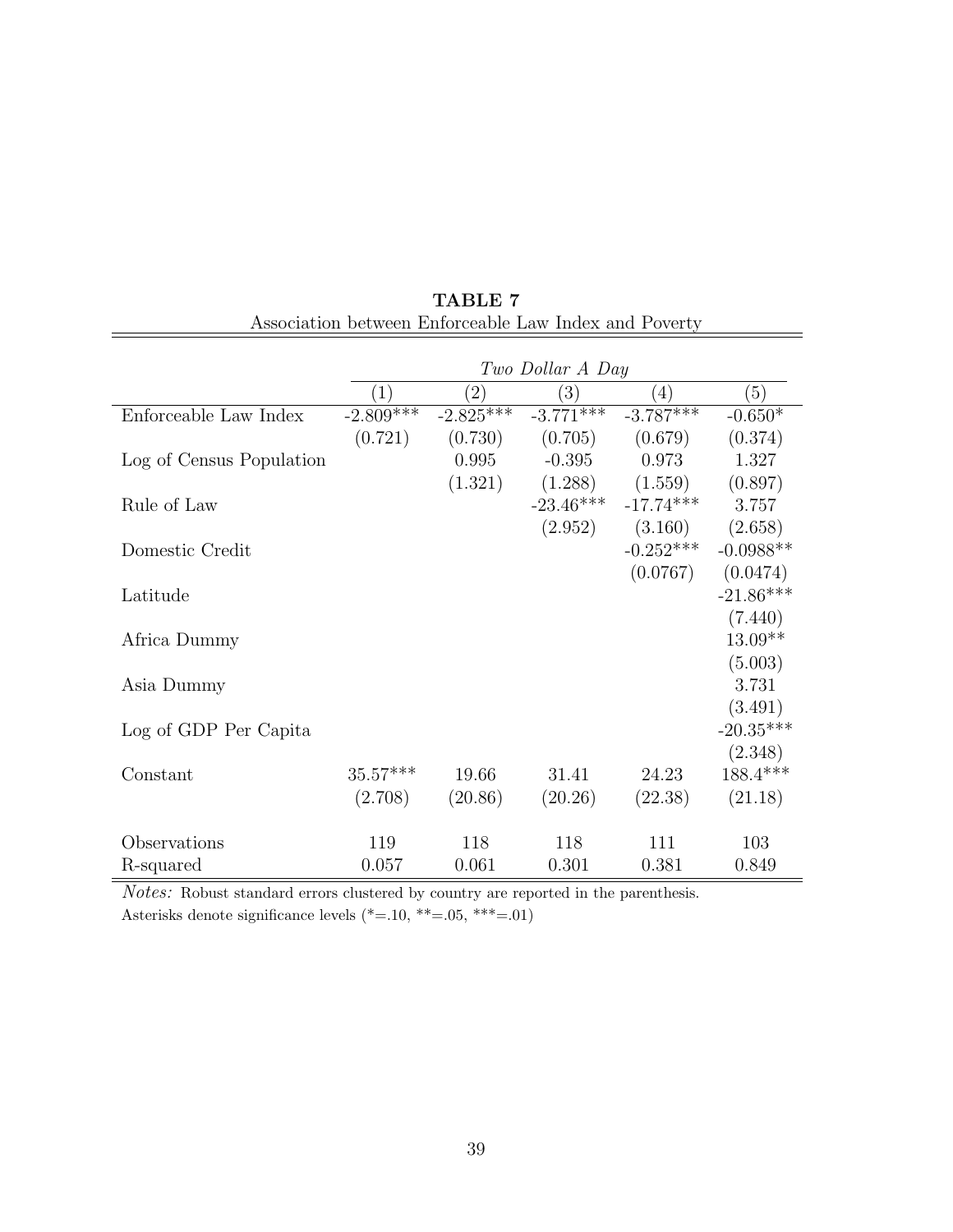|                                                                                          | Two Dollar A Day |                   |             |             |             |  |  |
|------------------------------------------------------------------------------------------|------------------|-------------------|-------------|-------------|-------------|--|--|
|                                                                                          | $\left(1\right)$ | $\left( 2\right)$ | (3)         | (4)         | (5)         |  |  |
| Enforceable Law Additive Index                                                           | $-3.578***$      | $-3.610***$       | $-4.840***$ | $-4.937***$ | $-0.867*$   |  |  |
|                                                                                          | (1.068)          | (1.072)           | (0.944)     | (0.898)     | (0.479)     |  |  |
| Log of Census Population                                                                 |                  | 1.039             | $-0.340$    | 1.066       | 1.361       |  |  |
|                                                                                          |                  | (1.307)           | (1.274)     | (1.544)     | (0.895)     |  |  |
| Rule of Law                                                                              |                  |                   | $-23.54***$ | $-17.86***$ | 3.691       |  |  |
|                                                                                          |                  |                   | (3.000)     | (3.177)     | (2.655)     |  |  |
| Domestic Credit                                                                          |                  |                   |             | $-0.255***$ | $-0.0997**$ |  |  |
|                                                                                          |                  |                   |             | (0.0766)    | (0.0476)    |  |  |
| Latitude                                                                                 |                  |                   |             |             | $-21.84***$ |  |  |
|                                                                                          |                  |                   |             |             | (7.443)     |  |  |
| Africa Dummy                                                                             |                  |                   |             |             | $12.90**$   |  |  |
|                                                                                          |                  |                   |             |             | (5.036)     |  |  |
| Asia Dummy                                                                               |                  |                   |             |             | 3.502       |  |  |
|                                                                                          |                  |                   |             |             | (3.516)     |  |  |
| Log of GDP Per Capita                                                                    |                  |                   |             |             | $-20.35***$ |  |  |
|                                                                                          |                  |                   |             |             | (2.345)     |  |  |
| Constant                                                                                 | $38.35***$       | 21.77             | $34.26*$    | 26.69       | $188.6***$  |  |  |
|                                                                                          | (3.025)          | (20.64)           | (20.04)     | (22.03)     | (21.14)     |  |  |
|                                                                                          |                  |                   |             |             |             |  |  |
|                                                                                          |                  | 118               | 118         |             | 103         |  |  |
| R-squared                                                                                | 0.058            | 0.061             | 0.303       | 0.386       | 0.849       |  |  |
| Observations<br>$N_{-1}$ , $N_{-1}$ , $N_{-1}$<br>$\mathbf{1}$ $\mathbf{1}$ $\mathbf{1}$ | 119              |                   | $\cdots$    | 111         |             |  |  |

TABLE 8 Association between Enforceable Law Additive Index and Poverty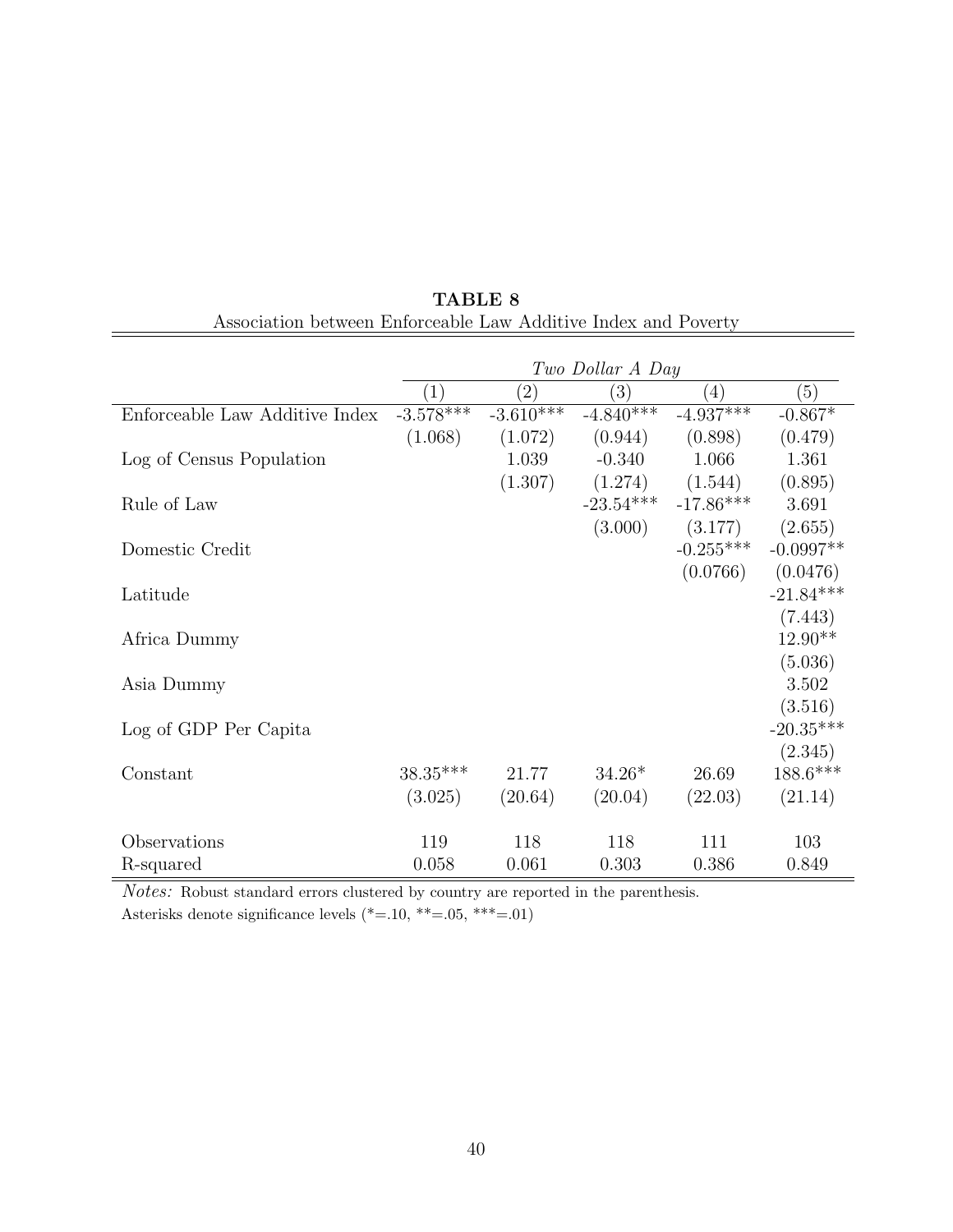| <b>First Stage</b>       |             |                  |                  | Exogenous Variable: Legal Origin UK  |             |
|--------------------------|-------------|------------------|------------------|--------------------------------------|-------------|
|                          | (1)         | $\overline{(2)}$ | $\left(3\right)$ | $\left( 4\right)$                    | (5)         |
| Legal Origin UK          | $-1.495***$ | $-1.488***$      | $-1.424***$      | $-1.578***$                          | $-0.750**$  |
|                          | 0.311       | 0.310            | 0.305            | 0.333                                | 0.402       |
|                          |             |                  |                  |                                      |             |
| F-Statistic              | 23.08       | 23.09            | 21.86            | 22.41                                | 3.47        |
| [Prob > F]               | 0.000       | 0.000            | 0.000            | 0.000                                | 0.065       |
|                          |             |                  |                  |                                      |             |
|                          |             |                  | Two Dollar A Day |                                      |             |
| <b>Second Stage</b>      |             |                  |                  | <b>Instrument Variable Estimates</b> |             |
| Enforceable Law Index    | $-12.77***$ | $-13.25***$      | $-15.61***$      | $-16.54***$                          | $-10.15$    |
|                          | (4.299)     | (4.379)          | (4.458)          | (3.964)                              | (6.266)     |
| Log of Census Population |             | 1.534            | $-0.255$         | 0.967                                | 1.614       |
|                          |             | (1.791)          | (1.756)          | (2.128)                              | (1.587)     |
| Rule of Law              |             |                  | $-31.18***$      | $-27.05***$                          | $-10.46$    |
|                          |             |                  | (6.499)          | (7.814)                              | (11.71)     |
| Domestic Credit          |             |                  |                  | $-0.250***$                          | $-0.188**$  |
|                          |             |                  |                  | (0.0951)                             | (0.0935)    |
| Latitude                 |             |                  |                  |                                      | $-18.57$    |
|                          |             |                  |                  |                                      | (22.37)     |
| Africa Dummy             |             |                  |                  |                                      | $-6.227$    |
|                          |             |                  |                  |                                      | (13.62)     |
| Asia Dummy               |             |                  |                  |                                      | $-7.070$    |
|                          |             |                  |                  |                                      | (11.15)     |
| Log of GDP Per Capita    |             |                  |                  |                                      | $-14.80***$ |
|                          |             |                  |                  |                                      | (5.578)     |
| Constant                 | 37.88***    | 13.57            | 28.53            | 23.92                                | $148.2***$  |
|                          | (3.236)     | (28.35)          | (28.21)          | (31.47)                              | (54.04)     |
|                          |             |                  |                  |                                      |             |
| Observations             | 119         | 118              | 118              | 111                                  | 103         |

TABLE 9 Impact of Enforceable Law Index on Poverty

 $Notes:$  Robust standard errors clustered by country are reported in the parenthesis. Asterisks denote significance levels (\*=.10, \*\*=.05, \*\*\*=.01)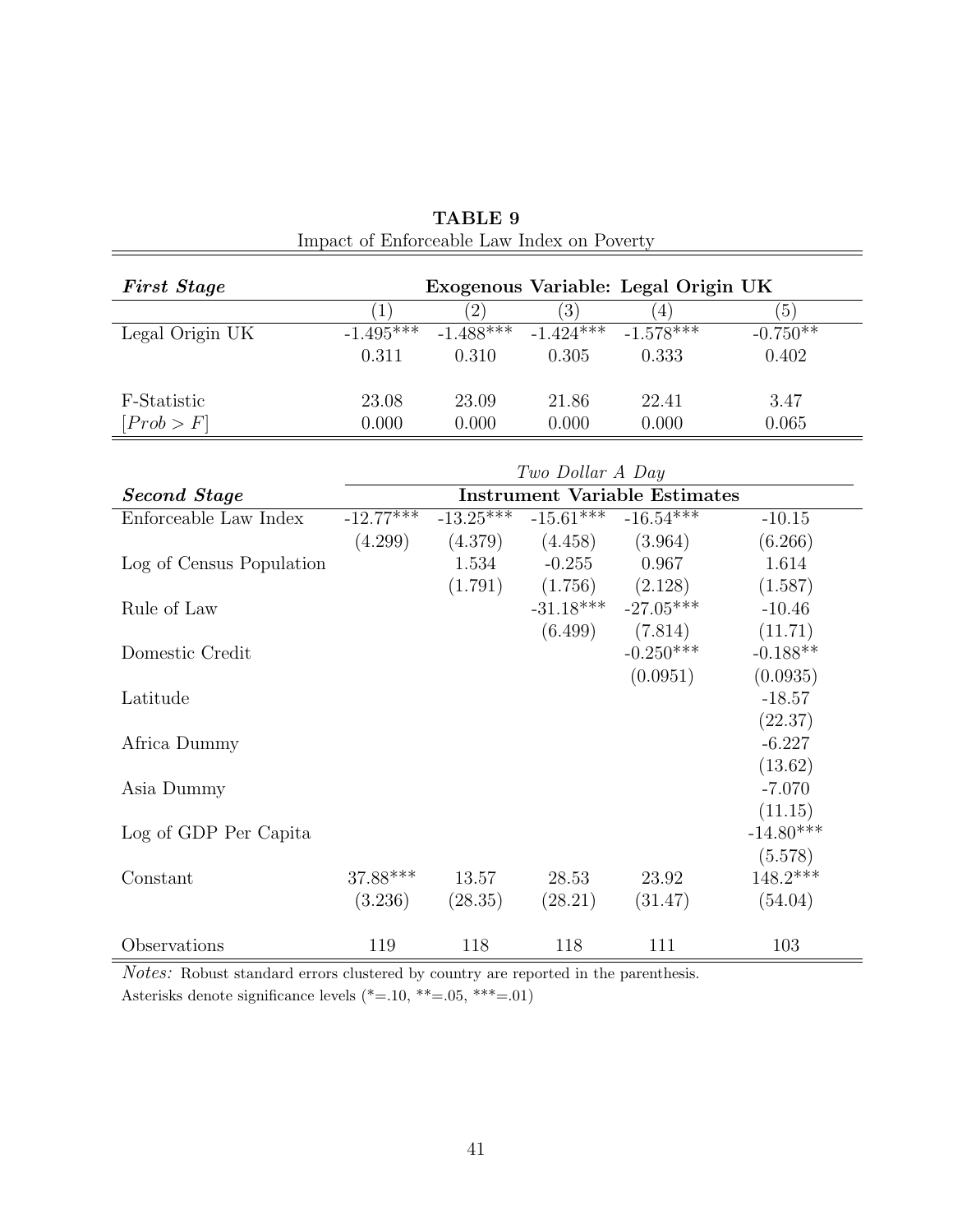| <b>First Stage</b> | Exogenous Variable: Legal Origin UK |                |            |             |            |  |
|--------------------|-------------------------------------|----------------|------------|-------------|------------|--|
|                    |                                     | $\overline{2}$ | (3)        | 4           | (5)        |  |
| Legal Origin UK    | $-1.326***$                         | $-1.317*+$     | $1.266***$ | $-1.386***$ | $-0.724**$ |  |
|                    | 0.243                               | 0.224          | 234908.000 | 0.255       | 0.316      |  |
| F-Statistic        | 29.79                               | 30.11          | 29.06      | 29.6        | 5.24       |  |
| [Prob > F]         | 0.000                               | 0.000          | 0.000      | 0.000       | 0.024      |  |

| TABLE 10                                            |  |  |  |  |  |  |
|-----------------------------------------------------|--|--|--|--|--|--|
| Impact of Enforceable Law Additive Index on Poverty |  |  |  |  |  |  |

|                                | Two Dollar A Day |             |                                      |                         |             |  |  |
|--------------------------------|------------------|-------------|--------------------------------------|-------------------------|-------------|--|--|
| <b>Second Stage</b>            |                  |             | <b>Instrument Variable Estimates</b> |                         |             |  |  |
| Enforceable Law Additive Index | $-14.40***$      | $-14.97***$ | $-17.55***$                          | $-18.83***$             | $-10.51*$   |  |  |
|                                | (4.685)          | (4.758)     | (4.721)                              | (4.120)                 | (5.732)     |  |  |
| Log of Census Population       |                  | 1.639       | $-0.0775$                            | 1.323                   | 1.948       |  |  |
|                                |                  | (1.644)     |                                      | $(1.589)$ $(1.941)$     | (1.347)     |  |  |
| Rule of Law                    |                  |             |                                      | $-30.21***$ $-25.98***$ | $-7.872$    |  |  |
|                                |                  |             | (5.935)                              | (7.001)                 | (8.592)     |  |  |
| Domestic Credit                |                  |             |                                      | $-0.261***$             | $-0.177**$  |  |  |
|                                |                  |             |                                      | (0.0887)                | (0.0805)    |  |  |
| Latitude                       |                  |             |                                      |                         | $-19.16$    |  |  |
|                                |                  |             |                                      |                         | (17.58)     |  |  |
| Africa Dummy                   |                  |             |                                      |                         | $-3.841$    |  |  |
|                                |                  |             |                                      |                         | (11.46)     |  |  |
| Asia Dummy                     |                  |             |                                      |                         | $-7.281$    |  |  |
|                                |                  |             |                                      |                         | (9.497)     |  |  |
| Log of GDP Per Capita          |                  |             |                                      |                         | $-16.04***$ |  |  |
|                                |                  |             |                                      |                         | (4.437)     |  |  |
| Constant                       | $48.71***$       | 23.18       | 39.33                                | 33.36                   | $160.5***$  |  |  |
|                                | (4.577)          | (25.63)     | (25.61)                              | (28.44)                 | (40.61)     |  |  |
| Observations                   | 119              | 118         | 118                                  | 111                     | 103         |  |  |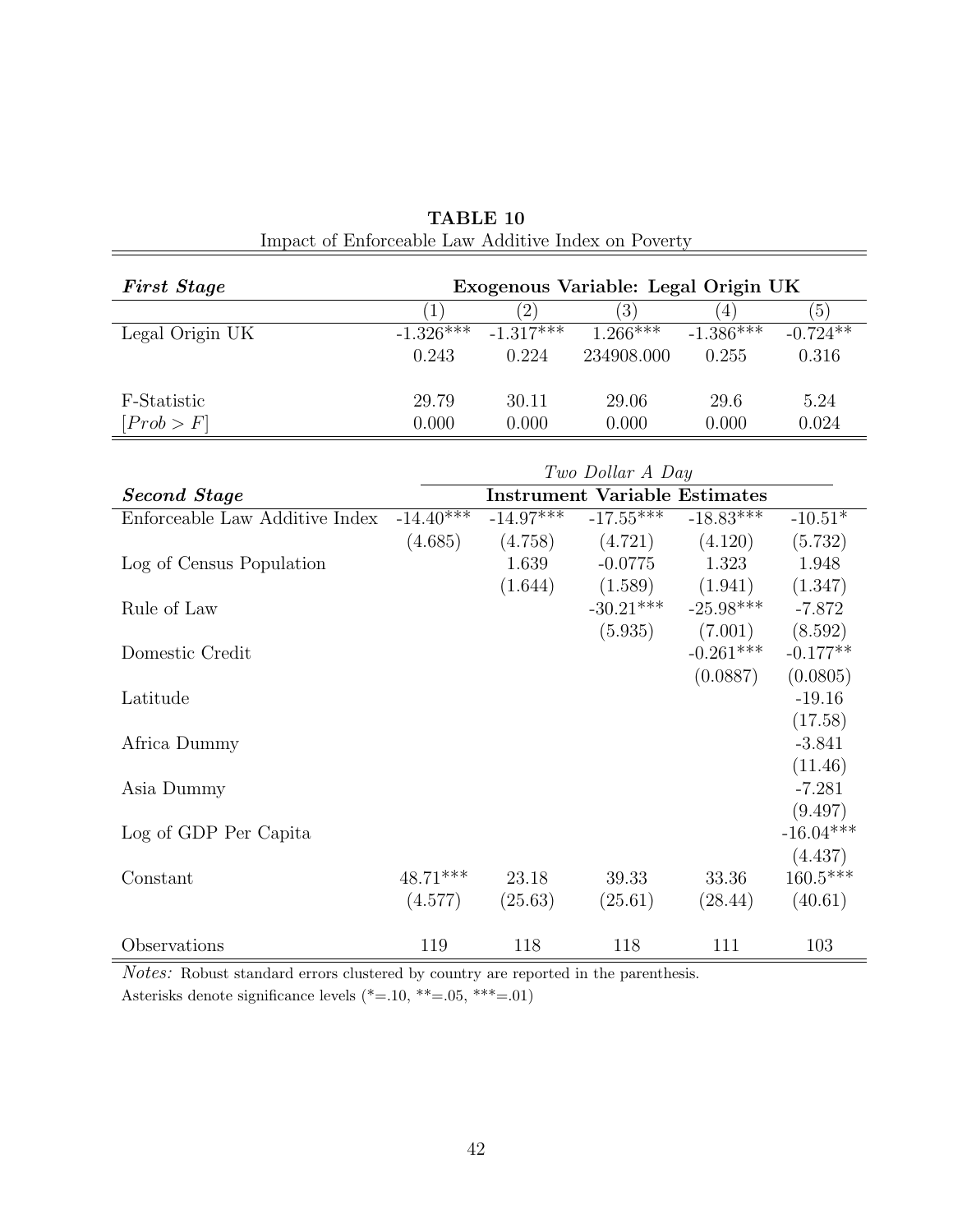| <b>First Stage</b> | Exogenous Variable: Legal Origin UK |              |                  |             |                  |             |
|--------------------|-------------------------------------|--------------|------------------|-------------|------------------|-------------|
|                    |                                     | $^{\prime}2$ | $\left(3\right)$ | 4           | $\left(5\right)$ |             |
| Legal Origin UK    |                                     | $-0.442***$  | $-0.443*1*$      | $-0.441***$ | $-0.459$ ***     | $-0.296***$ |
|                    |                                     | 0.057        | 0.058            | 0.062       | 0.066            | 0.072       |
| F-Statistic        |                                     | 59.78        | 58.73            | 50.66       | 49.05            | 16.94       |
| [Prob > F]         |                                     | 0.000        | $0.000\,$        | 0.000       | 0.000            | 0.000       |

TABLE 11 Impact of Enforceable Law on Poverty for Non-OECD Countries

|                          | Two Dollar A Day |                                     |             |             |             |             |
|--------------------------|------------------|-------------------------------------|-------------|-------------|-------------|-------------|
| <b>Second Stage</b>      | <b>OLS</b>       | <b>Instrument Variable Estimate</b> |             |             |             |             |
| Enforceable Law Dummy    | $-2.897$         | $-35.80*+1}$                        | $-37.18***$ | $-50.88***$ | $-57.62***$ | $-28.14**$  |
|                          | (3.316)          | (12.95)                             | (13.09)     | (13.15)     | (11.47)     | (11.95)     |
| Log of Census Population | 1.486            |                                     | 1.368       | $-0.0564$   | 1.648       | $2.337**$   |
|                          | (0.994)          |                                     | (1.387)     | (1.503)     | (1.787)     | (1.119)     |
| Rule of Law              | 2.881            |                                     |             | $-23.78***$ | $-20.62***$ | $-2.210$    |
|                          | (3.160)          |                                     |             | (5.533)     | (6.112)     | (3.940)     |
| Domestic Credit          | $-0.0978**$      |                                     |             |             | $-0.258***$ | $-0.143**$  |
|                          | (0.0487)         |                                     |             |             | (0.0831)    | (0.0615)    |
| Latitude                 | $-24.37***$      |                                     |             |             |             | $-18.79*$   |
|                          | (7.924)          |                                     |             |             |             | (10.58)     |
| Africa Dummy             | $12.97**$        |                                     |             |             |             | $-1.812$    |
|                          | (5.523)          |                                     |             |             |             | (9.539)     |
| Asia Dummy               | 3.582            |                                     |             |             |             | $-9.490$    |
|                          | (4.090)          |                                     |             |             |             | (7.503)     |
| Log of GDP Per Capita    | $-20.45***$      |                                     |             |             |             | $-19.30***$ |
|                          | (2.388)          |                                     |             |             |             | (2.675)     |
| Constant                 | $187.2***$       | $48.71***$                          | 27.42       | $41.29*$    | 30.00       | 179.7***    |
|                          | (21.85)          | (4.577)                             | (22.00)     | (24.21)     | (26.07)     | (26.36)     |
| Observations             | 95               | 110                                 | 109         | 109         | 103         | 95          |
| R-squared                | 0.835            |                                     |             |             |             |             |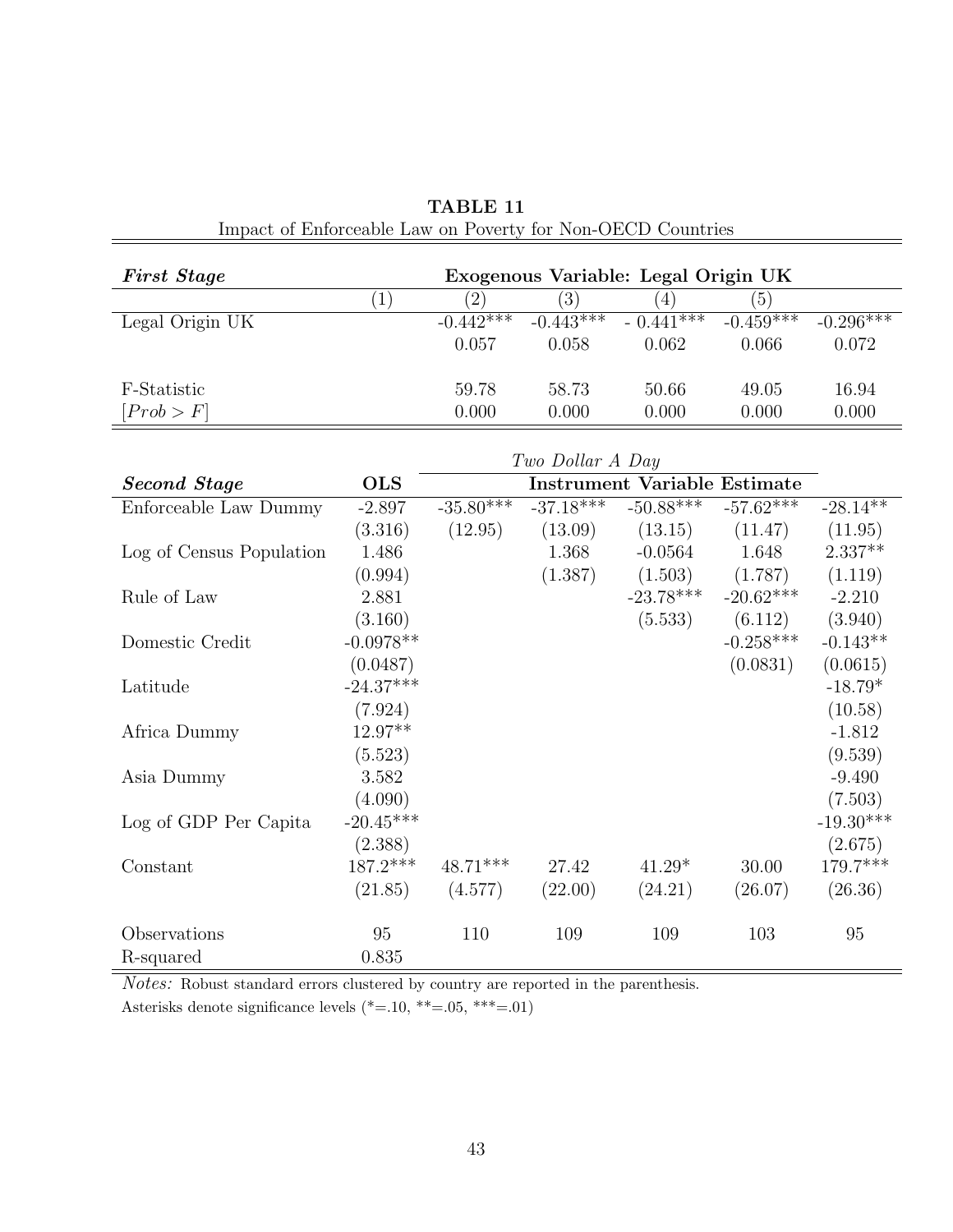| Impact of Empletable Law on DITE |                                     |                                     |                  |              |              |              |  |  |
|----------------------------------|-------------------------------------|-------------------------------------|------------------|--------------|--------------|--------------|--|--|
| <b>First Stage</b>               | Exogenous Variable: Legal Origin UK |                                     |                  |              |              |              |  |  |
|                                  | $\overline{(1)}$                    | $\overline{(2)}$                    | $\overline{(3)}$ | (4)          | (5)          |              |  |  |
| Legal Origin UK                  |                                     | $-0.377***$                         | $-0.389***$      | $-0.385***$  | $-0.381***$  | $-0.300***$  |  |  |
|                                  |                                     | 0.047                               | 0.051            | 0.052        | 0.056        | 0.074        |  |  |
|                                  |                                     |                                     |                  |              |              |              |  |  |
| F-Statistic                      |                                     | 63.33                               | 57.71            | 54.61        | 46.45        | 16.55        |  |  |
| [Prob > F]                       |                                     | 0.000                               | 0.000            | 0.000        | 0.000        | 0.000        |  |  |
|                                  |                                     |                                     |                  |              |              |              |  |  |
| DALY                             |                                     |                                     |                  |              |              |              |  |  |
| <b>Second Stage</b>              | <b>OLS</b>                          | <b>Instrument Variable Estimate</b> |                  |              |              |              |  |  |
| Enforceable Law Dummy            | $-338.1$                            | $-11,984*$                          | $-14,008**$      | $-19,774***$ | $-18,292***$ | $-23,943***$ |  |  |
|                                  | (1,770)                             | (6, 473)                            | (6,635)          | (5, 494)     | (5,338)      | (8,941)      |  |  |
| Log of Census Population         | 74.77                               |                                     | 878.7**          | $-1.812$     | 508.9        | 429.9        |  |  |
|                                  | (534.3)                             |                                     | (412.3)          | (367.0)      | (441.7)      | (860.6)      |  |  |
| Rule of Law                      | $-596.8$                            |                                     |                  | $-10,201***$ | $-7,640***$  | $-5,432*$    |  |  |
|                                  | (1,846)                             |                                     |                  | (1,015)      | (1,297)      | (3,234)      |  |  |
| Domestic Credit                  | $-57.50$                            |                                     |                  |              | $-57.55***$  | $-86.38$     |  |  |
|                                  | (41.97)                             |                                     |                  |              | (20.01)      | (54.25)      |  |  |
| Latitude                         | $-3,619$                            |                                     |                  |              |              | $-1,186$     |  |  |
|                                  | (3,968)                             |                                     |                  |              |              | (7,730)      |  |  |
| Africa Dummy                     | $15,070***$                         |                                     |                  |              |              | 1,787        |  |  |
|                                  | (3,750)                             |                                     |                  |              |              | (6,212)      |  |  |
| Asia Dummy                       | 1,613                               |                                     |                  |              |              | $-9,430*$    |  |  |
|                                  | (2,317)                             |                                     |                  |              |              | (5, 476)     |  |  |
| Log of GDP Per Capita            | $-4,586***$                         |                                     |                  |              |              | $-3,756*$    |  |  |
|                                  | (1,593)                             |                                     |                  |              |              | (1,937)      |  |  |
| Constant                         | 63,319***                           | 27,737***                           | $14,610**$       | 29,211***    | 24,984***    | $64,561***$  |  |  |
|                                  | (15, 127)                           | (2,178)                             | (5,980)          | (5,790)      | (6, 442)     | (20, 402)    |  |  |
| Observations                     | 103                                 | 183                                 | 182              | 182          | 162          | 103          |  |  |
| R-squared                        | 0.696                               |                                     |                  |              |              |              |  |  |

TABLE 12 Impact of Enforceable Law on DALY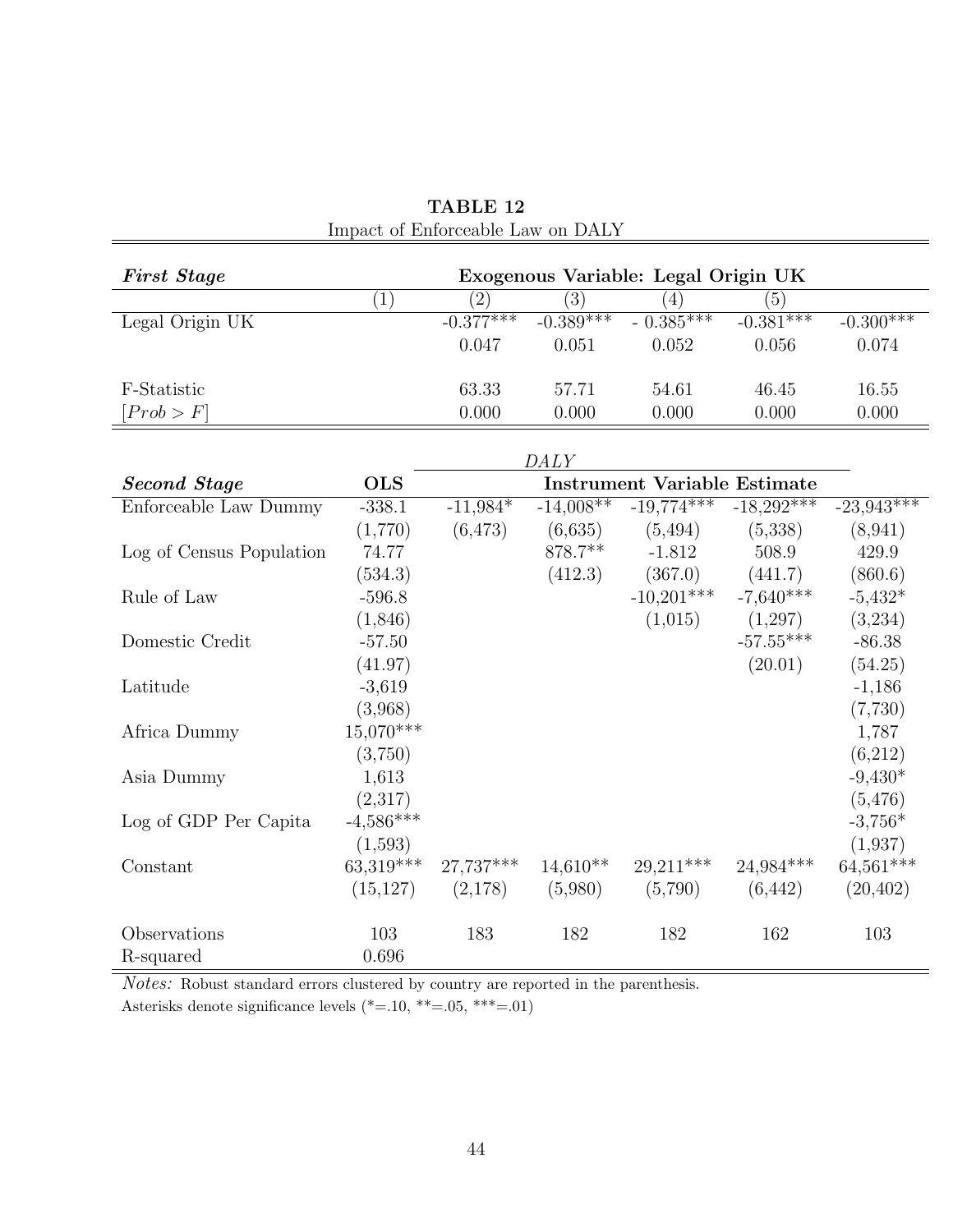## A Appendices

#### A.1 Data Appendix

#### A.1.1 Constitutional Rights Variable Construction

The starting point for the data on ES constitutional provisions comes from accessing individual constitutions for 201 countries from Constitution Finder, a public access web service provided by Richmond University Law School since  $2006<sup>21</sup>$  Often several constitutions were available for any given country, and most are translated into English. We coded each as outlined below, with the help of translation services when necessary.

To identify the appropriate ES rights to include, we used articles 23-26 of the UDHR as our compass. Those articles, and our data, include rights to (a) work (employment) at "favourable remuneration"; (b) an adequate standard of living, comprised of (i) food, (ii) housing, (iii) medical care, (iv) necessary social services (e.g., for motherhood and childcare), and (v) social security in the event of unemployment, disability, sickness, widowhood, or old age; and (c) a free, compulsory, primary education.

Perhaps the most challenging issue was to code the strength of provisions. A provision may include language about the desirability of an adequate standard of living, say, but by itself that does not mean that it becomes legally binding on the state. While provisions best interpreted as aspirational goals may impose "soft constraints" on policy makers if ignoring them imposes costs like diminished reelection chances, clearly provisions with stronger language that courts and the legal system will enforce are more likely to be taken seriously. Because policy makers prefer laws that constrain them less (declarations pre-election to the contrary) and will devote resources to interpret language ambiguities in that direction, we only code a provision as "enforceable law" (EL) if the language is clear and strong. To be interpreted as EL the provision had to expressly say that the entitlement gave citizens the right to legal action if left unfulfilled, was legally binding on the state, or was explicitly

<sup>21</sup>http://confinder.richmond.edu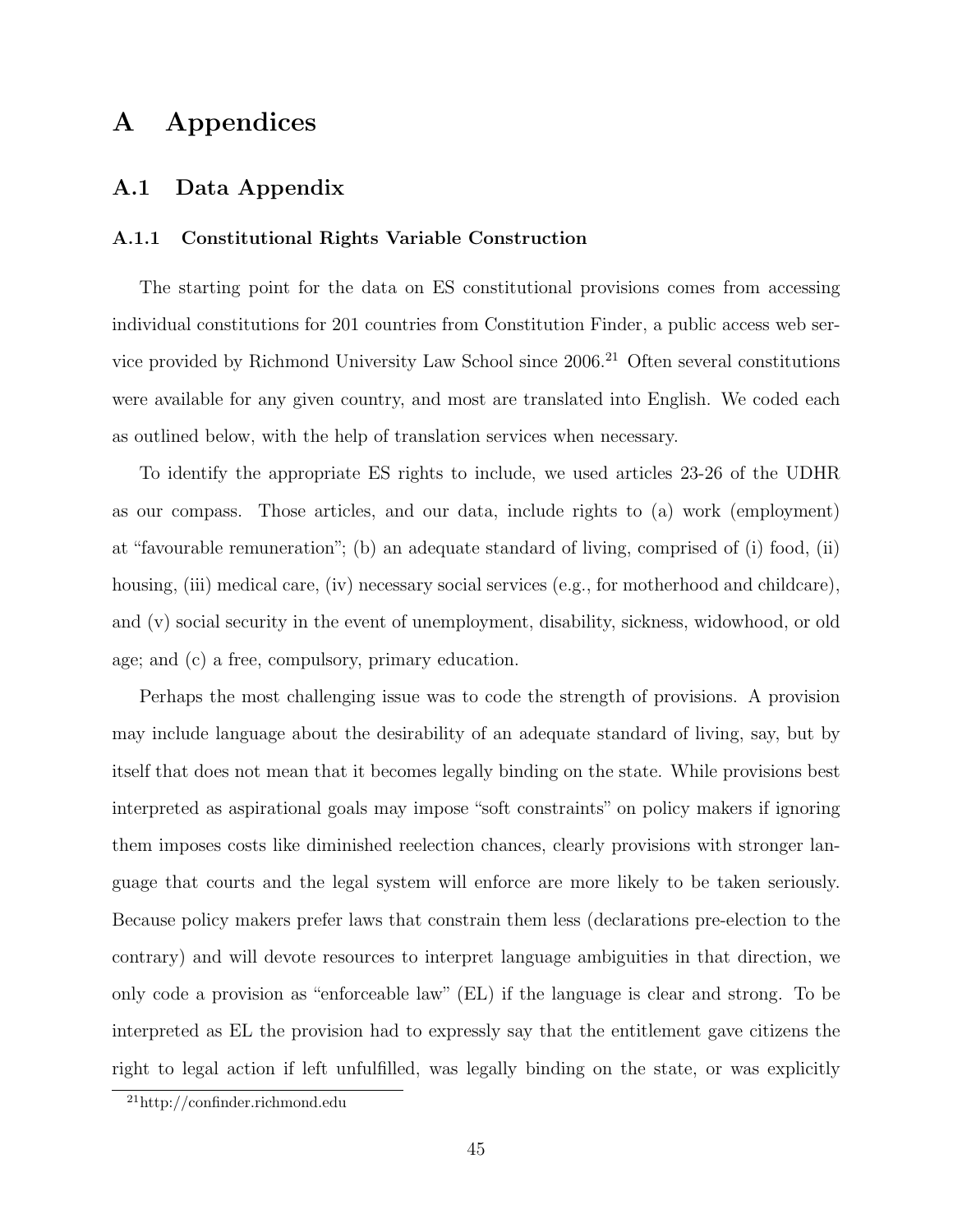guaranteed under the constitution. In contrast, the provision was coded more weakly as a "directive principle" (DP) if the right was merely acknowledged with no further mention of enforceability, described as a desirable policy goal, explicitly denied citizens to legal recourse, or was qualified in any meaningful way.

In order to minimize mistakes in coding from language ambiguities, the entire data set was coded independently by two different researchers. All told, out of 3552 provisions there were 623 initial disagreements for a disagreement rate of 17.5%. Those disagreements were resolved first through discussion. In the cases of continued disagreement, the judgment of the researcher who is not a coauthor was followed. In total we were able to code the constitutions of 196 countries. As an example of how the right to health care was coded, consider the cases of Albania and Chile. The relevant article for Albania is:

Article 55

- 1. Citizens enjoy in an equal manner the right to health care from the state.
- 2. Everyone has the right to health insurance pursuant to the procedure provided by law.

"The first part of the article refers to the non-discriminatory aspect of the right. The second part indicates that the law will determine its application, meaning that the nature of health insurance will be determined by political processes. The constitution itself assures that whatever results from the political process has to be applied equally. Presumably courts will assure this, but otherwise no duties have been prescribed. Accordingly, we code this provision as a directive principle."

In contrast, consider the relevant article in Chile's constitution.

Article 19 - The Right to Protection of Health.

9. The State protects the free and egalitarian access to actions for the promotion, protection and recovery of the health and rehabilitation of the individual. The coordination and control of activities related to health shall likewise rest with the State. It is the prime duty of the State to guarantee health assistance, whether undertaken by public or private institutions, in accordance with the form and conditions set forth in the law which may establish compulsory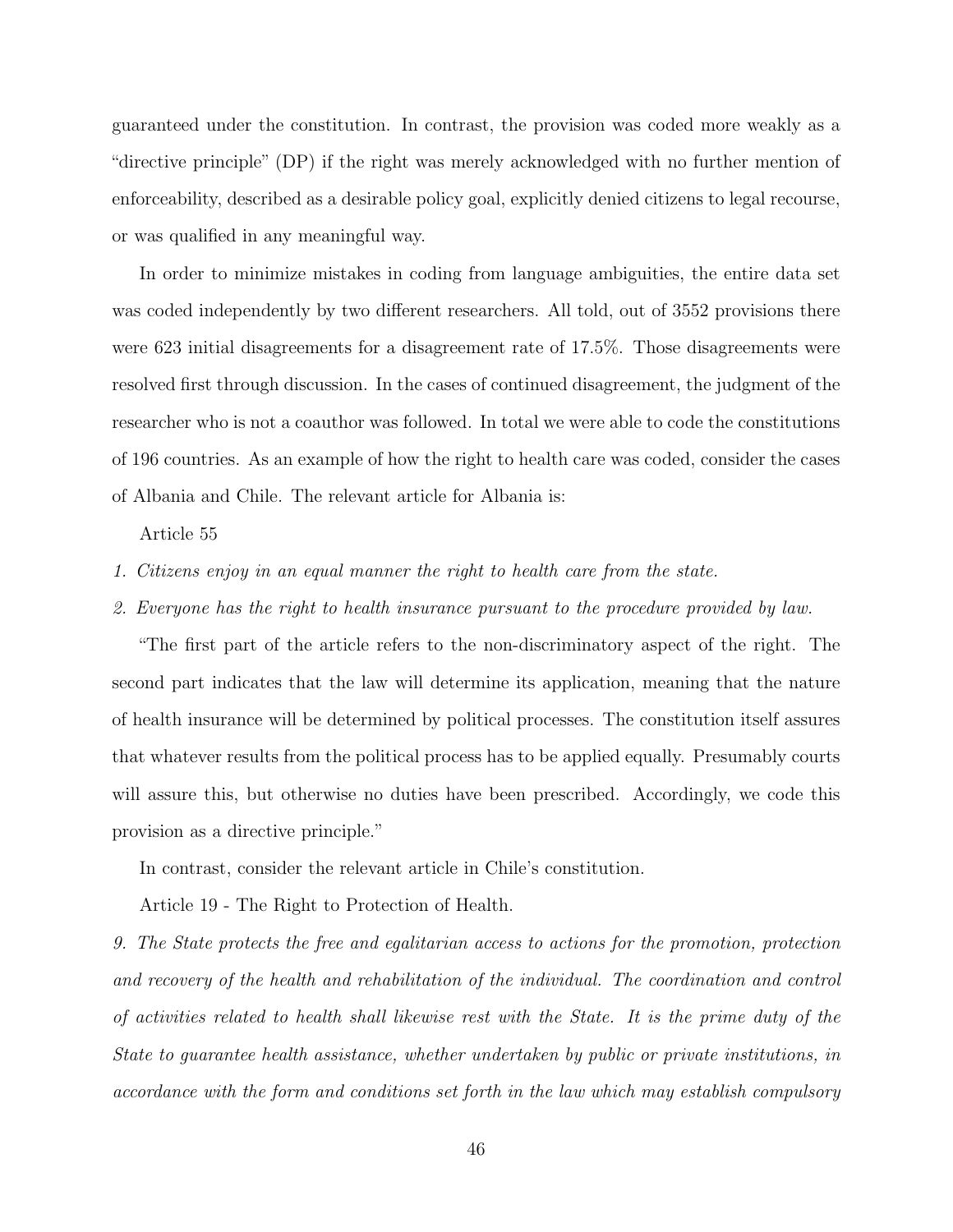health quotations. Each person shall have the right to choose, the health system he wishes to join, either State or private controlled.

This constitution too assures the non-discriminatory application of the right. But whereas the article mentions "conditions set forth in the law," it also says that the state has the duty to guarantee health assistance. That strong language should give citizens recourse to courts directly no matter any decisions made in the political processes. Accordingly, we code this provision as enforceable law.

Constitutions change in two principal ways. First, as already mentioned, they can be replaced with new ones. Second, they can be amended. To account for ES rights amendments, we employed World Constitutions Illustrated, a database launched in 2010 by legal resource publisher William S. Hein & Co. In total, there were 22 countries with potentially relevant ES rights amendments.

## A.2 The Coding Process followed the rules in the following Coding Manual

#### A.2.1 Coding of Economic and Social Rights Articles

- "No"indicates there was no mention of the specific economic or social right/entitlement in question
- "Yes, DP" indicates that the specific economic or social right/entitlement in question is written as expressing an ideal, aspiration, or guiding principle of the State
- "Yes, EL" indicates that the specific right/entitlement in question referred to is written as binding upon the State and is justiciable
	- In the category of Primary Education alone, two additional components of the right/entitlement were considered: Is primary education compulsory and/or provided free of charge?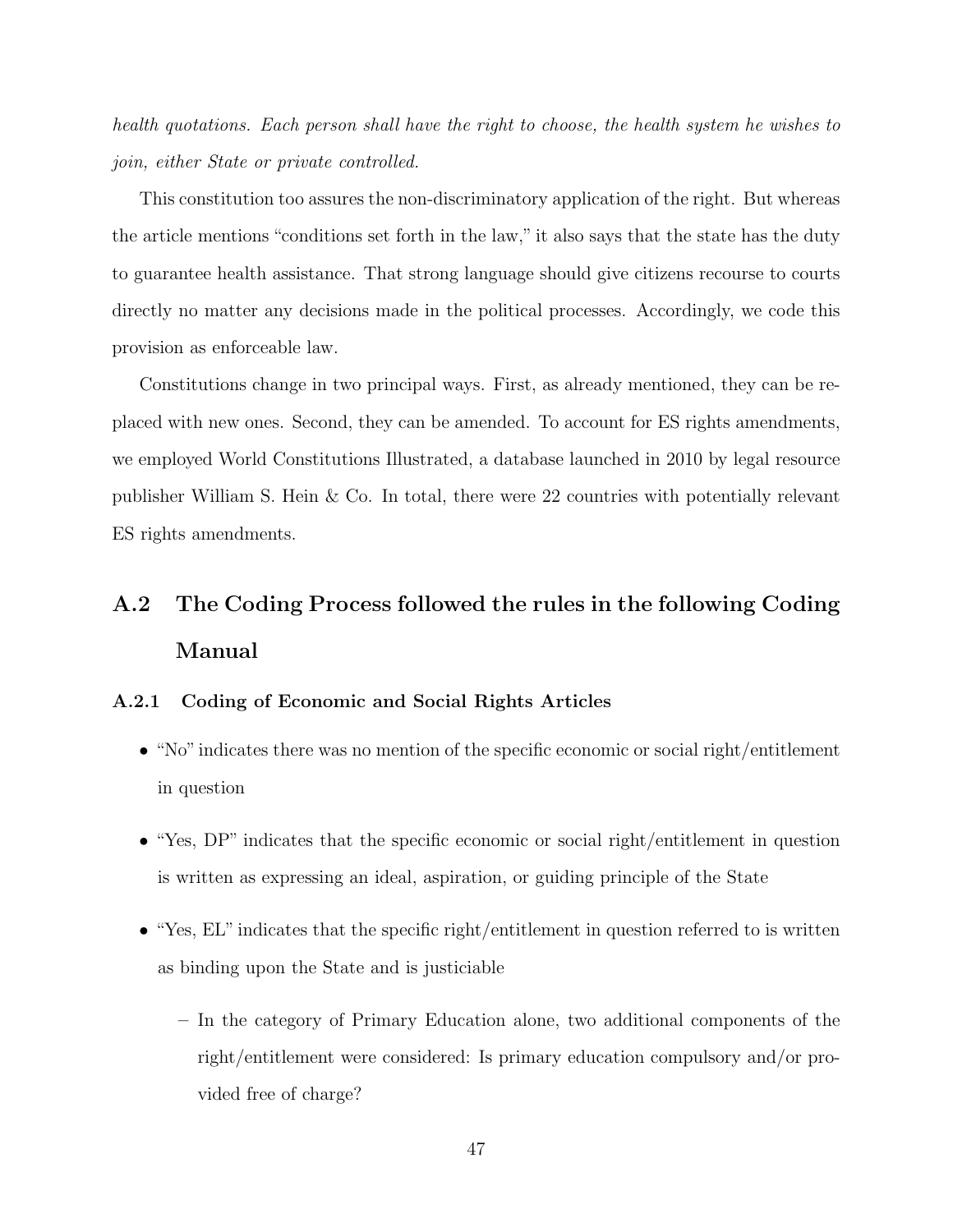- ∗ "Comp." indicates primary education is compulsory
- ∗ "Free" indicates primary education is to be provided free of charge

## A.2.2 Distinguishing between Directive Principle [DP] and Enforceable Law  $[EL]$

- Right/entitlement was considered to be Enforceable Law [EL] in cases where:
	- Any direct or explicit wording was present regarding citizens' right to take legal action should the State fail to fulfill the right/entitlement in question
	- A right/entitlement was referred to as legally binding upon the State
	- A right/entitlement was explicitly written as "guaranteed" under the constitution
- Right/entitlement was considered to be Directive Principle  $[DP]$  in cases where:
	- The existence of the right/entitlement in question was acknowledged with no further statement regarding its enforceability
	- A right/entitlement was explicitly referred to as a principle the State shall endeavor to fulfill
	- An explicit statement was included denying citizens the right to take legal action should the State fail to fulfill any social or economic rights/entitlements enshrined in the constitution

Note: General or overarching statements regarding the existence of social and/or economic rights were not taken as an indication of the existence of specific social and/or economic rights, as either EL or DP. Furthermore, regardless of whether references to the specific rights/entitlements were dispersed throughout the constitution or to be found in a discrete chapter on social and economic rights, items were coded as either "Yes, DP" or "Yes, EL" only if the specific right/entitlement in question was explicitly mentioned.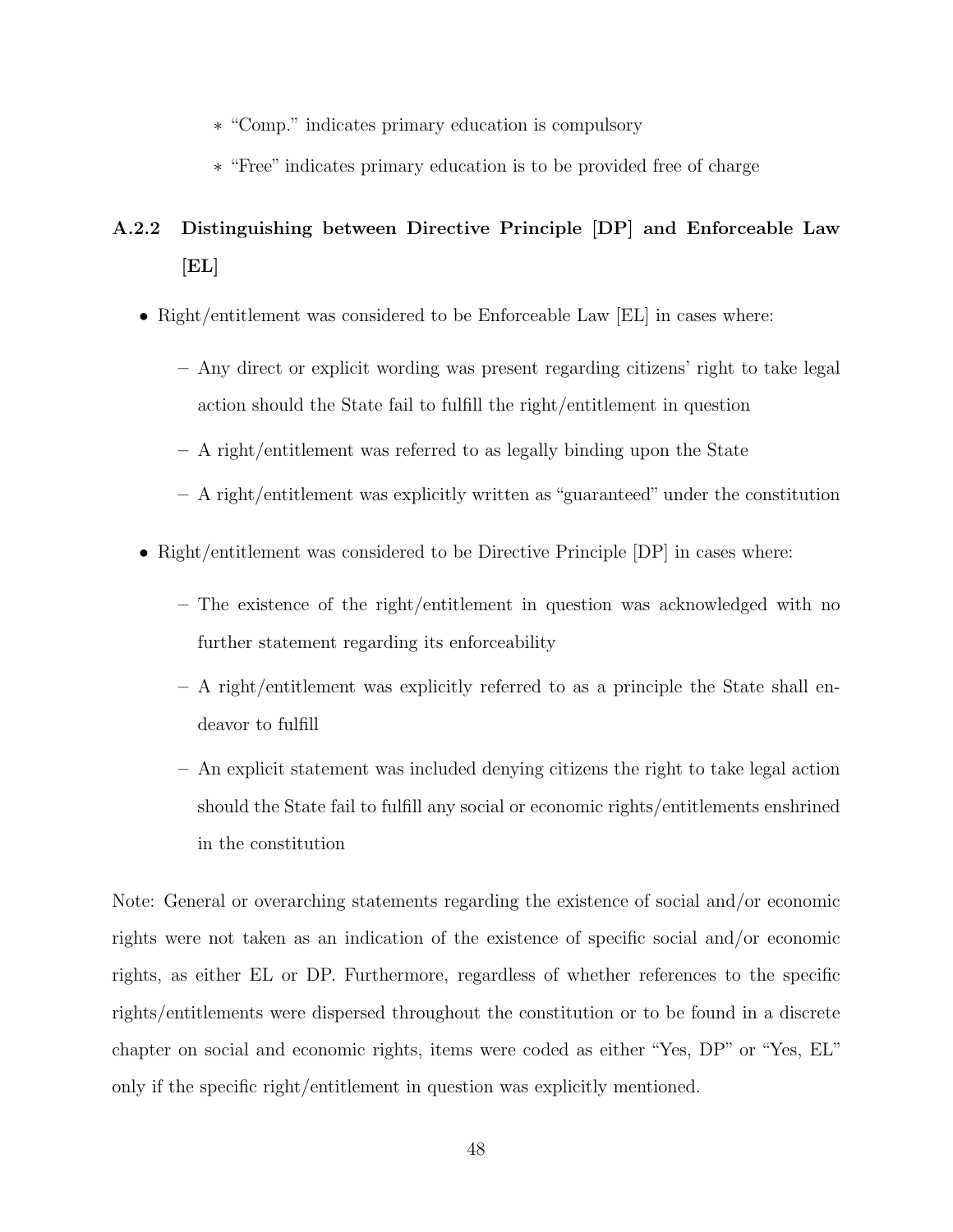#### A.2.3 Categories of Rights and Entitlements

- ASL (Adequate Standard of Living)- Mention of the right to a standard of living adequate for the health and well-being of citizens
- Food/Nutrition Mention of a right to minimal/adequate food/nutrition
- Health/Medical Care Mention of right to (at least basic) healthcare service
- Housing Mention of the right to adequate housing
- Primary Education (If yes, is it free? compulsory?) Mention of the right to (at least) primary education. Also, is such a right to be provided free of charge and is the citizen obliged to receive such education? In cases where free and compulsory secondary education is mentioned, but the free and compulsory nature of primary education is not explicitly stated, it can be inferred that the right to free and compulsory primary education also exists, whether as EL or DP
- Social Services (motherhood, childcare, youth) Mention of any special protections/rights with regard to pregnant women, mothers, infants, and youth
- Employment Mention of right to work and free choice employment
- Public Employment Mention of right to State provided employment
- Remuneration Mention of right to a minimum or living wage
- Social Security Unemployment<sup>∗</sup> Mention of right to social security benefits or insurance in case of unemployment
- Social Security Disability<sup>∗</sup> Mention of right to social security benefits or insurance in case of disability
- Social Security Sickness<sup>∗</sup> Mention of right to social security benefits or insurance in case of sickness/illness/incapacity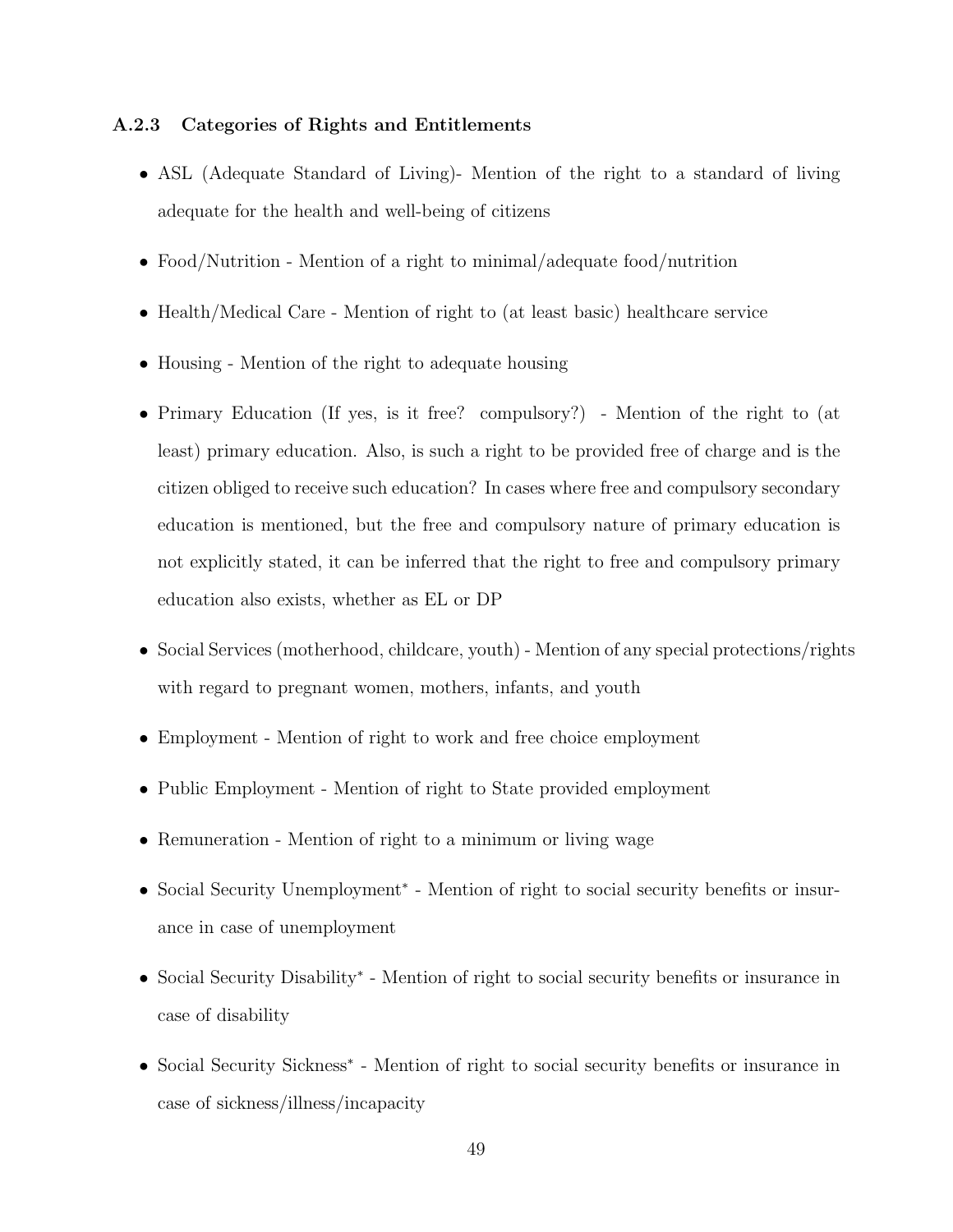- Social Security Widowhood<sup>∗</sup> Mention of right to social security benefits or insurance in case of widowhood/loss of household provider
- Social Security Old Age<sup>∗</sup> Mention of right to social security benefits or insurance in old age

Note: \*The right to social security was also coded as "Yes" (either DP or EL) in all these cases if a comprehensive statement regarding the existence of the right to social security was present

#### A.2.4 Coding of Relevant Amendments to Economic and Social Rights Articles

- "No" indicates that no relevant Amendments were made to the original text of the constitution. Thus, any Articles that refer to the previously coded economic and social rights (Adequate Standard of Living, Progressively Realizable Goals, Food/Nutrition, Health/Medical Care, Housing, Primary Education, Social Services, Employment, Public Employment, Remuneration, Child Labor Ban, and Social Security) were included in the original writing of the constitution
- "Yes" indicates one or more of the following changes was made to the original text of a constitution:
	- One or more of the Articles that refer to the previously coded economic and social rights was revised in such a manner as to modify the Article's meaning
	- One or more of the Articles that refer to the previously coded economic and social rights was removed from the original text or a previously amended version of the constitution
	- One or more of the Articles that refer to the previously coded economic and social rights was added to the original text or a previously amended version of the constitution